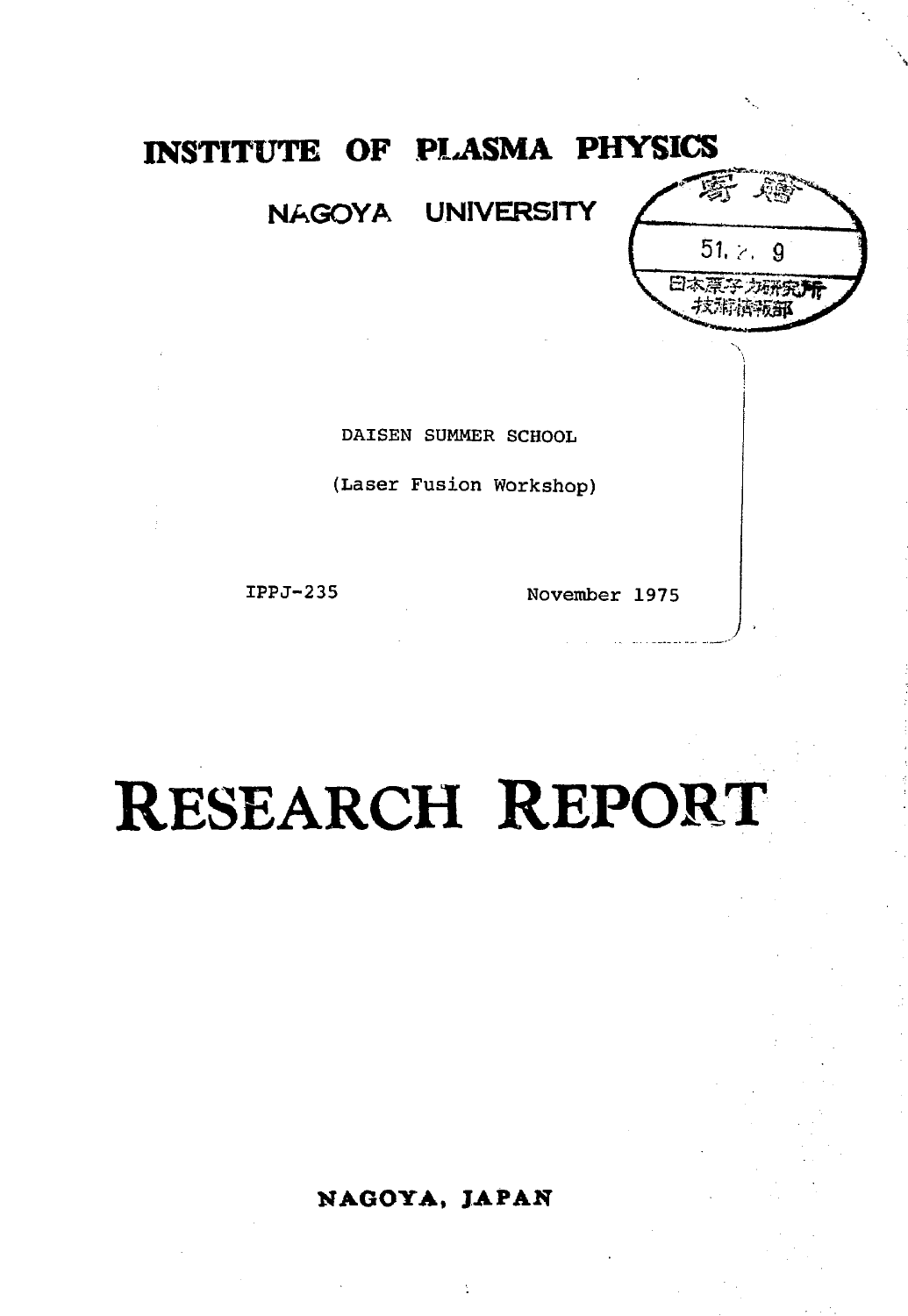DAISEN SUMMER SCHOOL

(Laser Fusion Workshop)

 $\hat{\boldsymbol{\theta}}$ 

IPPJ-235 November 1975

Further communication about this report is to be sent co the Research Information Center, Institute of Plasma Physics, Nagoya University, Nagoya, JAPAN.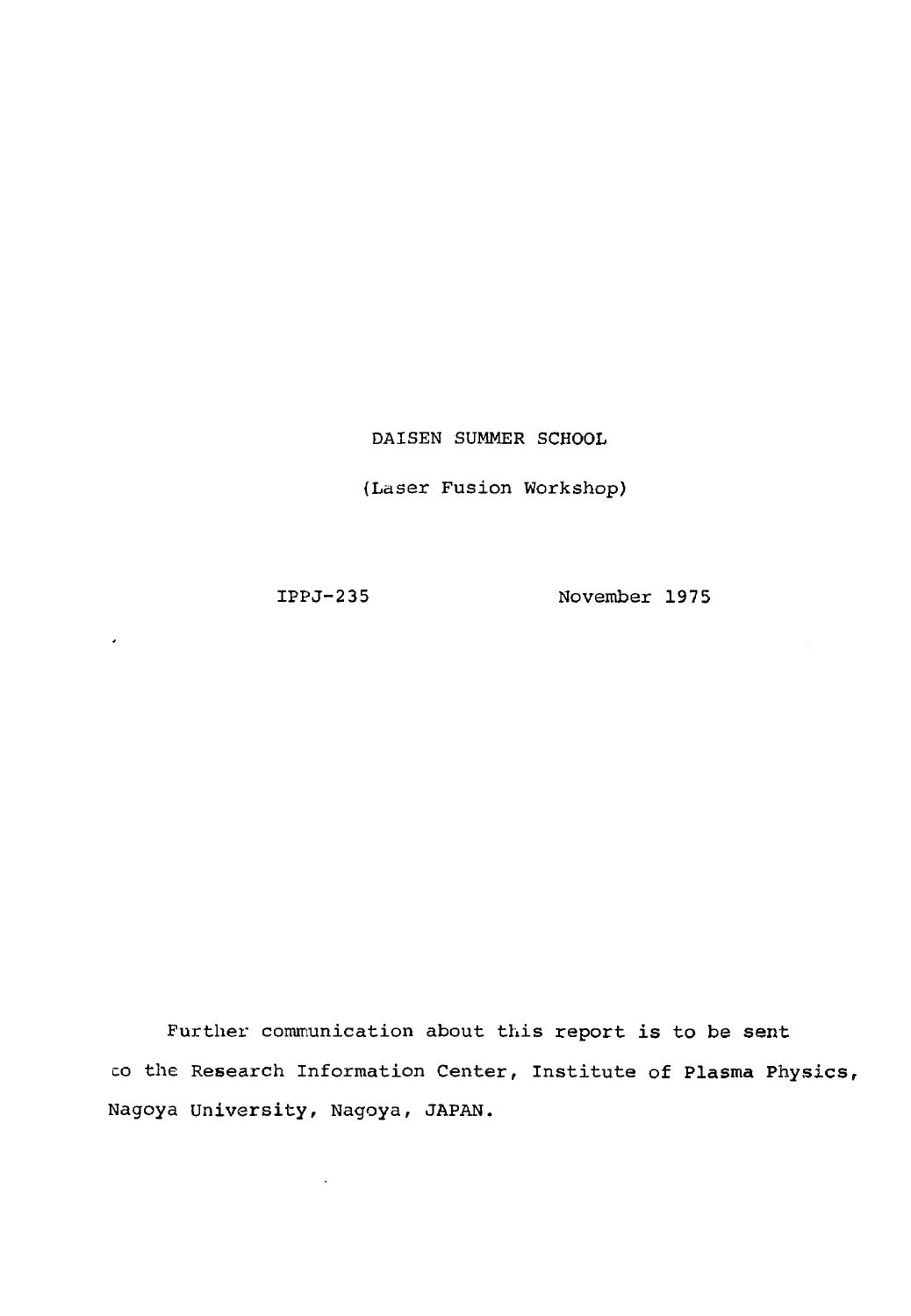Contents

Preface

List of Participants

1. Two-Step Laser-Driven Fusion Reactor

Y. Yabe, K. Nishihara and J. Mizui ..... (6)

- 2. Filamentation and Decay of Laser Light in Plasmas K. Nishihara, Y. Mima, J. Mizui, M. Inutake, T. Tange, Y. Kiwamoto and M. Kako ..... (13)
- 3. Magnetic Field Generation Due to Resonant Absorption K. Nishihara, Y. Ohsawa, Y. Mima and T. Tange ..... (19)
- 4. A Design of. Steady State Fusion Burner A. Hasegawa, T. Hatori, K. Itoh, T. Ikuta, Y. Kodama and K. Nozaki (27)
- 5. Magnetically Focused Fast Ion in Laser Target Plasma  $K.$  Itoh and S. Inoue  $\dots$  (44)

- 1 -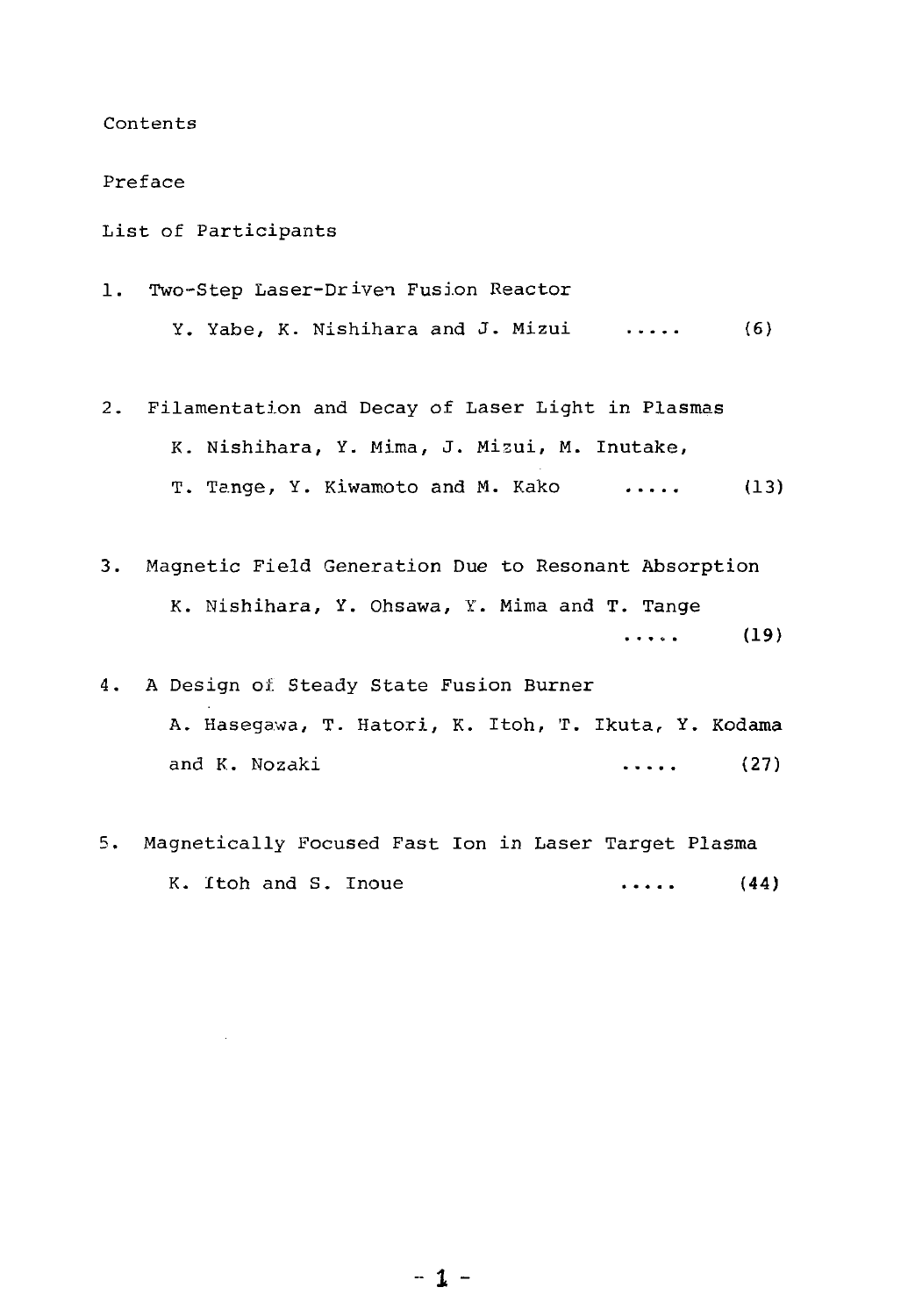#### Preface

During the last month of my visit to Japan e.s a NSF exchange scientist, I decided to spend a week to serve to organize a workshop to attack problems in the general area of laser-plasma interaction and laser fusion. In response to my proposal, Prof. C. Yamanaka, T. Taniuti and K. Takayama kindly made arrangement for the financial support and the meeting was materialized in July 16 to 22nd., 1975. The arrangement of the meeting including the site selection and other business matters were kindly made by Drs. K. Mima and T. Yamanaka.

The meeting started first by hearing current problems from the experimentalists. Subsequently following five subjects were chosen to attack A) Implosion problem B) Stability of self-focused laser beam, C) Generation mechanism of magnetic field, D) Fusion burner design, and E) Acceleration mechanism of ions.

Each of the invited theorists chose one or more subjects and spent about three and a half days of intensive hours (from 9 am to 11:00 pm) of creative works. Meanwhile experimentalists had series of meeting on future plans.

The site that Dr. Mima chose was most suited for the workshop, beautiful view of Mt. Daisen and Japan sea, complete isolation and good foods. Thanks to the fantastic effort and competence of the participants, extremely fruitful outputs were produced. This report summarizes the results

 $-2 -$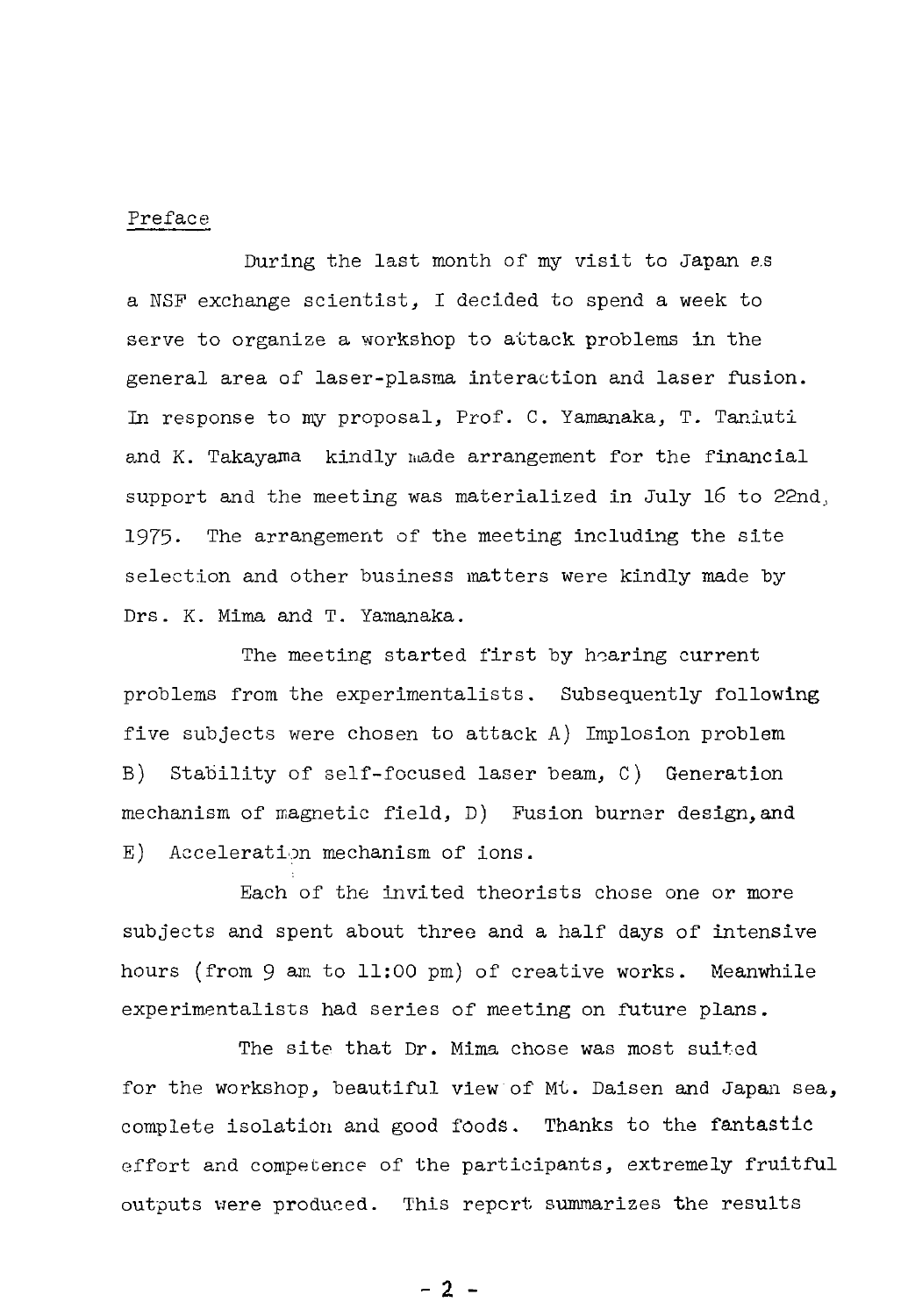of the intensive works of the seven days (including the tough climbing of the Mt. Daisen).

> Akira Hasegawa The Principal

 $\bar{z}$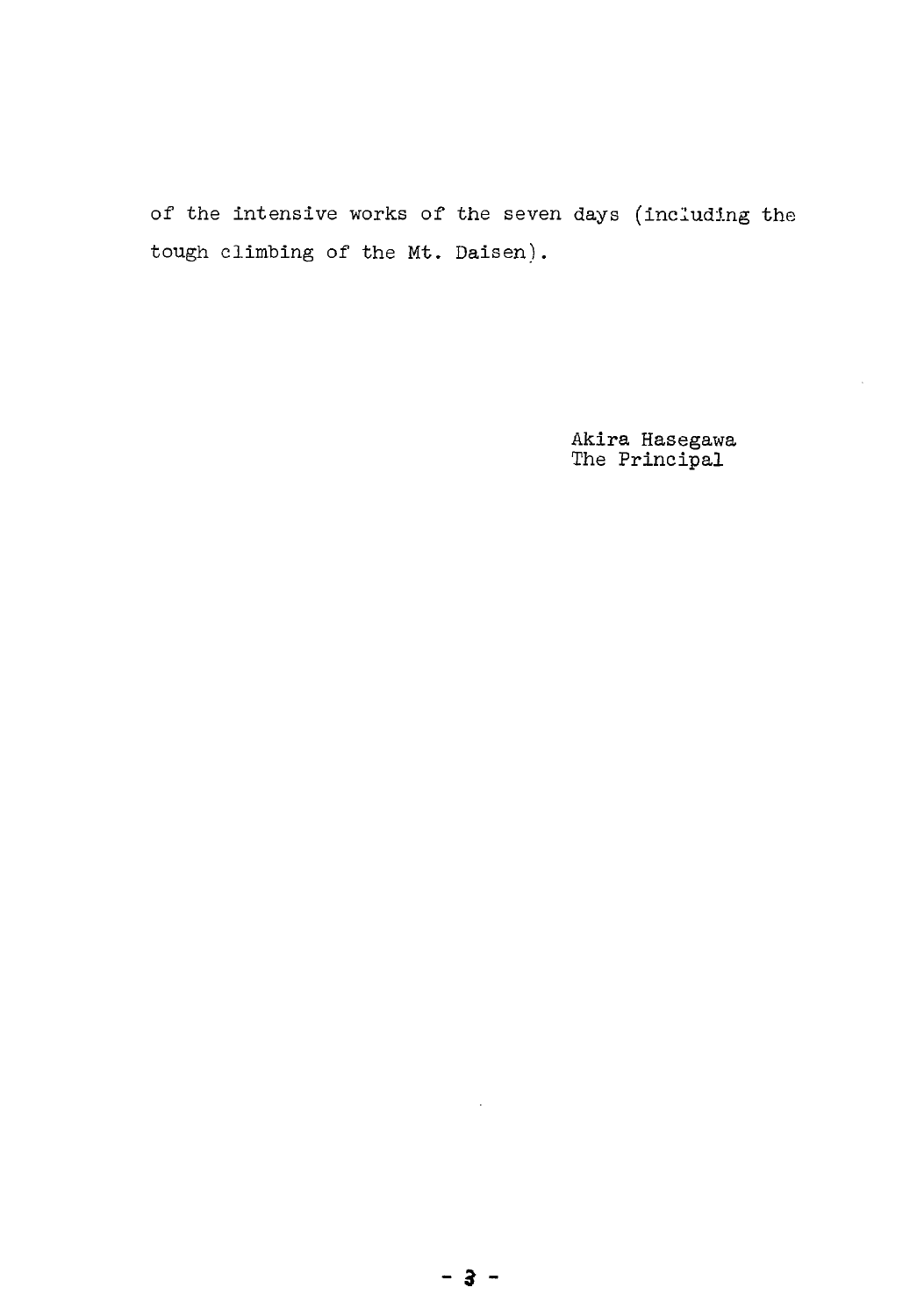#### List of Participants

Assoc. Prof. Junji Fujita Prof. Akira Hasegawa Dr. Tadatsugu Hatori Mr. Takashi Ikuta Miss. Sanae Inoue Dr. Masaaki Inutake Mr. Kimitaka Itoh Dr. Masashi Kako Dr. Yasuhito Kiwamoto Mr. Yuji Kodama Dr. Kunioki Mima Dr. Jun-ichi Mizui Assoc. Prof. Sadao Nakai Dr. Katsunobu Nishihara Prof. Keishiro Niu Mr. Kazuhiro Nozaki Mr. Yukiharu Ohsawa Assoc. Prof. Yukio Sakagami (Gifu Univ.) Dr. Eiji Sakai Dr. Takatomo Sasaki Dr. Kohnosuke Sato Assoc. Prof. Tetsuya Sato Prof. Hiroshi Takuma Dr. Toshio Tange Prof. Tosiya Taniuti Dr. Shunsuke Toyama (Nagoya Univ.) (Nagoya Univ. and Bell Labs.) (Nagoya Univ.) (Nagoya Univ.) (Tokyo Univ.) (Nagoya Univ.) (Tokyo Univ.) (Osaka Univ.) (Yokohama National Univ.) (Nagoya Univ.) (Osaka Univ.) (Nagoya Univ.) (Osaka Univ.) (Nagoya Univ.) (Tokyo Institute of Technology) (Nagoya Univ.) \ (Nagoya Univ.) (Japan Atomic Energy Research) (Osaka Univ.) (Nagoya Univ.) (Tokyo Univ.) (Osa!;a Univ.) (Hiroshima Univ.) (Nago/a Univ.) (Hitachi Ltd. Central Laboratory)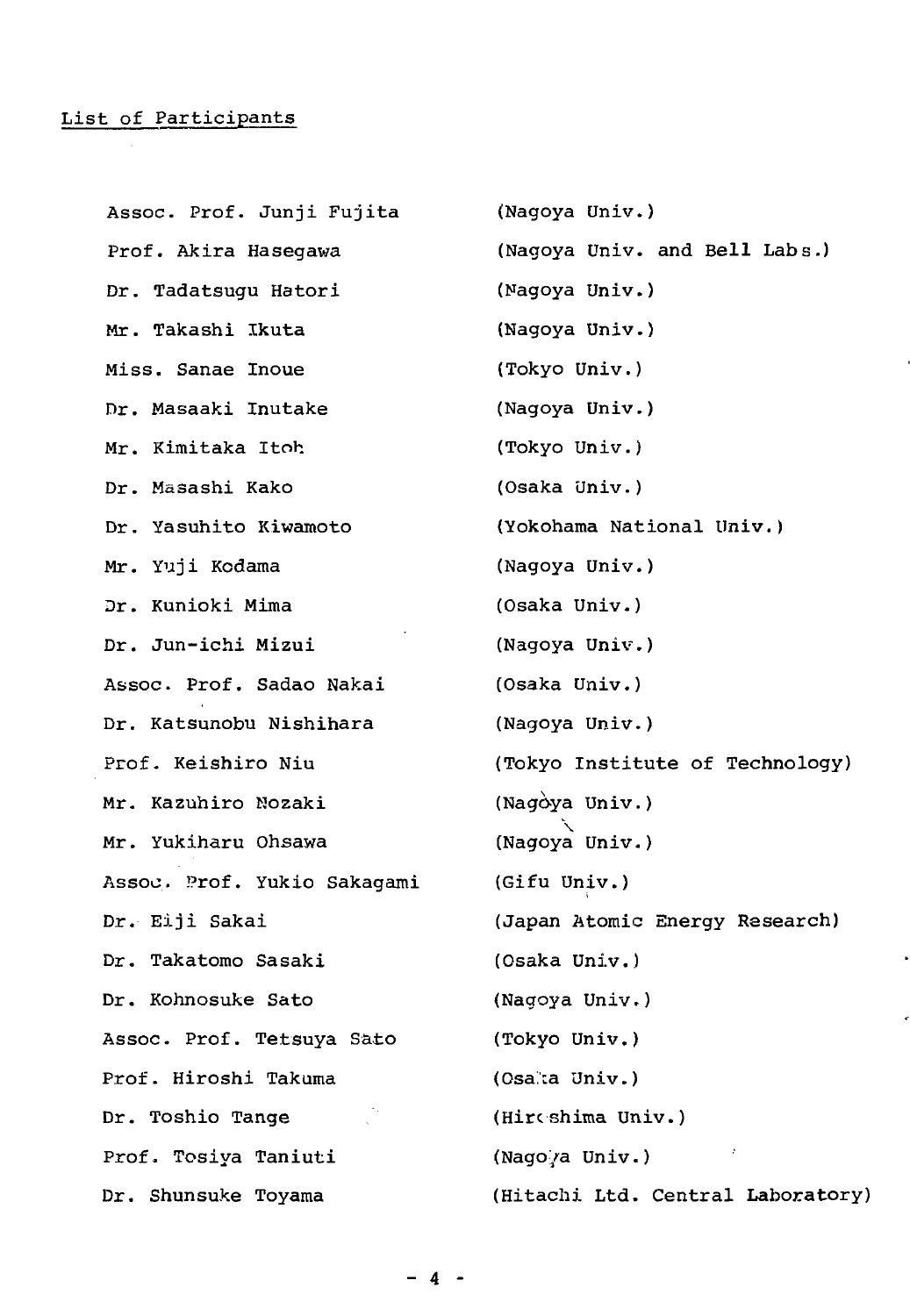| Mr. Takashi Yabe                | (Tokyo Institute of Technology) |
|---------------------------------|---------------------------------|
| Prof. Chiyoe Yamanaka           | (Osaka Univ.)                   |
| Assoc. Prof. Tatsuhiko Yamanaka | (Nagoya Univ.)                  |
| Prof. Masahiro Yokoyama         | (Osaka Univ.)                   |
|                                 |                                 |

 $\langle \gamma_{\mu\nu} \rangle$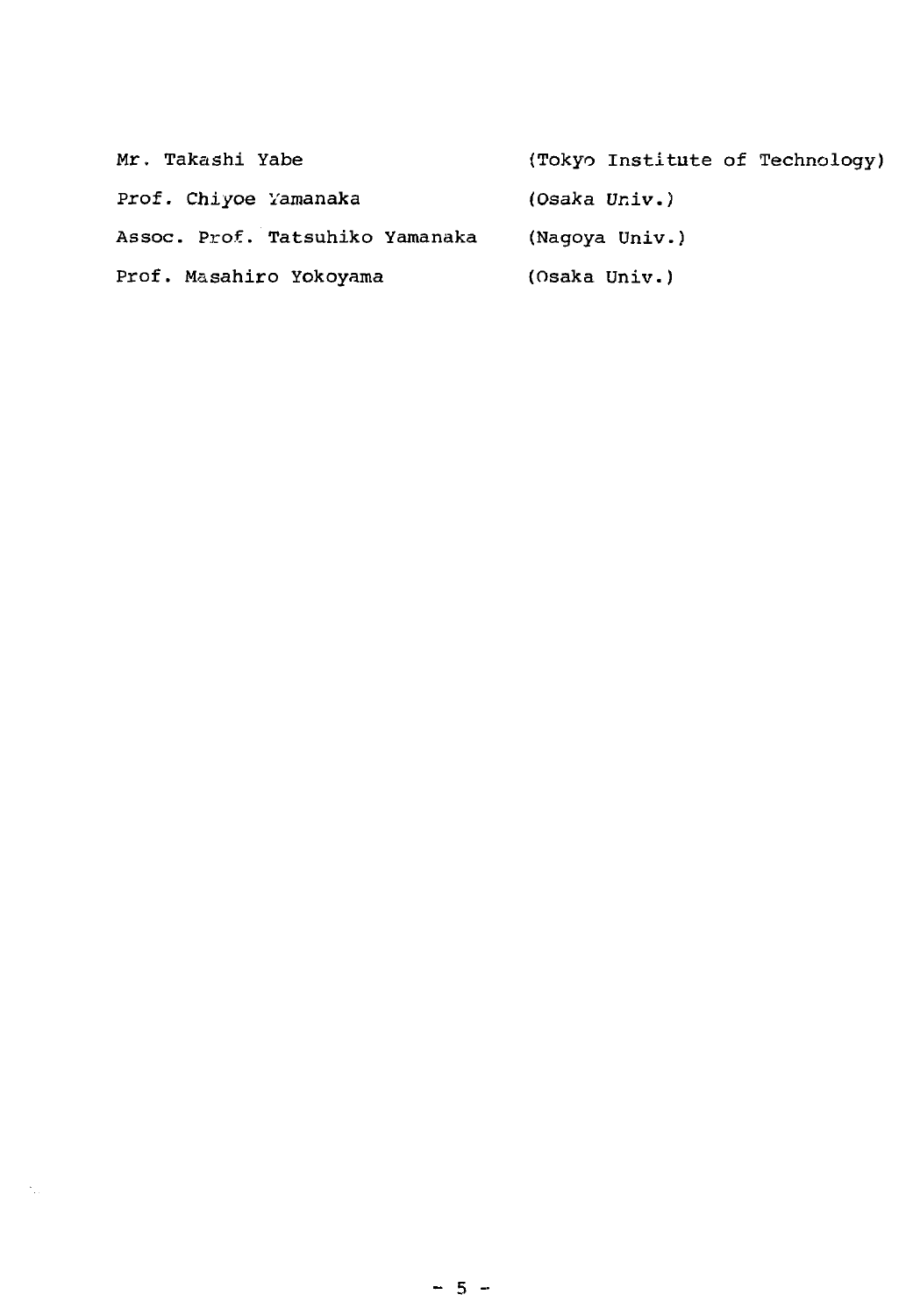## Two-Step Laser-Driven Fusion Reactor

## Takashi Yabe

Department of Energy Sciences, Tokyo Institute of Technology, Tokyo, Japan

## Katsunobu Nishihara

Department of Physics, Nagoya University, Nagoya, Japan

## Jun-ichi Mizui

Institute of Plasma Physics, Nagoya University, Nagoya, Japan

### Abstract

We present a new type of laser fusion reactor which consists of a small core pellet and a large outer pellet.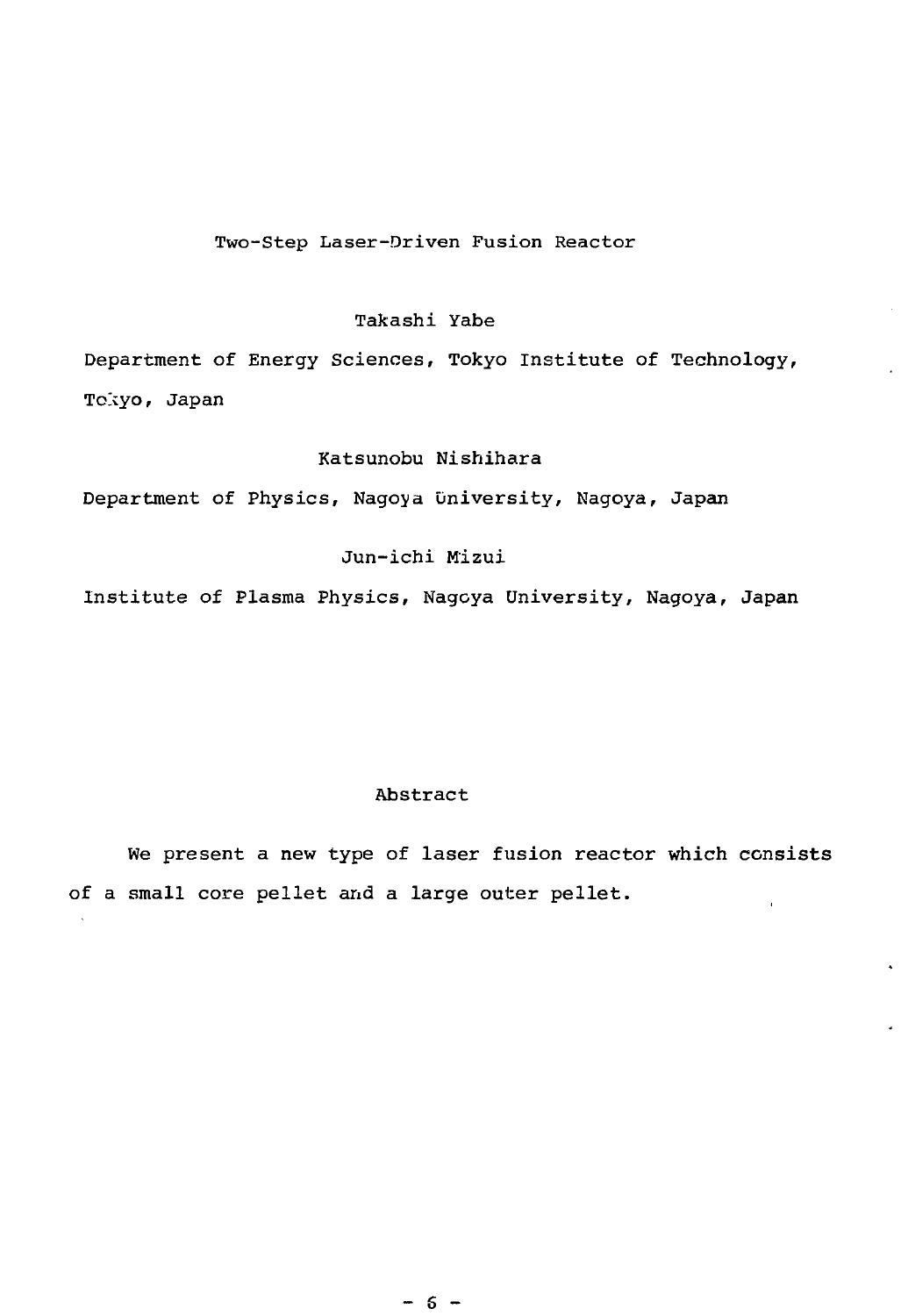In order to realize the laser-induced thermonuclear fusion reaction in practical sense, we need several tens of operations per second because of its small pellet size and the limitation to the laser power. You can see that these successive operations may become a final and serious trouble fcr laser fusion.

In this paper, we propose the new type of the fusion reactor. This reactor is consisted of a small "core pellet" covered with a large amount of D-T fuel, which we call the "outer pellet" hereafter. As shown in Fig.l, there is a narrow gap between the core pellet and the outer pellet.

At the first step, we need to deposit the laser energy only to the core pellet, then the core pellet implods and the thermonuclear fusion reaction occurs. If the core pellet completely burns, its energy is estimated to be several thousands times greater than the input laser energy and its output energy drives the fusion wave propagating outward through the outer pellet.

The first problem that we must solve is how we can deposit the laser energy only to the core pellet. Here we have a very simple and fruitful method. We can make tunnels with a small radius obliquely through the outer pellet. These tunnels must be obliquely to the radial direction in order to suppress the backscattering loss. In this configuration, the laser lights which come in through the tunnels experience several reflections between the core and the outer pellets,

 $7 -$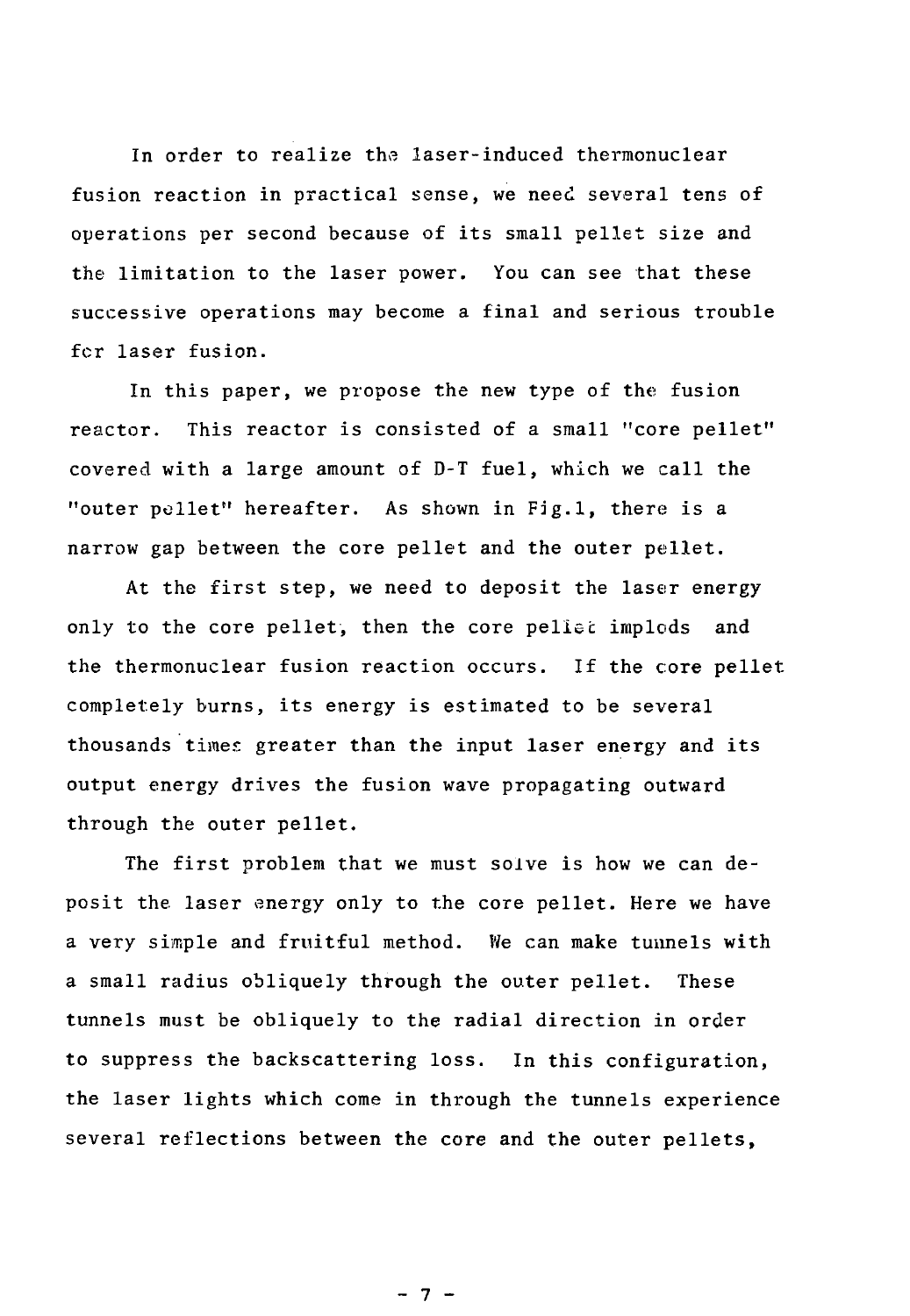and finally lose all their energy without returning back through tunnels. These tunnels play another role on the implosion of the core pellet. A suitable arrangement of tunnels may cause the rotation of the corona of the core pellet. There is the possibility that this corona rotation may stabilize the Rayleigh-Taylor instability , the thermal instability and other instabilities. For example the growth rate of the Rayleigh-Taylor instability with the fluid retation  $\Omega$  is

$$
\gamma^2 = -2\Omega^2 + \sqrt{4\Omega^4 + g^2k^2} \ . \tag{1}
$$

We must refer to a trivial question about tunnels. Are the tunnels.filled up with expanding wall materials and are the laser lights shut out from tunnels before the implosion of the core pellet completes ? The answer is "yes". But we can overcome this difficulty, winding coils inside the walls of tunnels. The magnetic fields induced by these coils suppress the expansion of the wall materials.

The second problem is the propagation of the fusion wave through the outer pellet. Here we calculate the core pellet size needed for the ignition of the fusion wave. At first, let's consider the point explosion where the size of the core pellet is negligibly smaller than that of the outer pellet. At the initial phase of the explosion the thermal conduction is the leading term, so we can assume

$$
\frac{\partial T_e}{\partial t} = a \frac{1}{r^2} \frac{\partial}{\partial r} (r^2 T_e^{5/2} \frac{\partial T_e}{\partial r}), \qquad (2)
$$

- 8 -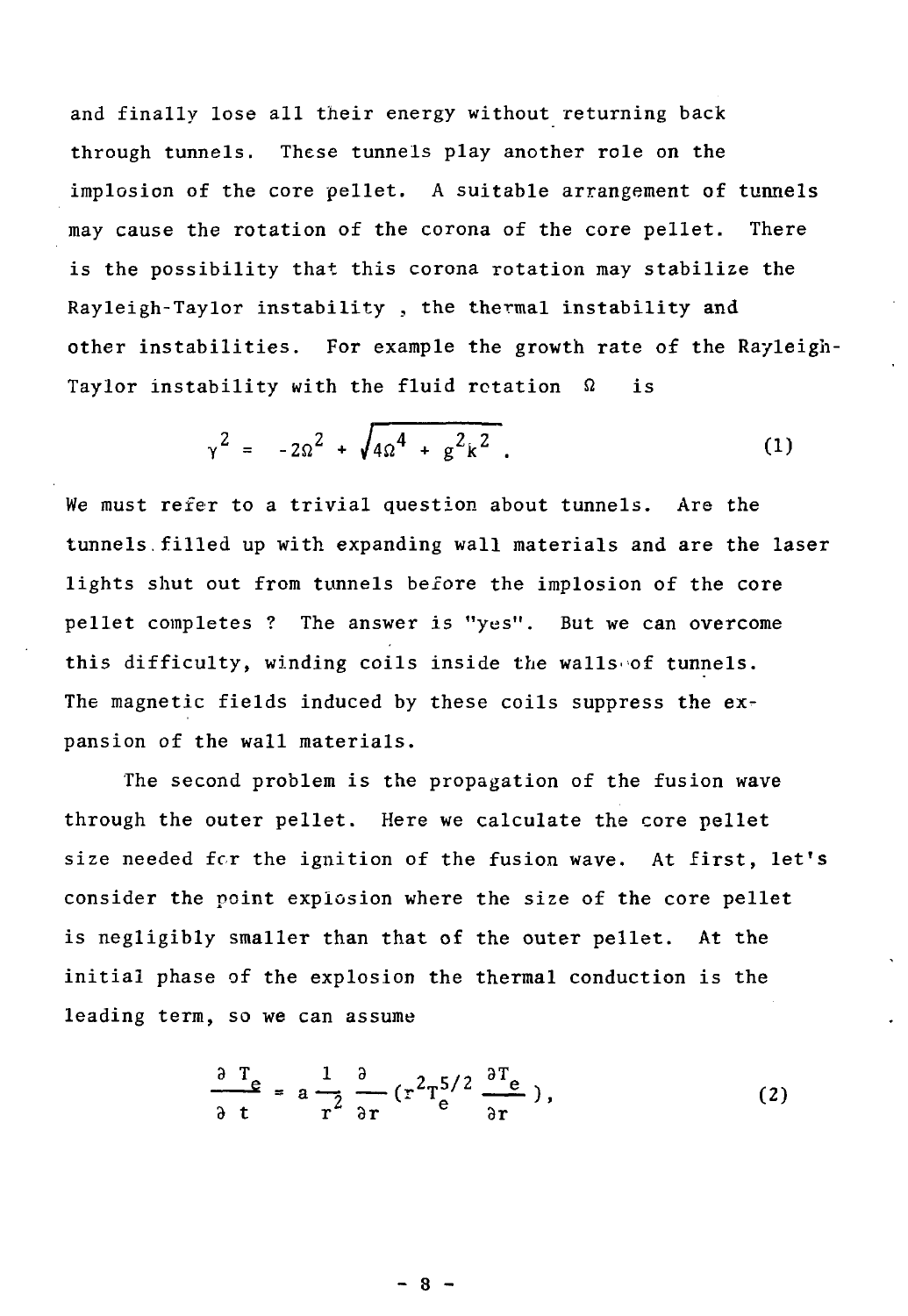anu

$$
Q = \int_0^\infty T_e r^2 dr
$$
 (3)

are the governing equations, where

$$
a=K_{e0}(2m_{i}/3k), Q=E_{in}/(6\rho k\pi/m_{i}), \qquad (4)
$$

and  $E_{in}$  is the energy deposited by the core pellet implosion. The solution of (2) and (3) can be obtained using the transformation

$$
T_e = \left(\frac{Q^{2/3}}{at}\right)^{6/19} f(\xi), \qquad (5)
$$

and the similarity parameter

$$
\xi = \frac{r}{(Q^{5/2} \text{ at})^{2/19}} , \qquad (6)
$$

where  $f(\xi)$  satisfies the following ordinary differential equation

$$
\frac{d}{d\xi} \left( f^{5/2} \frac{df}{d\xi} \right) + \left( f^{5/2} + \frac{2}{19} \xi^2 \right) \frac{df}{d\xi} \frac{6}{19} = 0 \tag{7}
$$

Without knowing the solution of eq. {7) we can get some conclusions. The electron temperature decreases with increasing time as  $T_e \propto Q^{4/19} t^{-6/19}$ . The ignition of the fusion wave may be assumed to occur when the ion temperature becomes as high as the electron temperature. At this time  $t_1$ ,

$$
T_e = T_i = T_1 \propto Q^{1/7}
$$
 (8)

 $-9-$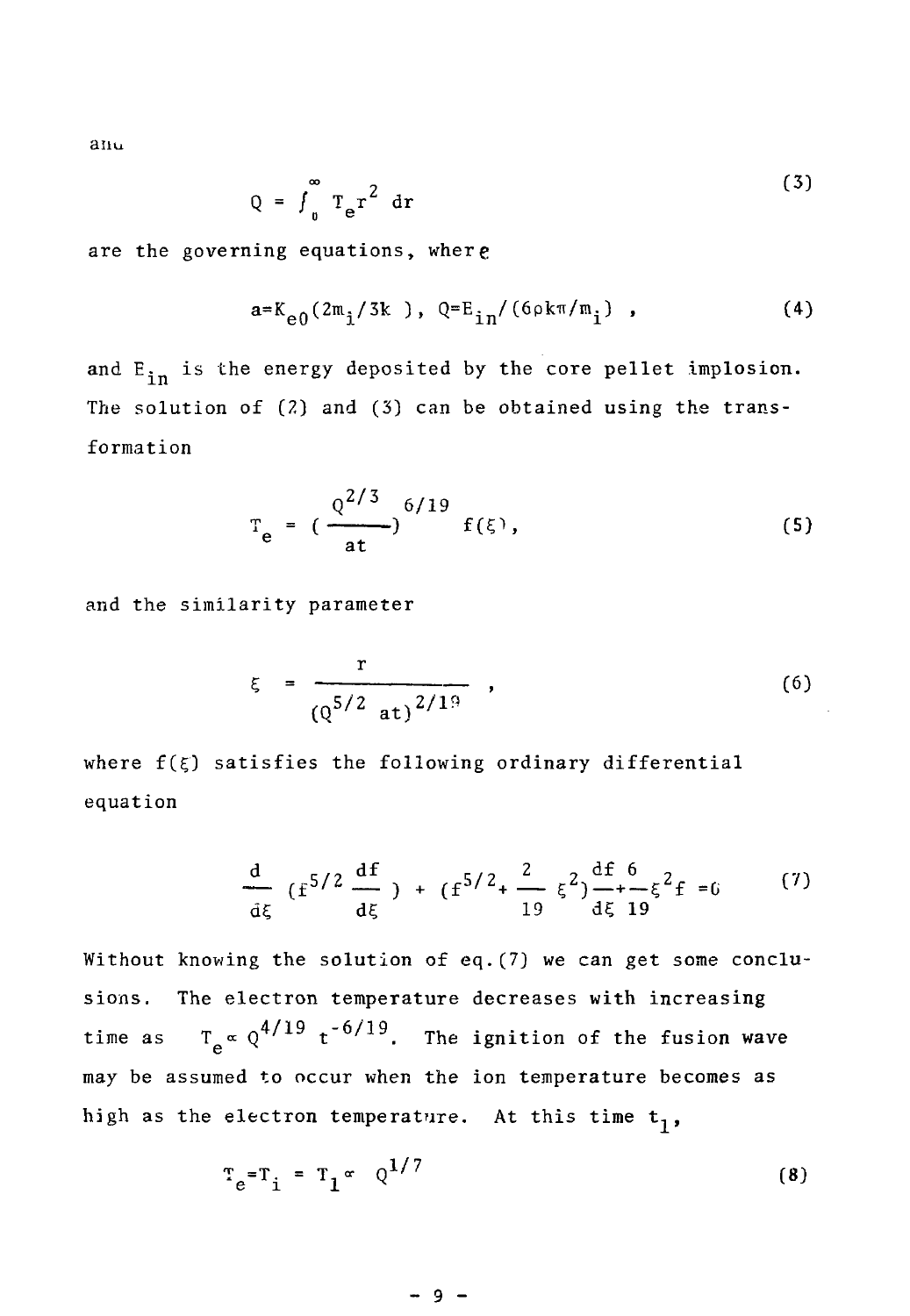where

$$
t_1 \propto Q^{3/4}.
$$
 (9)

The ignition condition is

$$
W \ge A \rho T_1^{1/2} + \frac{6}{19} \frac{T_1}{t_1} , \qquad (10)
$$

$$
\text{A} = (2/3 \text{km}_{\text{i}}) \times 1.42 \times 10^{-27} \text{ (K}^{1/2} \text{cm}^3 \text{g}^{-1} \text{sec}^{-1})
$$

where the left hand side of eq. (10) is the fusion reaction, and the right hand side of eq.(10) is the sum of the bremsstrahlung and the thermal conduction loss. These values are plotted in Fig.2 versus the initially deposited energy. The condition (10) is satisfied with  $E_{in} = 8 \times 10^{13} erg$ . This energy should be deposited by the implosion of the core pellet with an initial radius  $R_0$  and density  $n_0$ , that is

$$
\frac{4}{3}\pi \, n_0 \, R_0^3 \, E_\alpha = E_{in}, \tag{11}
$$

where  $n_0$  is the solid density and  $E_n$  the energy of a  $\alpha$ -particle. From eq.(11) we get

$$
R_0 = 400 \text{ }\mu\text{m.}
$$

As the temperature is 14.1 keV at this condition and the mean free path of  $\alpha$ -particles is about 1.6 cm, the outer pellet should have a radius greater than 1.6cm . If we use a outer pellet of 4 cm in radius and do one operation per second, the yield power of  $\alpha$ -particles is estimated as  $10^{\circ}$  kW.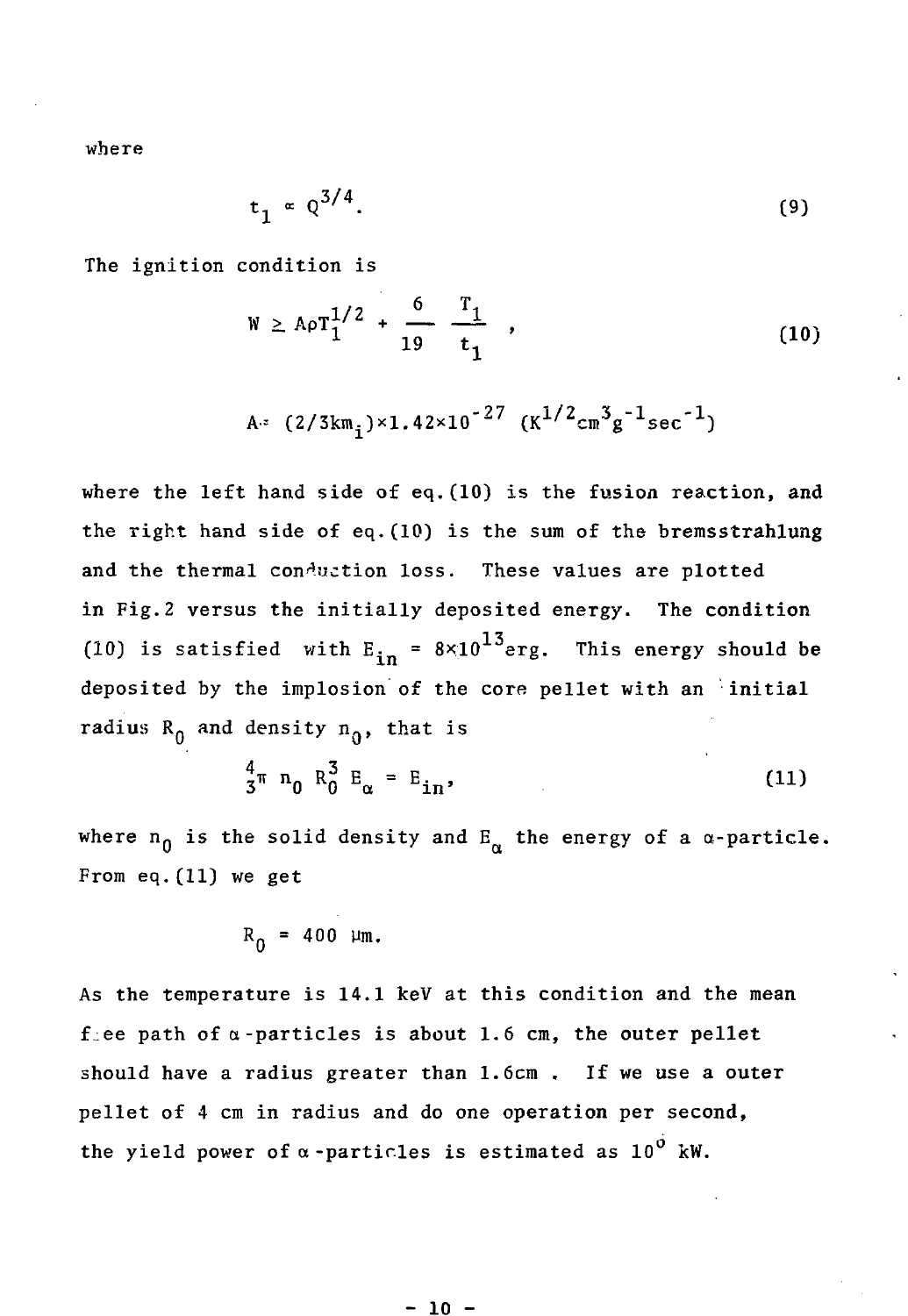

# Fig.l The schema of the fusion reactor.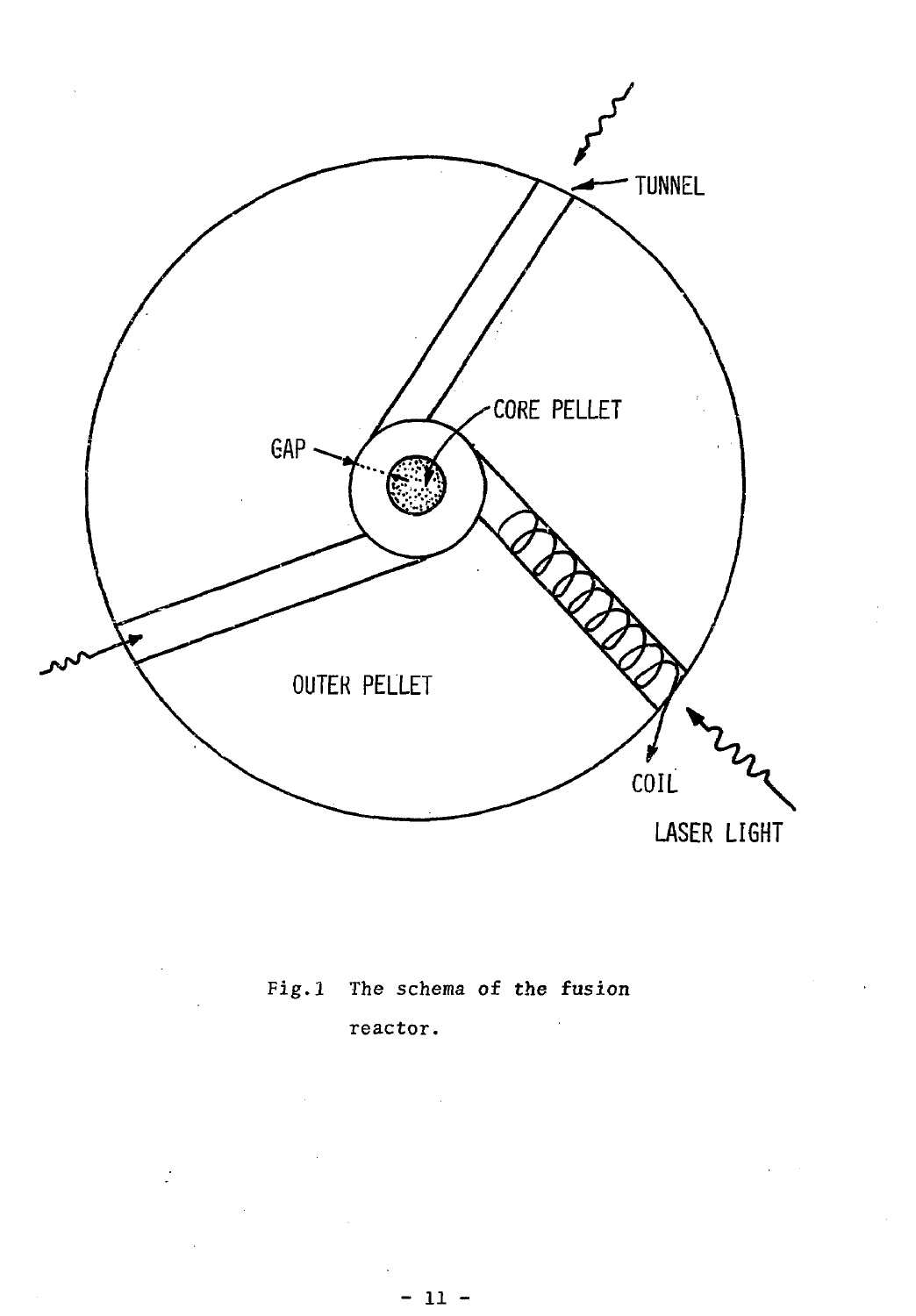

**siiNn**

**cr o CD** *IV* 4-1 **C a) ^3**  $\mathbf{r}$ **i** $\mathbf{g}$ ht **Oi w 3 <U**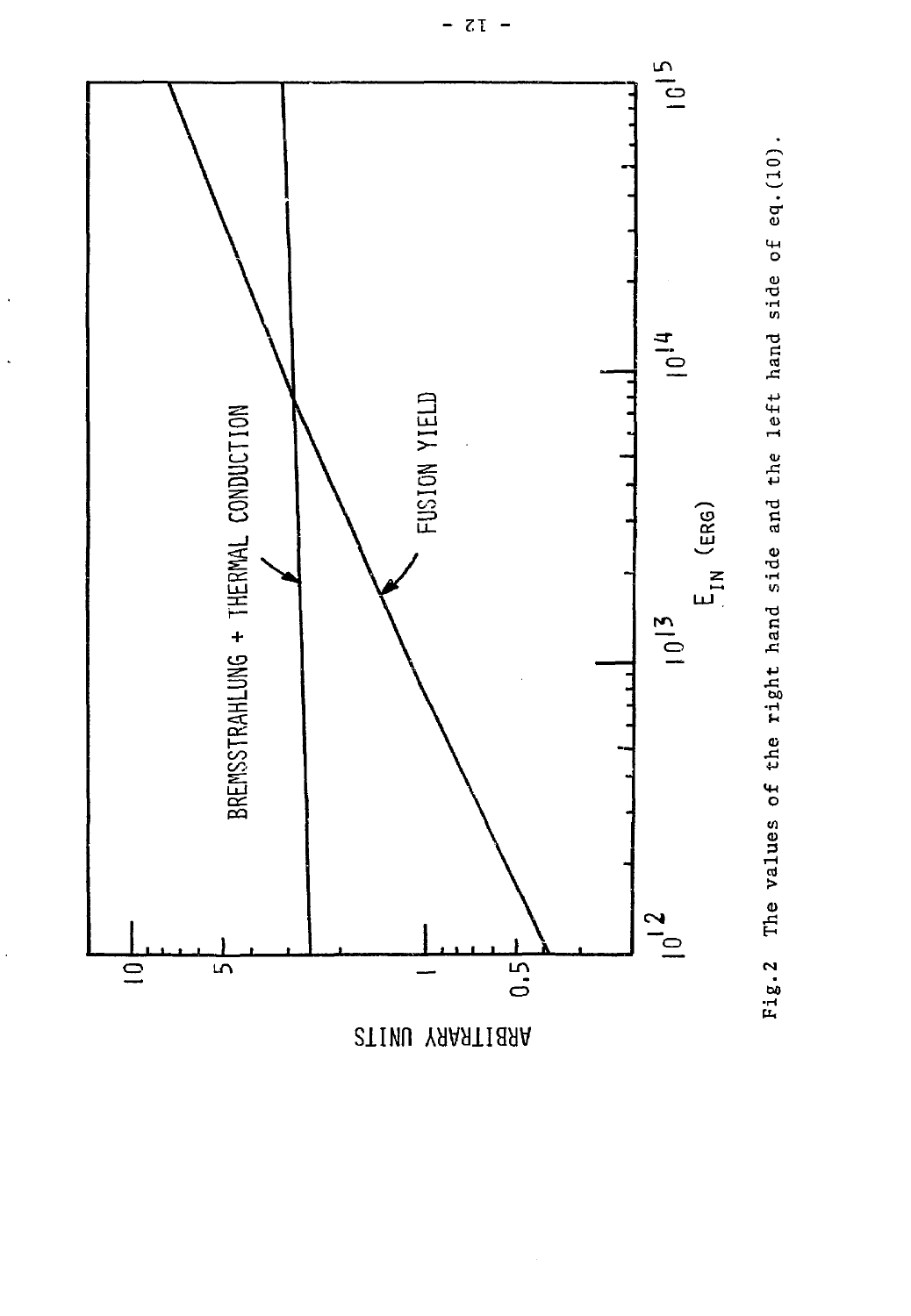Filamentation and Decay of Laser Light in Plasmas

Katsunobu Nishihara

Department of Physics, Nagoya University, Nagoya, Japan

K';nioki Mima

Department of Electrical Engineering, Osaka University, Osaka, Jayan

Jun-ichi Hizui, Masaaki Inutake

Institute of Plasma Physics, Nagoya University, Nagoya, Japan

## Toshio Tange

Department of Physics, Hiroshima University, Hiroshima, **Japan**

## Yasuhito Kiwamoto

Institute of Materials Science and Engineering, Yokohama **National** University, Yokohama, Japan

## Masashi Kako

Plasma Physics Laboratory, Osaka University, Osaka, Japan

## Abstract

Filamentation of laser light is studied for a laser **fusion** plasma. We also discuss the importance of effects **of** a **decay of** the laser light into two plasma waves on the filament **formation** at one-quarter critical density.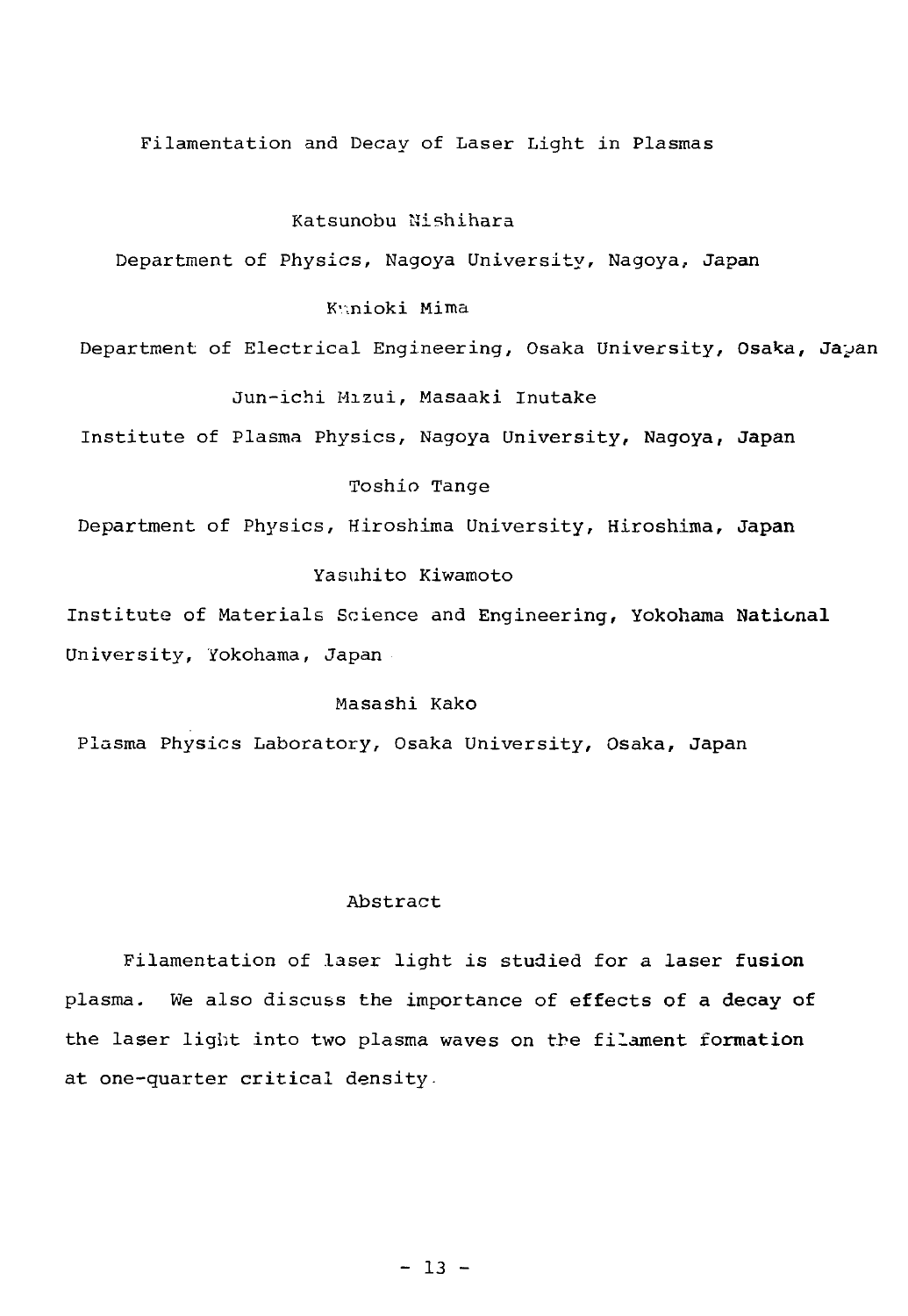The production of useful amounts of fusion energy can result only if D-T pellet is highly and effeciently compressed. The pellet compression may, however, be limited by departures from spherical symmetry produced by nonuniformity of laser energy deposition, although large electron thermal conduction alleviates the nonuniformity. Strong filamentation of laser-light can, if it occurs, markedly affect the uniformity of laser deposition. For this reason it seems important to study the formation of filaments of the laser light. We shall first discuss the **formation** of filaments in a uniform underdense plasma. We have examined this process via an instability analysis. Second, we discuss the importance of effects of a decay of the laser wave into two plasma waves on the filament formation at one-quarter critical density.

We begin with self-focusing of an electromagnetic wave in a uniform underdense plasma with cold ions and warm electrons. Self-focusing of the electromagnetic wave in such a plasma **can** be described by the following cylindrical symmetry equations,  $^{\text{1}}$ 

$$
i\left(\frac{1}{\lambda_g} \frac{\partial}{\partial t} + \frac{\partial}{\partial z}\right) E + \frac{1}{2k_0} \frac{1}{r} \frac{\partial}{\partial r} (r \frac{\partial}{\partial r} E) - \frac{\omega_p^2}{2k_0 c^2} \frac{\delta n}{n_0} E = 0 \quad . \quad (1a)
$$
  

$$
\frac{\delta n}{n_0} = -2 \frac{\omega_p^2}{\omega_0^2} \frac{|E|^2}{4\pi n_0 T} \quad . \tag{1b}
$$

where  $n_0$  the unperturbed plasma density,  $\delta n$  the perturbed plasma density induced by the ponderamotive force due to the wave, **c the** light velocity,  $\lambda_{\alpha}$  the group velocity of the wave,  $\omega_{\alpha}$  the electron plasma frequency and T the electron temperature in **energy unit.** Here, the original wave has been assumed to propagate in the Z direction with the phase  $exp[i k_0 z - i\omega_c t]$  and with the amplitude E which slowly

$$
- 14 -
$$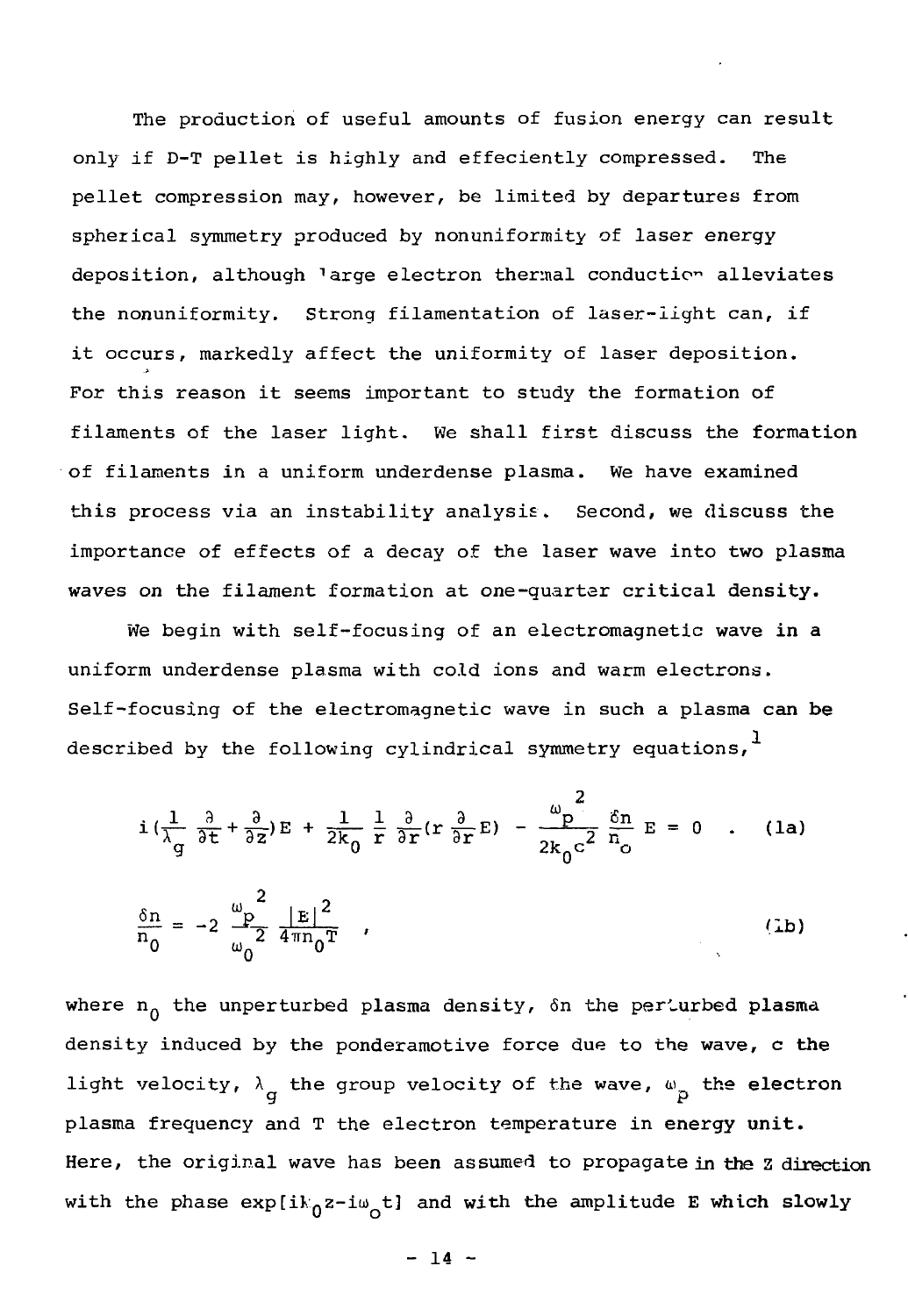varys with the time t and the space z and r. The wave number  $k_0$ and the frequency  $\omega_{0}$  are also assumed to satisfy the linear dispersion relation,

$$
\frac{k_0^2 c^2}{\omega_0^2} = \epsilon = 1 - \frac{\omega p^2}{\omega_0^2} \quad . \tag{2}
$$

The passage of the intese wave through the plasma can modify the index of refraction in such a way that the wave is focused into a smaller cross section. If the ponderamotive force due to the wave can overcome the plesma thermal pressure, the wave can expel some of the plasma. The wave can then focus further.

We now estimate the  $e^{-1}$ -fold distance in cross section of the wave, using the linear instability analysis.<sup>2</sup> To do this we consider a steady propagation of the wave in the z direction and a sinusoidal modulation in the r direction. The spatial growth 2 rate of such a sinusoidal self-focusing can be given by,

$$
\gamma = \frac{k_r}{2k_0} \left( \frac{E_0^2}{4 \pi n_0 T} \right) \frac{1}{\epsilon} \frac{\omega_0^2}{c^2} - k_r^2 \right)^{1/2}, \qquad (3)
$$

where  $k_r$  is the filamentation wave number in the r direction.  $L=\gamma^{-1}$  gives the e-fold distance in the square of the amplitude of the wave, hence the  $e^{-1}$ -fold distance in its cross section.

L - 50 µm in the case of the typical laser beam,  $E_0^2/4\pi n_0T \sim 10^{-1}$ , **— 4 —i \_i —l**  $k_0$  ~ 2 it x 10 ym and  $k_r$  ~ it x 10 ym., here, we have assumed  $\omega_{\rm m}^{\rm 2}$  <<  $\omega_{\rm o}^{\rm 2}$ , a.nd a=2 $\pi/k$  has been taken to be the radius of the typical laser beam,  $a \sim 20$   $\mu$ m, although the assumption of the sinusoidal modulation in the r direction is not valid. Since the typical length of the expanding underdense plasma is of order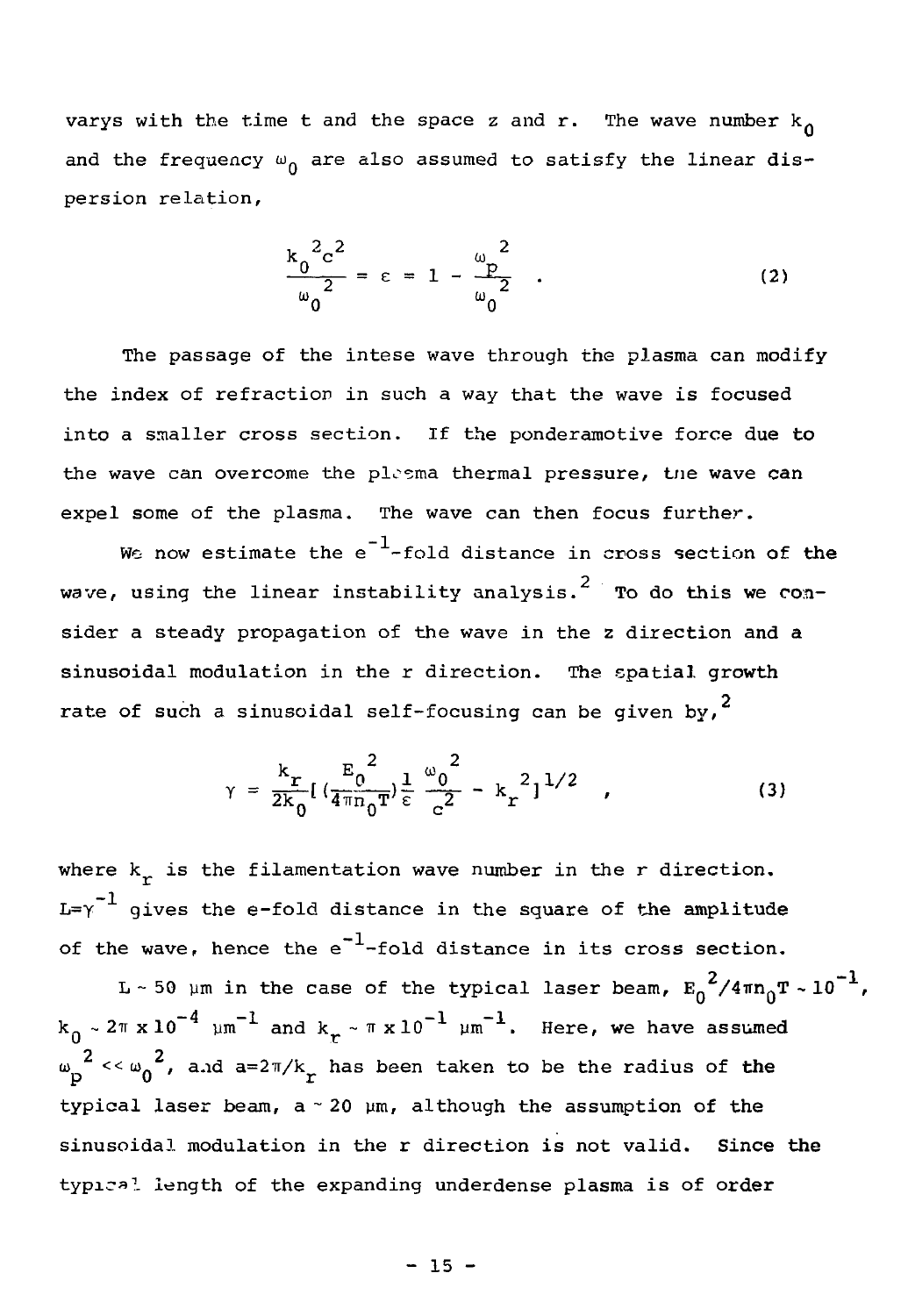100  $\mu$ m, the effect of the self- $\acute{x}$ ocusing of the whole laser beam can be ignored.

At intensities well above threshold for self-focusing the beam breaks up into filaments. The filamentation can become: important, as shown below. The spatial growth rate vanishes at  $k_r = 0$  and at large  $k_r$ , where the ponderamotive force can no longer exceed the plasma pressure. The growth rate has a maximum at  $k_{\texttt{max}} = E_0^2 \omega_0^2 / 8\pi n T c^2$ . In the case  $E_0^2 / 4\pi n_0 T \sim 10^{-1}$  and  $k_0 \sim 2\pi \times 10^{-4}$  $\mu$ m $^{-1}$ , the minimum e-fold length becomes L  $\sim$  10  $\mu$ m at a=2 $\pi/k$   $_{r_{\max}}$   $\sim$  4 <sup>r</sup>max um. in the formation of the uniform laser energy deposition.

The above results are, however, necessarily inconclusive since we have assumed the sinusoidal modulation in the r direction. For the actual modulation of the laser beam, it is desirable to solve eq. (1) exactly. Also, as we shall discuss below, eq. (1) itself does not hold in the whole underdense region.

We now consider effects of decay instabilities of the electro- $W_{\rm eff}$  instabilities of decay instabilities of the electrodensity. When  $\omega_0 \sim 2\omega_{\rm p}$ , the wave decays into two plasma waves ("2 $\omega_{\rm p}$ " instability) or a plasma wave and a scattered electromagnetic wave (stimulated Raman scattering). Stimulated Raman scatnetic wave (stimulated Raman scattering). Stimulated Raman scattering). Stimulated Raman scattering  $\mathcal{R}$ because the decay waves propagate in the same direction of the original wave. The decay plasma waves associated with the  $2\omega_{\mathbf{n}}$ instability can, as we show below, give rise to the larger density instability can, as we show below, give rise to the larger density  $\alpha$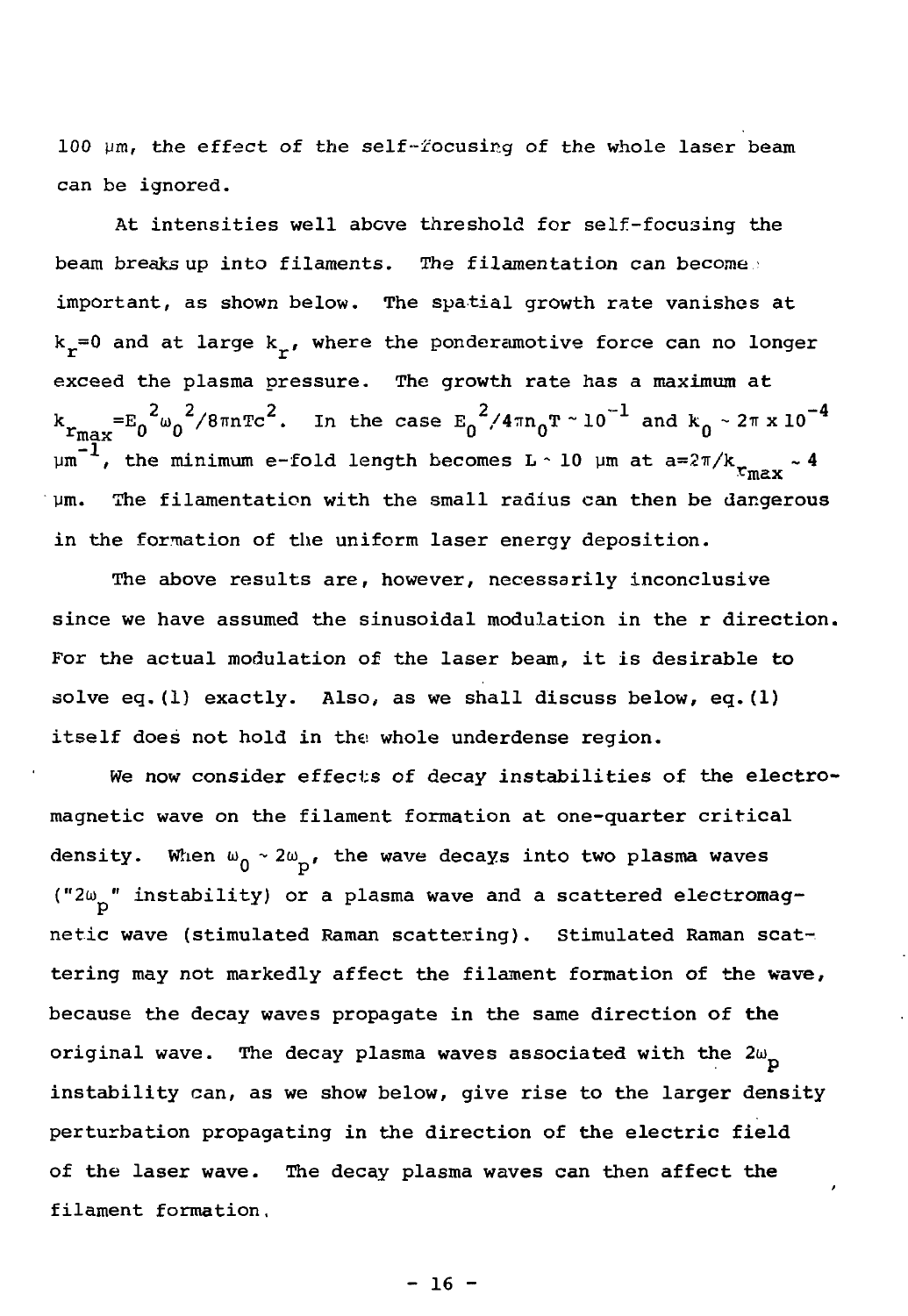When the wave number of the decay plasma wave k' is large and satisfies the inequality k' $\lambda_{\bf n}$  > (m/M)  $^{1/2}$ , where  $\lambda_{\bf n}$  is the electron debye length, and m and M are respectively the electron and ion masses, the decay plasma wave can excite an ion acoustic wave due to a decay instability, a decay of the plasma wave into an ion acoustic wave and a backward plasma wave. The amplitude of the excited wave in the decay instability is proportional to that of the pump wave. ihe plasma density perturbation associated with the excited ion wave can then be of the first order in the amplitude of the electric field of the laser wave. As we have shown in eq.(lb), the plasma density expelled by the laser wave is, however, of the second order in the amplitude the electric field. Tha density perturbation due to the decay plasma wave can thus modify the index of refraction for the laser wave.

When k' $\lambda_0 \gtrsim (m/M)^{1/2}$ , the decay plasma waves are modulationally unstable. The ponderamotive force associated with the decay plasma wave induces the plasma density perturbation. The density perturbation becomes of the first order in the amplitude of the decay wave, hence of the first order in that of the laser wave, provided k' $\lambda_{\,\boldsymbol{\Lambda}}$  ~ (m/M) $^{1/2}.$  The density perturbation due to the modulational instability can then also modify the index of refraction.

In both cases, the crucial point is that the induced density perturbations are large and can propagate out in the radial direction with an ion acoustic speed even in the existence of the density gradient.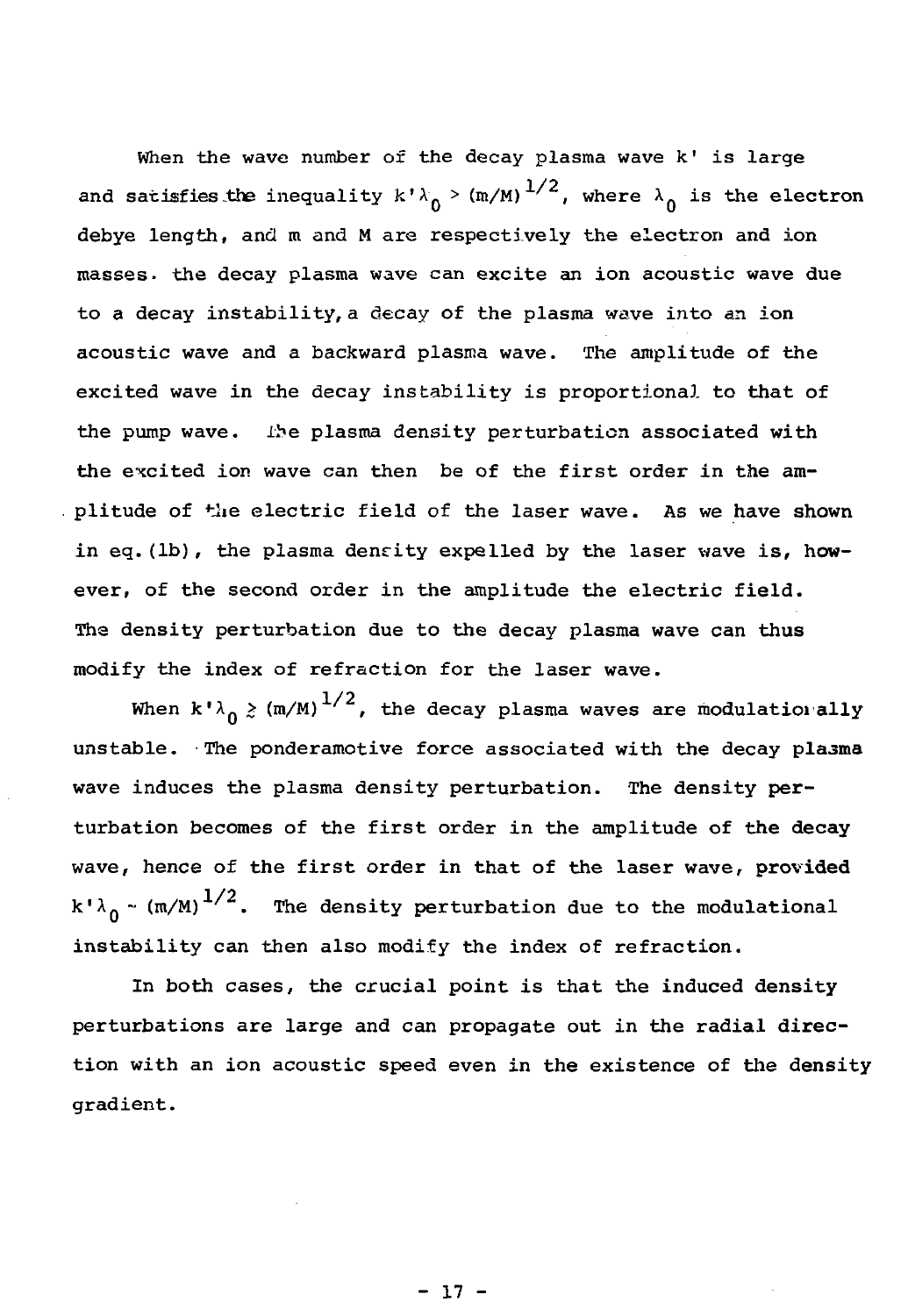## References

- 1. See, for a example, P. Kaw, G. Schmidt and T. Wilcox, Phys. Fluids 16, 1522 (1973).
- 2. A. B. Langdon and B.F. Lasinski, Phys. Rev. Let. 34, 934 (1975)

¥,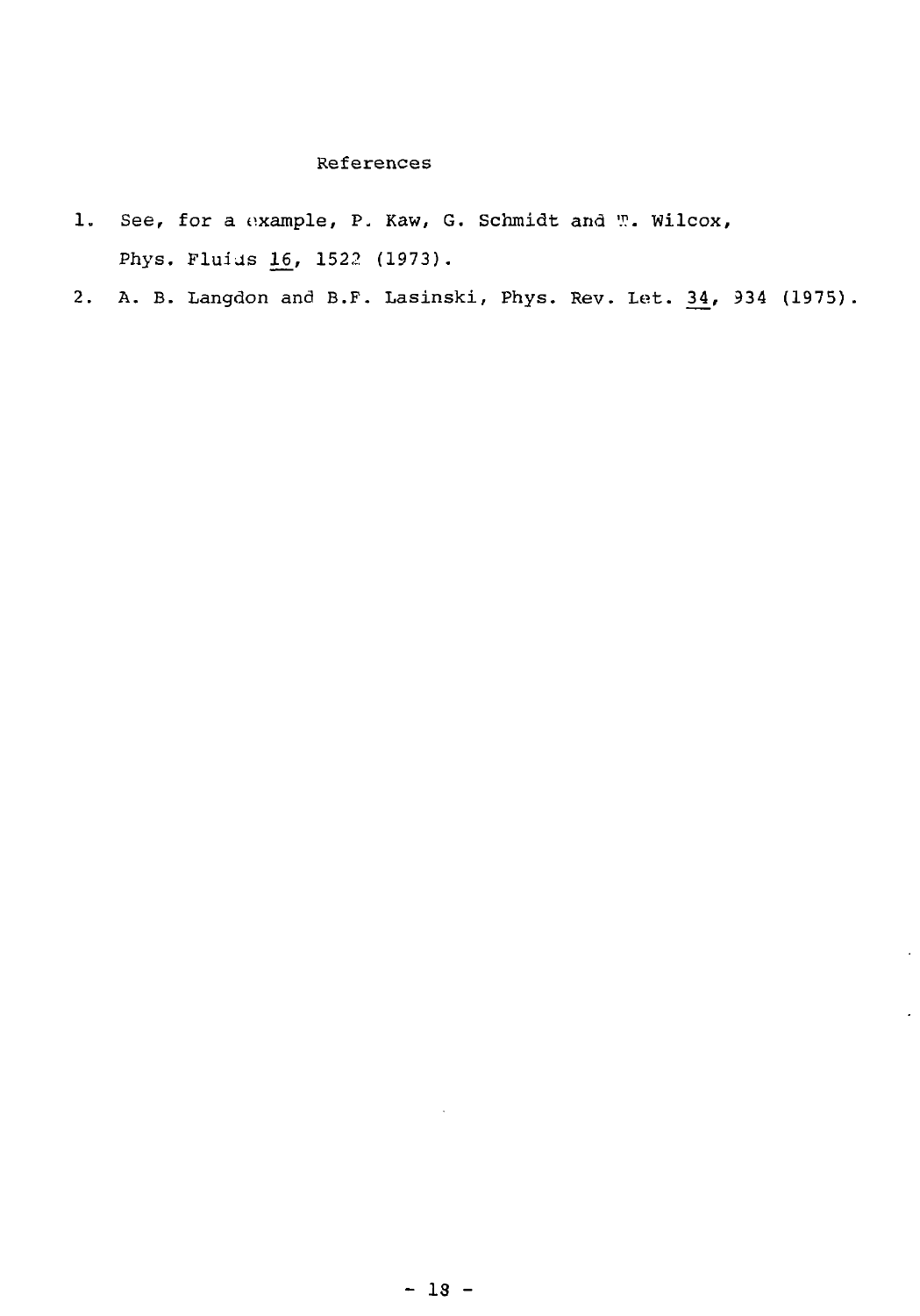Magnetic Field Generation Due to Resonance Absorption

Katsunobu Nishihara, Yukiharu Ohsawa Department of Physics, Nagoya University, Nagoya, Japan

## Kunioki Mima

Department of Electrical Engineering, Osaka University, Osaka, Japan

## Toshio Tange

Department of Physics, Hiroshima University, Hiroshima, Japan

i

## Abstract

A detailed study of mechanism of megagauss magnetic field generation in resonant absorption of laser light is presented which takes into account effects of both dissipation and thermal motion of electrons.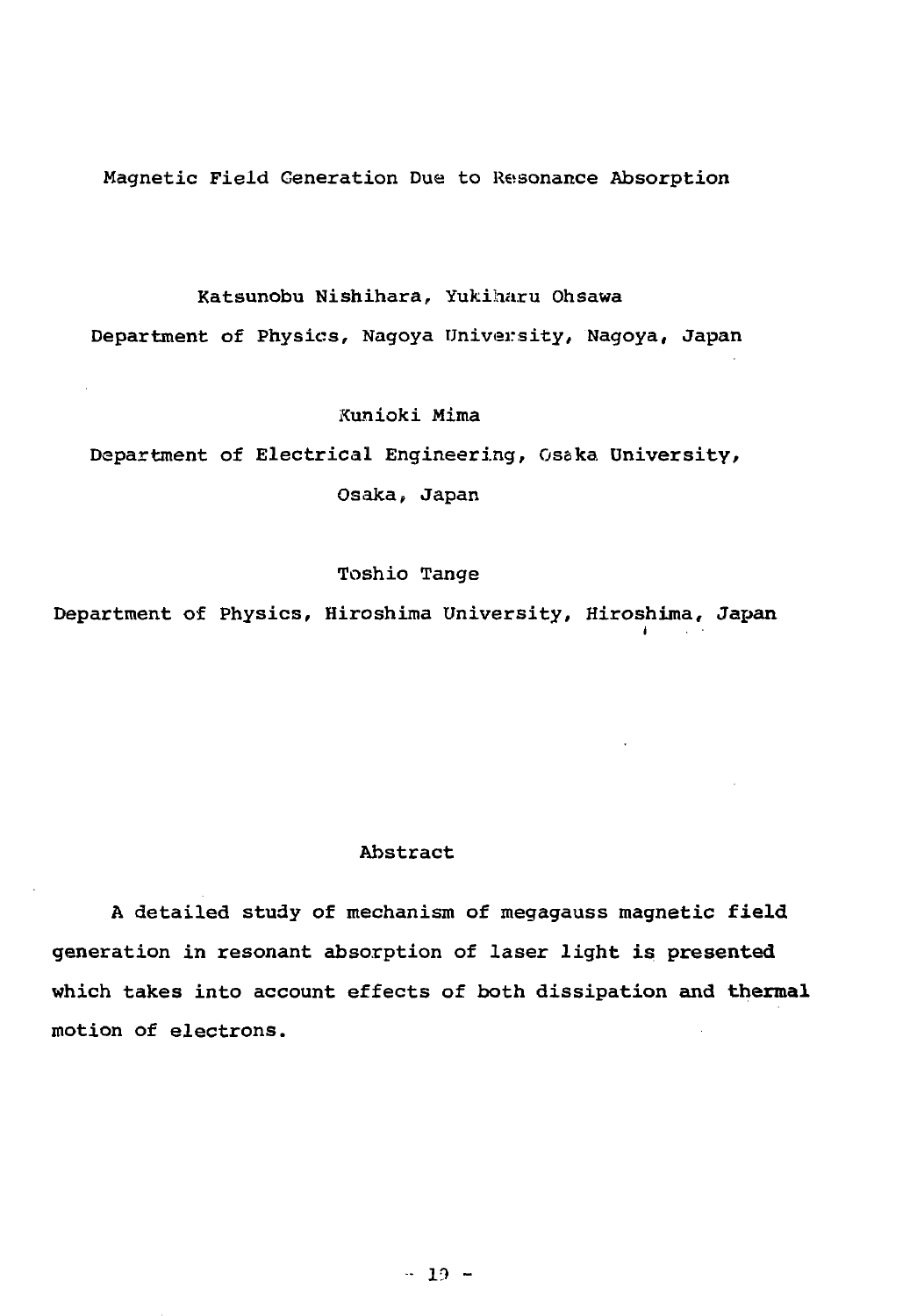Recently strong magnetic fields have been, observed in laser -produced plasmas.  $1, 2$  The occurance of the strong magnetic field can affect plasma behavior through hydrodynamic effects or from alternations of the plasma transport coefficients.<sup>3</sup> It is thus important to study the mechanism of the magnetic field, generation in laser-produced plasmas. Most theoretical work has been done for the field due to the thermoelectric current.<sup>2,4</sup> while investigation of the field derived from the radiation pressure have been either incomplete or incorrect.<sup>5</sup>

We present here a mechanism of the magnetic field generation which is inherent in resonant absorption. When laser light is obliquely incident on a warm plasma with a density gradient and polarized in the plane of incidence, it can be absorbed resonantly by linear mode conversion into an electron plasma wave.  $6.7$  At high intensities a large dissipation has been observed in computer experiments. $^{\mathbf{8}}$  The dissipation then gives rise to a phase lag between the electron oscillatory motion and the wave, which can introduce a time-averaged force on the electrons, nence an electron current. The thermal motion of the electrons allows the propagation of the resonantly excited plasma wave along the density gradient.<sup>9</sup> The nonlinear interaction between the light wave and the plasma wave can also set up an additional electron current. The currents can give rise to a magnetic field of the order of a megagauss.

The analysis can be carried out to a first approximation by use of the equation of motion for the electrons

$$
\left(\frac{\partial}{\partial t} + \underline{y} \cdot \underline{y}\right) \underline{y} = -\frac{e}{m} \left(\underline{p} + \frac{1}{c} \underline{y} \times \underline{p}\right) - \frac{1}{mn} \underline{y} \underline{p} - \nu \underline{y} \tag{1}
$$

- 20 -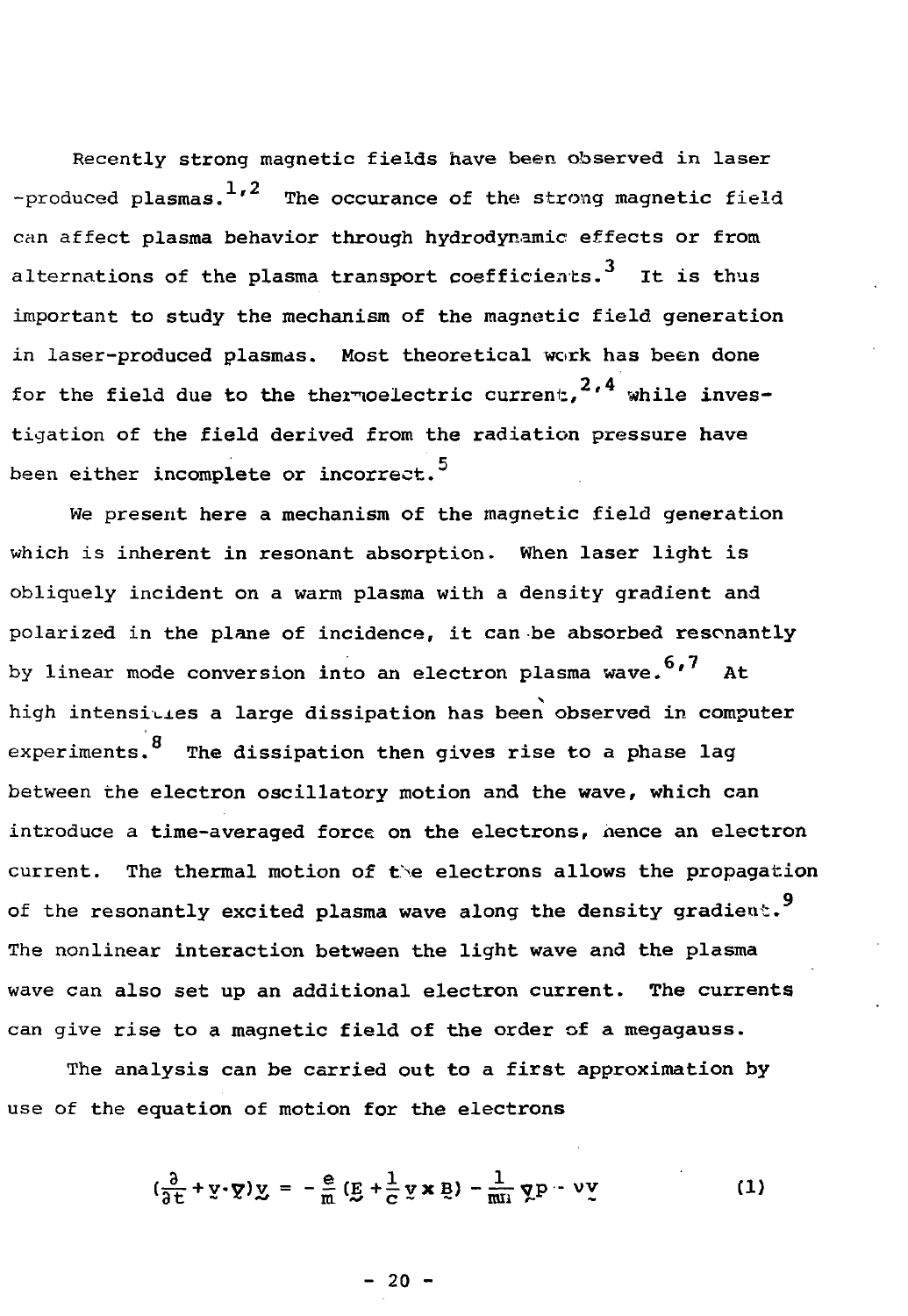and Maxwell's equations, where  $\nu$  is the effective collision freguency and others are in standard notations. We consider two time scales, the time  $\omega^{-1}$  corresponding to the laser light, and the time associated with the fluid dynamics. The high frequency parts can be described by the sets of the linearized equations. Under the assumption that the fields vary with the time as exp(-iwt), the oscillating velocity v' can be obtained as

$$
\underline{v}^{\prime} = -i \frac{1}{\omega + i \nu} [\frac{e}{m} \underline{F}^{\prime} + \frac{T}{4 \pi e m n_0} (\langle \underline{v} \cdot \underline{E}^{\prime}) \frac{\overline{v}^n_0}{n_0} - \gamma \underline{v} (\overline{y} \cdot \underline{E}^{\prime}) \} ] \quad , \quad (2a)
$$

where the oscillating electric field  $E'$  satisfies the wave equation  $8$ 

$$
\nabla^2 \underline{E}' - \underline{\nabla} (\underline{\nabla} \cdot \underline{E} \cdot) + (\frac{\omega}{c})^2 (1 - \frac{\omega p}{\omega (\omega + i \nu)}) \underline{E}' + (\frac{\omega}{c})^2 \frac{T}{\omega (\omega + i \nu)} \gamma \underline{\nabla} (\underline{\nabla} \cdot \underline{E}')
$$

$$
-(\tilde{V}\cdot\tilde{E})\frac{\tilde{\Delta}w}{\tilde{V}^0} = 0 \qquad (2b)
$$

where  $n_0$ , T and  $\omega_p$  are the background plasma density, the electron's temperature and the local electron plasma frequency, respectively, and  $\gamma$  is the ratio of specific heats. Here we have assumed an adiabatic pressure law for high-frequency electron motion and the homogeneous electron temperature.

Taking the average of the equation of motion for the electrons, Eq.(1), over a period  $2\pi\omega^{-1}$ , we can get the equation for the induced electric field  $E_0$  slowly varying with time as

$$
\langle (\underline{v} \cdot \underline{v}) \underline{v} \rangle = -\frac{e}{m} \left( \underline{E}_0 + \frac{1}{c} \langle \underline{v} \cdot \underline{\mathbf{g}} \rangle \right) + \frac{\gamma \underline{T}}{mn_0} \langle n \cdot \underline{v} \underline{n} \rangle \quad , \quad (3a)
$$

where  $\underline{B}$ ' and n' are the oscillating parts of the magnetic field

$$
-21-
$$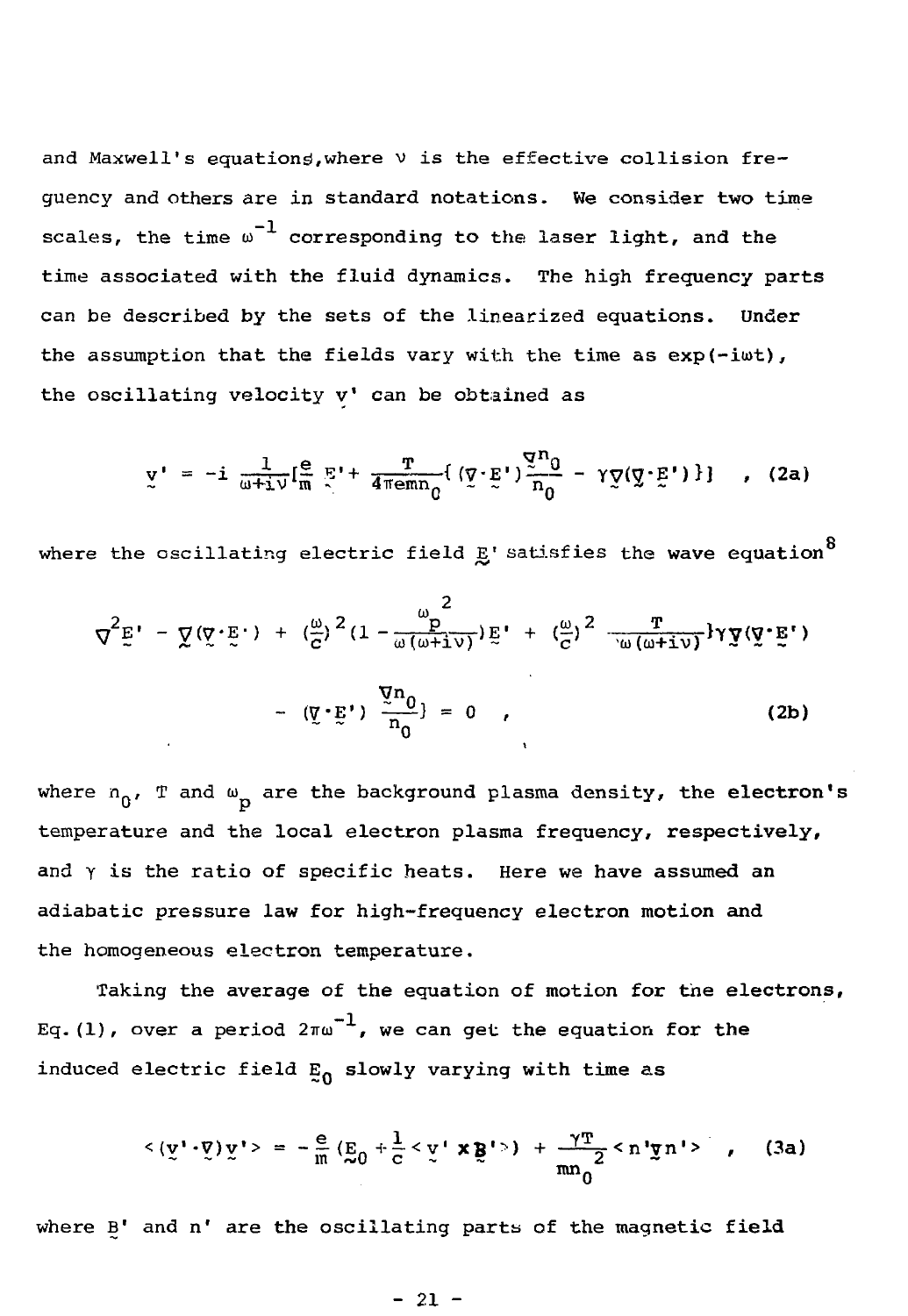and the electron density perturbation, respectively. Farady's law then gives the rate of increase of the induced magnetic field  $B_0$  as

$$
\frac{\partial g_0}{\partial t} = -c \nabla \times E_0 \quad . \tag{3b}
$$

To describe the correct time evolution of the slowly **varying fields\*** one has to to take into account the slow motion of both **the** electrons and the ions. Since the purpose of the present **analysis** is, however, to explain the mechanism of a megagauss field generation, we do not here consider the fluid dynamics. **Substituting** Eqs.(2a) and (3a) into Eq.(3b) and neglecting the terms proportional to  $v^2/w^2$ , (v/w)(k $^2$ T/mw\_<sup>2</sup>) and (k $^2$ T/mw\_<sup>2</sup>)<sup>2</sup>, we can obtair the equation for the induced magnetic field  $B_{ij}$  in terms of the the equation for tne induced magnetic field B in terms of **the**

electric field E' as

$$
\frac{\partial g_0}{\partial t} = -\frac{c}{\omega^2} \left( \frac{2}{m} \right) \overline{y} \times \left[ \underline{E}^{\dagger} \times \left( i \frac{v}{\omega} \overline{y} \times \underline{E}^{\dagger} + \frac{(\gamma - 1) T}{\omega} \frac{\overline{y}^n}{n_0} \times \overline{y} \left( \overline{y} \cdot \underline{E}^{\dagger} \right) \right] + c.c. \right] \tag{4a}
$$

where the adscript \* denotes the complex conjugate. Solving **the** wave equation (2b) under the appropriate boundary condition, **and** using the obtained electric field, one can calculate the **time** rate of increase of the magnetic field. It is now guite **obvious that** the radiation pressure can induce the magnetic field **only** if either the dissipation or the thermal motion is present. It is also noted that the term due to the dissipation does **not** depend on the density gradient  $n_{\Omega}$  explicitly, although it

$$
-22-
$$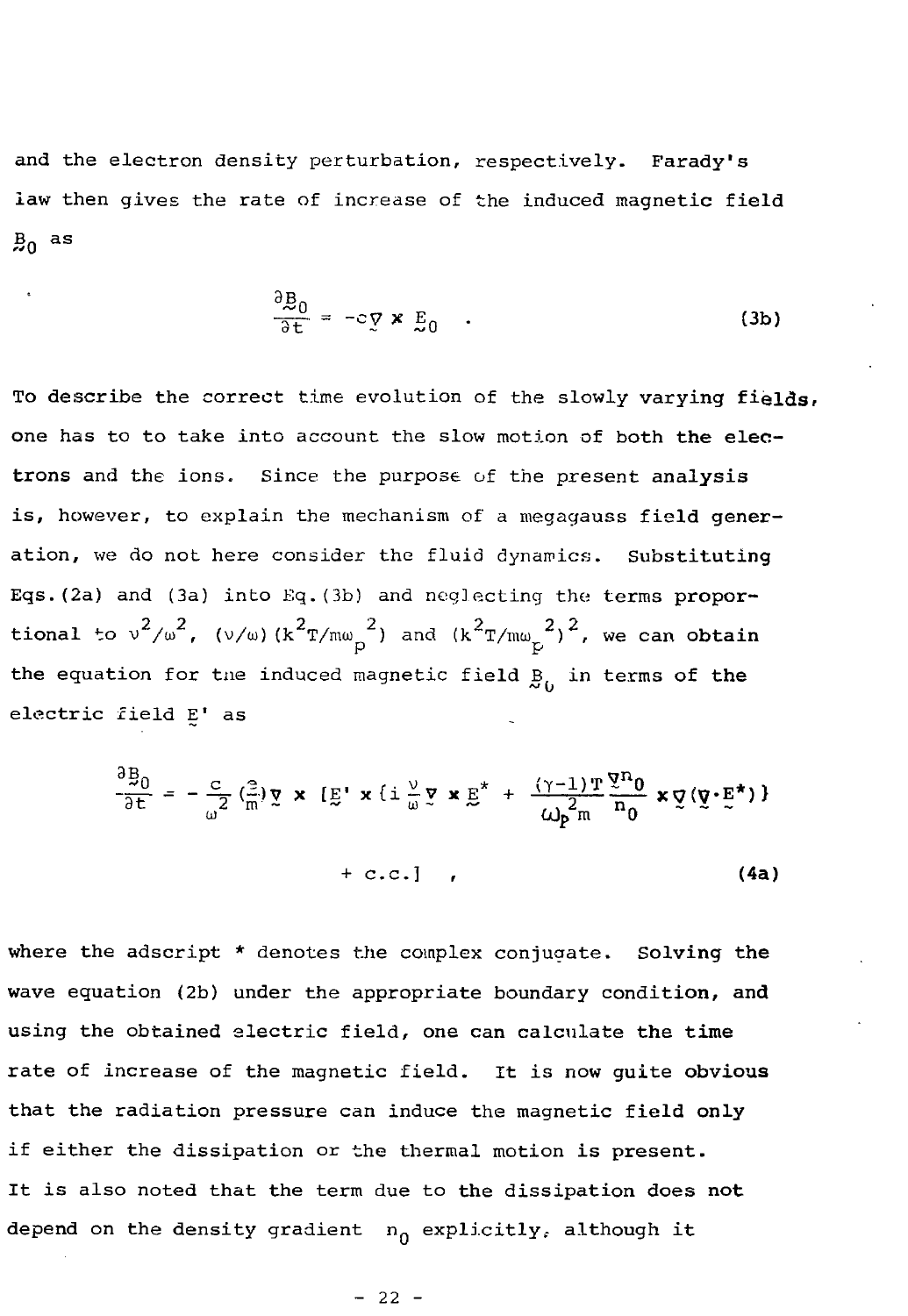determines the shape of the electric field E/ through the wave equation (2b).

We now consider the specific case of a slab of plasma with  $n_0=n_{0}(z)$  and the electromagnetic wave obliquely incident on this slab, with the electric field polarized in the plane of incidence, the y-z plane. The y dependence of the field can be assumed to be periodic in y and of the form  $exp(ik_y y)$ . In this case, Eq.(4a) can be written in the form

$$
\frac{\partial B_{0x}}{\partial t} = \frac{C}{\omega^2} \left( \frac{e}{m} \right) \frac{\partial}{\partial z} \left[ E_z \left( \frac{V}{\omega} \left( k_y E_z \right)^* - i \frac{\partial}{\partial z} E_y \right)^* \right)
$$
  
+ 
$$
i k_y \frac{(\gamma - 1) T/m}{\omega_p^2} \left( \frac{\partial}{\partial z} E_z \right)^* - i k_y E_y \right) \frac{\partial}{\partial z} \ln n_0 + c.c. \}
$$
 (4b)

The magnetic field source is zero if there is no electric field component in the direction of the density gradient. The resultant field is thus inherent in the oblique incidence of laser light. It should be emphasized that the induced magnetic field is polarized perpendicular to the axis of light incidence in contrast with that due to the thermoelectric current, which is doughnut shaped. Thus, the magnetic field discussed here can markedly affect the plasma behavior at near the resonant absorption region.

To estimate the rate of increase of the magnetic field, we assume a linear density profile,  $n_0(z)=n_c(1+z/L)$ , where  $\omega_0(z=0)=\omega$ 7,9 and  $\omega$ ,  $\sim$  1. With the aid of the well known solution of Eg.(2b), the rate of increase of the magnetic field can approximately become

$$
\frac{\partial B_{0x}}{\partial t} \simeq 16 \left( \frac{e}{mc} \right) \left( \frac{E_0^2}{8\pi} \right) \exp \left( -\frac{4}{3} k_0 L \sin^3 \theta \right) \left( \frac{v}{\omega k_0^2 L^2 \sin^2 \theta} \left( \xi^{-2} + c.c. \right) \right)
$$

 $- 23 -$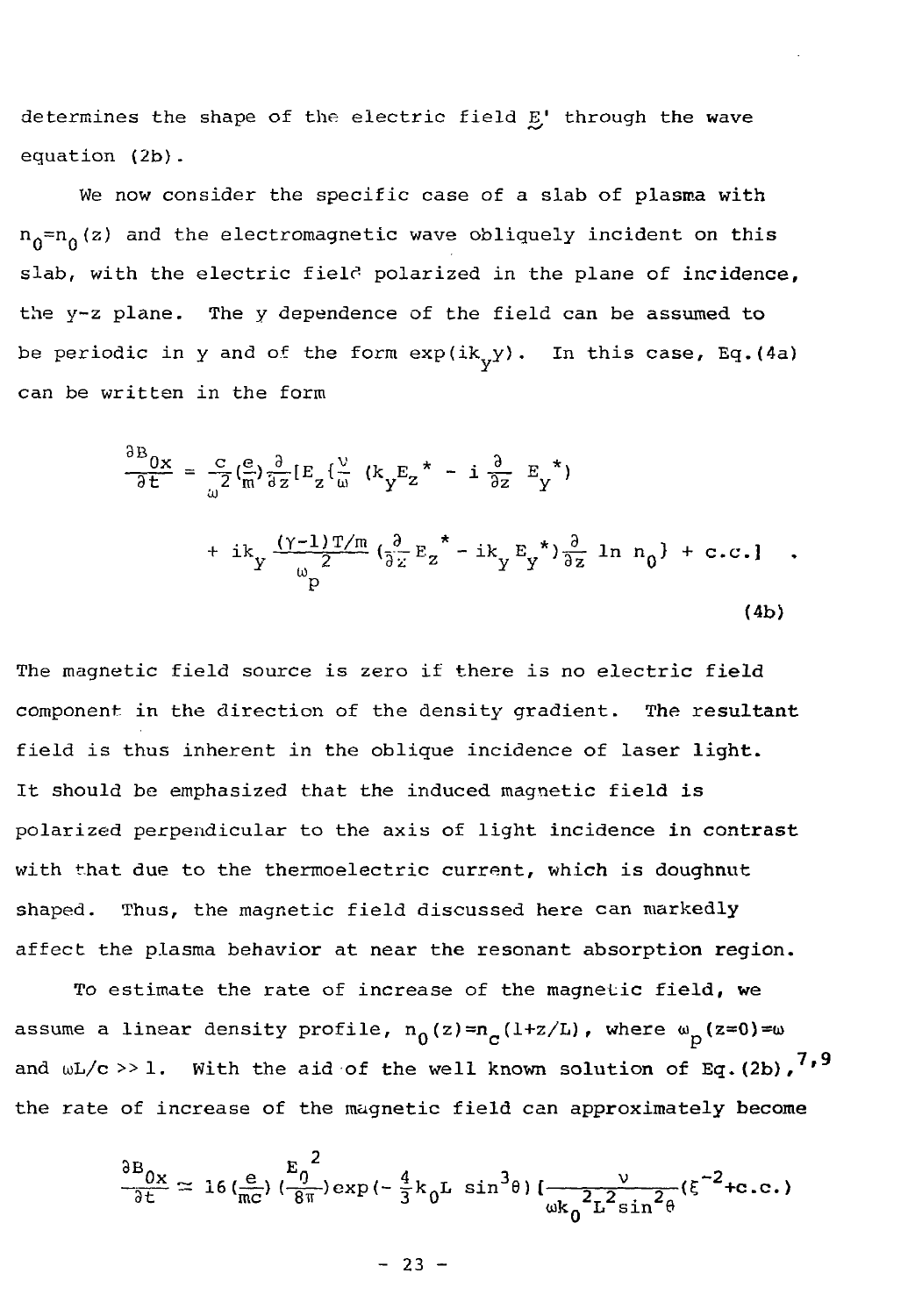+ 
$$
2\sqrt{\pi}\sin^3\theta \left(\frac{\lambda_D}{L}\right)^{1/2} \xi^{1/4} \ln(k_0 L \xi \sin\theta) \cos(\frac{2L}{3\lambda_D} \xi^{3/2} + \frac{\pi}{4})
$$
 (5)

in the vicinity of the critical density, where  $E_0$ ,  $k_0$ ,  $\theta$  and  $\lambda_D$ are the amplitude of the incident electric field, its wave number, the angle of incidence and the electrons debye length at the critical density, respectively, and  $\xi = -z/L - i(v/w)$ . Equation (5) is valid only for  $(\lambda_0/L)^{2/3} \le |z/L| \le \sin\theta$ . At low intensity and very close to the critical density, the effective collision frequency can be approximated by convection loss of plasma wave as v/w  $\sim$  ( $\lambda_{\rm n}/\rm L)$   $^{2/3}$ .  $^{9}$  If this is the case and for a plasma produced by a Nd glass laser with an intensity  $10^{15}$ W/cm $^2$  and L ~  $10^{-2}$ cm,  $T \sim 300$  eV and  $\theta \sim 5^{\circ}$ , as an example, Eq. (5) predicts  $\partial B/\partial t \sim 10$ megagauss/psec at near the critical density. In this case, the magnetic field is mostly due to the dissipation effect, i.e. the first term in Eq.  $(5)$ . At high intensity, however, the large dissipation has been observed of the order of  $v/w \sim 10^{-1}$  in computer experiments.  $8\atop$  Using this effective collision frequency with the same parameters, we find that  $\partial B/\partial t \sim 100$  kilogauss/psec and that the magnetic fields due to the dissipation and the thermal effects are the same order of the magnitude. In the region close to the critical density, the dissipation effect is dominant and the spatial profile of the magnetic field is proportional to  $\sim |z|^{-2}$  provided  $|z/L| \ge (\lambda_n/L)^{2/3}$ . The thermal effect can become important in the region away from the critical density, and the magnetic field can then start to oscillate in space with the wavelength of the order of  $\lambda_{\rm D}$  (L/ $\lambda_{\rm D}$ )  $^{1/3}$ .

**- 24 -**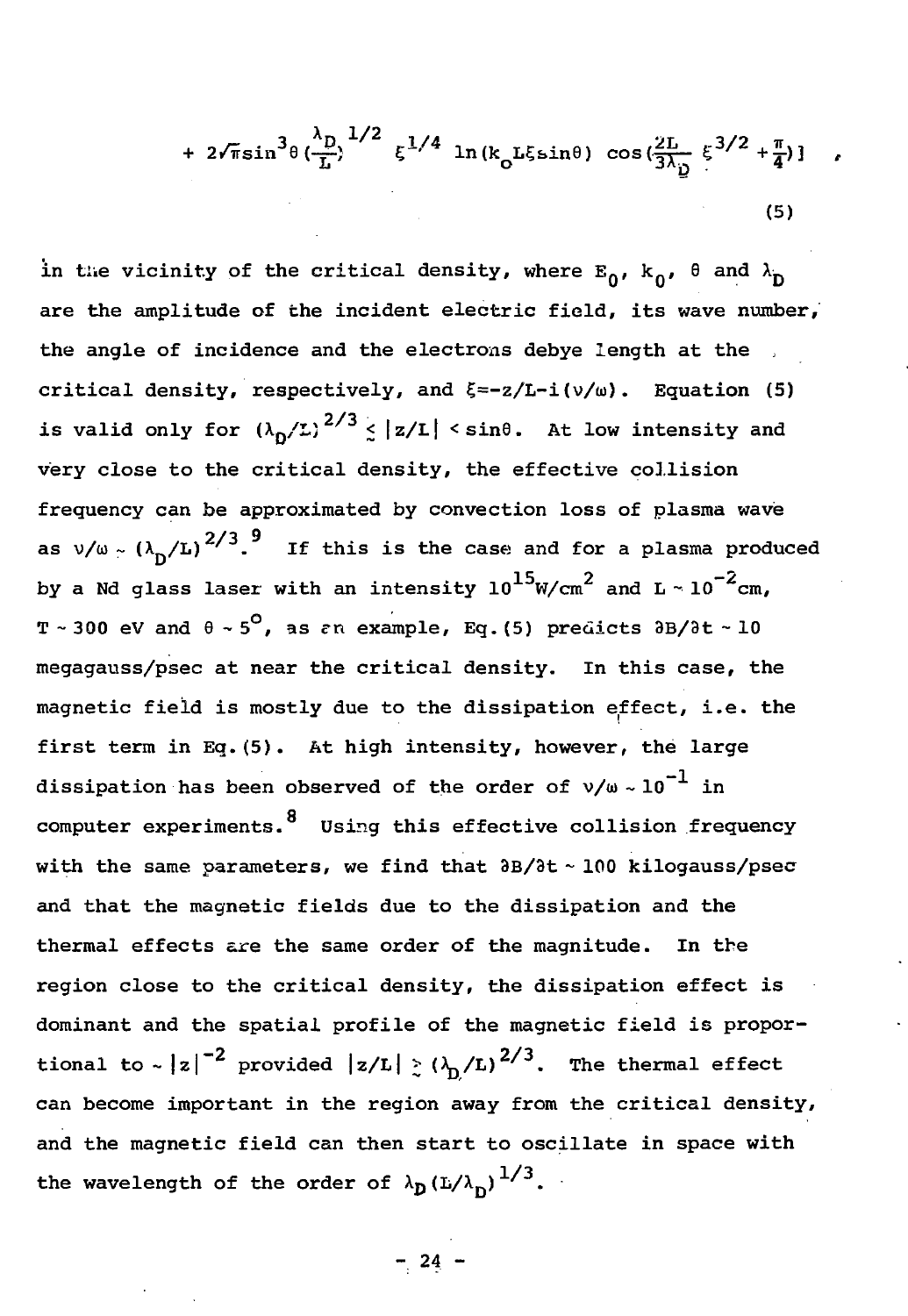So far, we did not consider the slow motion of the plasma. The electrons are, however, expelled away by the force described in Eq.(3a), as the resonantly excited waves grow. The resultant current in the negative z-direction can then limit the growth of the magnetic field. This current was also observed in the computer experiments. <sup>8</sup> The steady state can be thus reached when  $B_{0x} \sim -E_{0y}/v_{0z}$ . Here  $E_{0y}$  is the solution of the y component of  $\frac{1}{2}$ .  $\frac{1}{2}$  is the solution of  $\frac{1}{2}$ .  $E_q$ , (3a).  $v_0$  can be taken to be  $c_s$  at minimum in the order of the magnitude, since otherwise the electron motion gives rise to the ion motion. Under these assumptions with the same parameters used above, we obtain  $B_{0max} \sim 10$  megagauss.

Both the dissipation and the thermal motion of the electrons have been shown to introduce megagauss magnetic field at near the resonant absorption region, which is polarized perpendicular to the axis of light incidence. Thus, the magnetic field can markedly affect the plasma behavior at the critical density. The spatial profile of the magnetic field have been also discussed for the slab of plasma with the linear density profile. For laser fusion plasma, the hydrodynamic motion of the plasma modifies the density profile and hence the shape and amplitude of the magnetic field.

This work was initiated at the laser fusion workshop held at Mt. Daisen in Tottori prefecture, Japan. The authors appreciate financial support by Prof. Chiyoe Yamanaka for the workshop. We would also like to thank Dr. Akira Hasegawa for valuable discussions.

- 25 -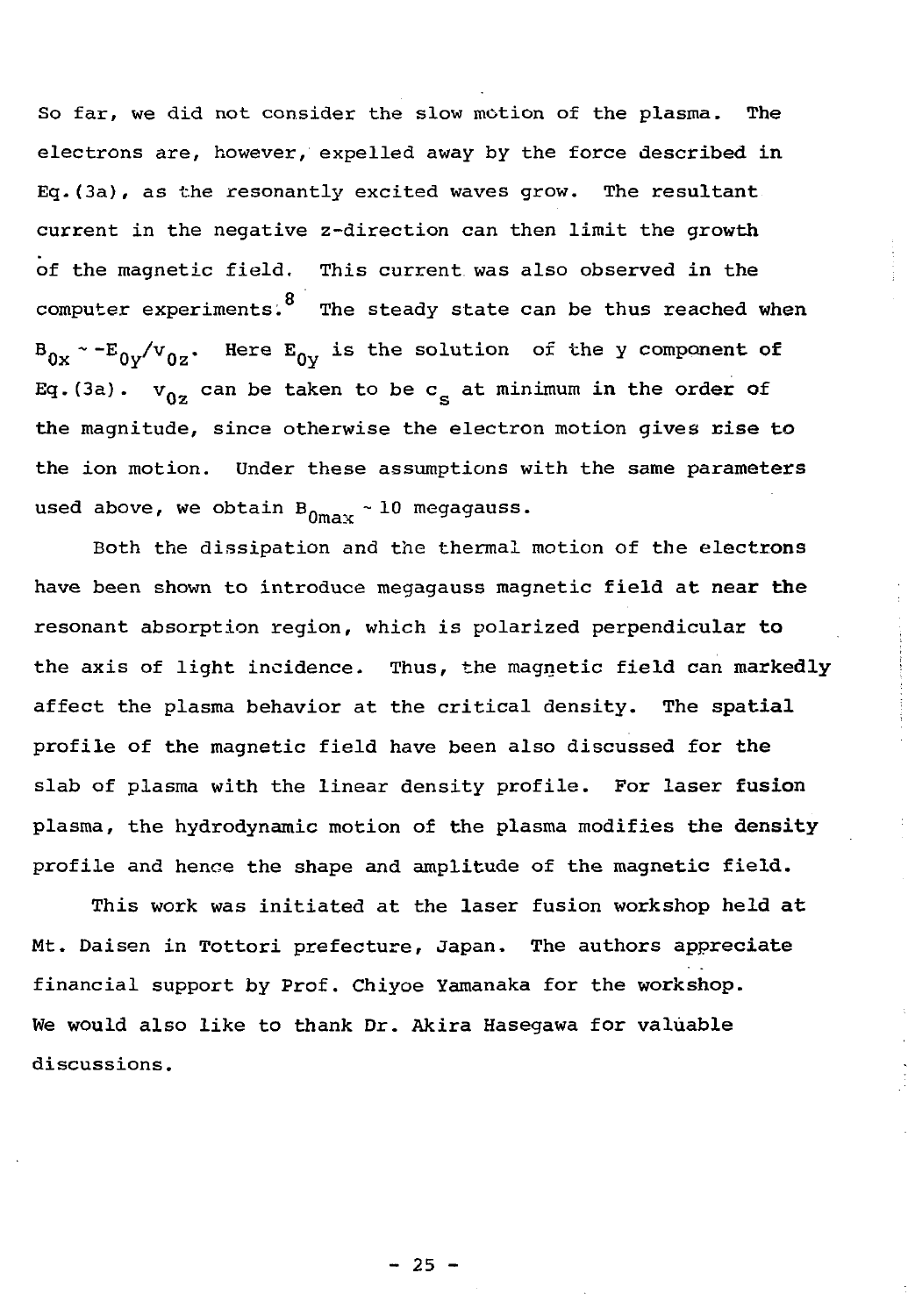- 1. J.A. Stamper and B.H. Ripin, Phys. Rev. Lett. 20, 138 (1975); F. Gchwirzke and L.L. Mckee, in Proceedings of the Fifth European Conference on Controlled Fusion and Plasma Physics, Grenoble, France, 1972.
- 2. J.A. Stamper, K. Papadopoulos, R.N. Sudan, S.O. Dean, E.A. McLean, and J.M. Dawson, Phys. Rev. Lett. 26, 1012 (1971).
- 3. J.B. Chase, J.M. LeBlanc, and J.R. Wilson, Phys. Fluids 16, 1142 (1973); N.K. Winsor and D.A. Tidman;. Phys. Rev. Lett. 33., 1044 (1973).
- 4. D.A. Tidman and R.A. Shanny, Phys. Fluids 3/7, 1207 (1974).
- 5. J.A. Stamper and D.A. Tidman, Phys. Fluids 16, 2024 (1973); J.J. Thompson, C.E. Max, and K. Estarbrook, UCRL Report No. 76690 (submitted for Phys. Rev. Lett.).
- 6. J.P. Freidberg, R.W. Mitchell, R.L, Morse, and L.L. Rudsinski, Phys. Rev. Lett. 27, 795 (1972).
- 7. V.L. Ginzburg, Propagation of Electromagnetic Waves in Plasmas (Pergsraon, N.Y., 1970), Section 20.
- 8. D.W. Forslund, J.M. Kindel, Kenneth Lee, E.L. Lindman, and R.L. Morse, Phys. Rev. All, 679 (1975).
- 9.. V.B. Gil'denberg, Zh. Eksp. Teor. Fiz. £5, 1978 (1963) [Sov. Phys.  $-$  JETP 18, 1359 (1964)].

- 26 -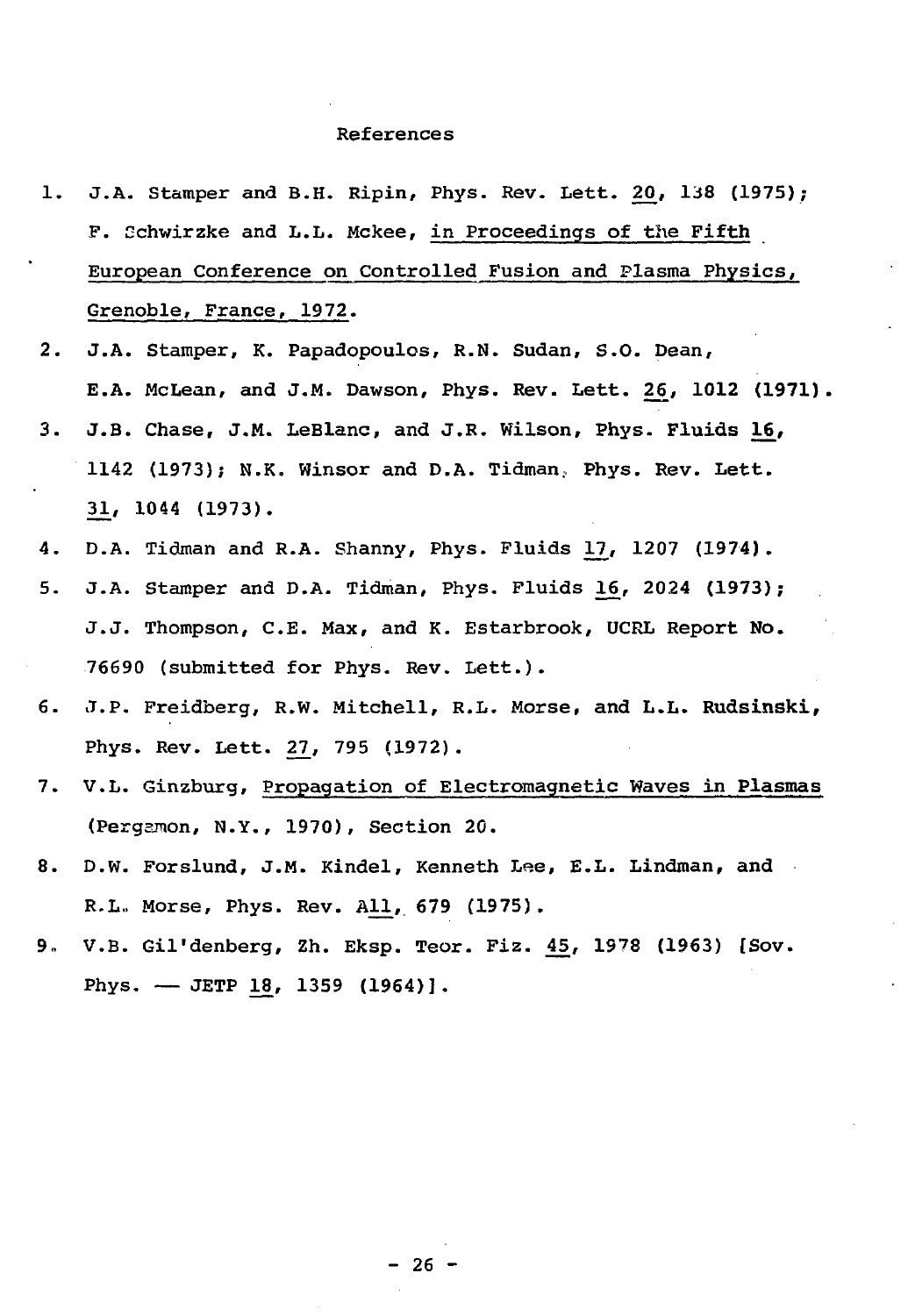A DESIGN OP STEADY STATE FUSION BURNER

by

Akira Hasegawa Bell Laboratories, Murray Hill, New Jersey, 07974; U.S.A., and Institute of Plasma Physics Nagoya University, Nagoya Japan

> Tadatsugu Hatori Institute of Plasma Physics, Nagoya University Nagoya Japan

> > Kimitaka Itoh Department of Physics, University of Tokyo, Tokyo Japan

Takashi Ikuta, Yuji Kodama and Kazuhiro Nozaki Department of Physics, Nagoya Japan

#### ABSTRACT

We present a brief design of a steady state fusion burner in which a continuous burning of nuclear fuel may be achieved with output power of a gigawatt. The laser fusion is proposed to ignite the fuel.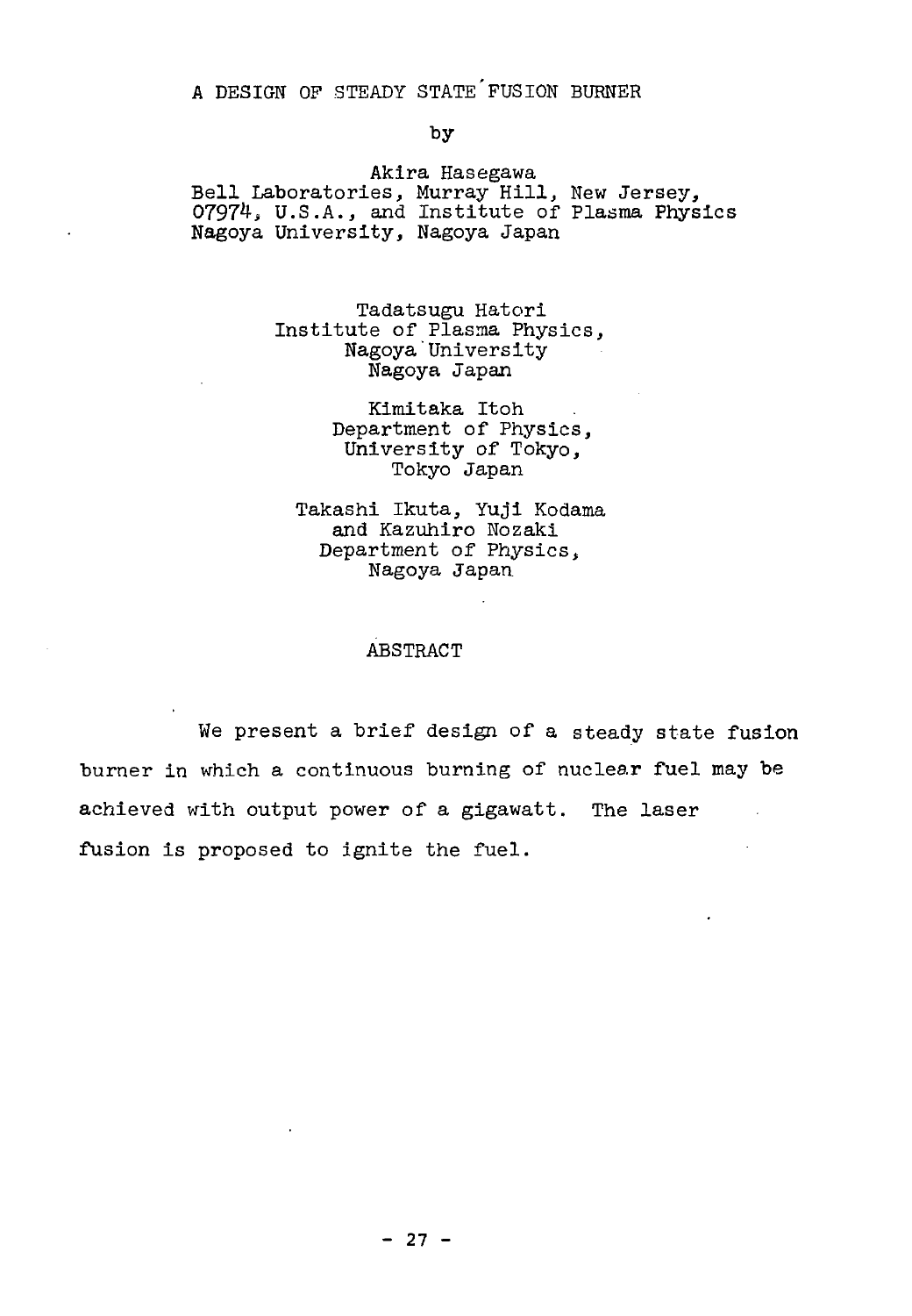## I. INTRODUCTION

Primary goal of the recent research on the thermo-nuclear fusion is to achieve a break even in the fusion energy output as compared with the input thermal energy to the plasma. Consequently, both the magnetic and the inertia confinement schemes seem to have a problem in future to produce reasonably large power output to Compensate the enormous initial construction cost. For example, to achieve 1 GW power station using a Tokamak, ia which the density and containment time is limited to  $10^{14}$  and 1 sec respectively, one needs a plasma volume of approximately  $10^3$  m<sup>3</sup>. In case of the inertia confinement scheme using laser(s) 1 GW output is achieved by firing 100 lasers with 10 kJ each 10 times per second even if the energy multiplication fact is taken to be 100.

To overcome these difficulties we have searched for a simple structure with a reasonable set of design parameters

- 28 -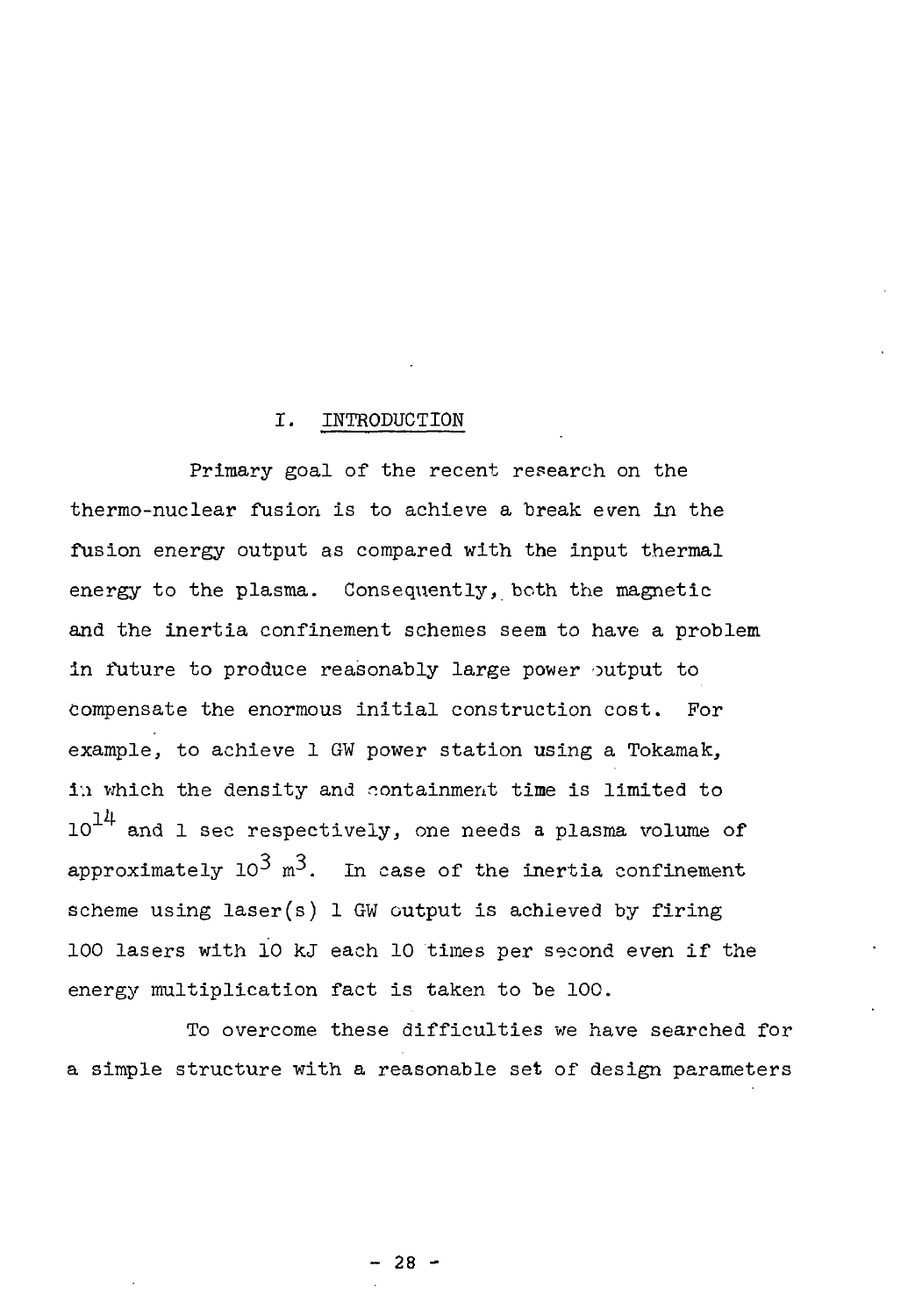for a continuously operated fusion reactor having 1 GW output power. A simple structure of this type of machine is a magnetically confined long linear machine, in which the fuel is injected from one end of the machine. The brief sketch is shown in Fig. 1.

As the fuel moves toward the right (output side), it changes to a plasma and is heated by the  $\alpha$  particles which are self-generated by the fusion. A multi-mirror system is considered to reduce the size of the machine, but if it proves to be unstable, it can be replaced by a longer linear machine of a size of about 7 km to achieve the Lawson criterion for the same temperature.

A linear machine is considered (1) for the simplicity of the structure, thus is accessible to a high  $\beta$  situation, (2) and for the feasibility of a continuous operation.

In Section II we obtain the temperature and density profile under a stationary operation condition and in Section III we show some nominal operation parameters. One typical set of parameters we find is length; 1 km (multi-mirror), density and temperature at output side;  $2 \times 10^{16}$  cm<sup>-3</sup>, and 5 keV, flcw speed at the output side;  $4 \times 10^{4}$  m/s,  $\alpha$  particle output power;  $6 \times 10^{8}$  W/m<sup>3</sup>.

29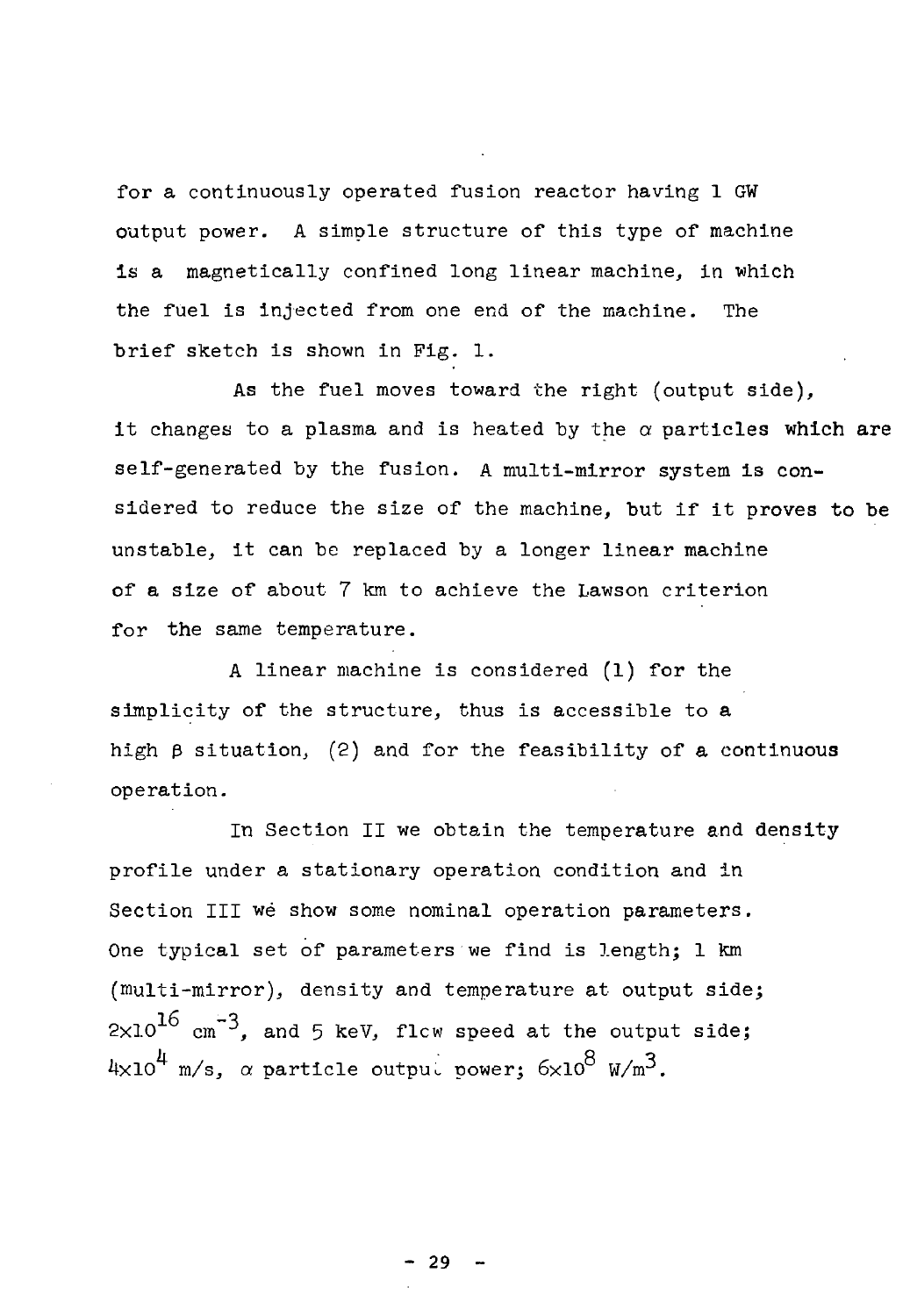## II. PROFILE OF PLASMA PARAMETERS FOR A STATIONARY OPERATION

Here we obtain the spatial profile of plasma parameters for which a stationary burner operation is feasible. The stationary profile is achieved (1) by the balance of the pressure gradient and the flow velocity gradient and (2) by the balance of the heat flow and the thermal conduction plus the  $\alpha$  particle heating. If we ignore the perpendicular loss, the stationary profile along the magnetic field of the thermodynamic quantities obeys, the equation of continuity,

$$
nv = constant (= Jo) , \t(1)
$$

the equation of motion,

$$
nm_1 \frac{v^2}{2} + nT = constant (= \pi_0), \qquad (2)
$$

and the equation of heat flow

$$
\frac{\partial}{\partial x} \left( n v \mathbf{T} - \kappa \frac{\partial \mathbf{T}}{\partial x} \right) = S \quad . \tag{3}
$$

In these expressions, v is the flow speed, n the plasma density, T the temperature  $T_e = T_i$  is assumed for a density of  $\sim 10^{16}$  cm<sup>-3</sup>), m<sub>i</sub> the ion mass k the heat conductivity and S is the heat source due to the  $\alpha$  particle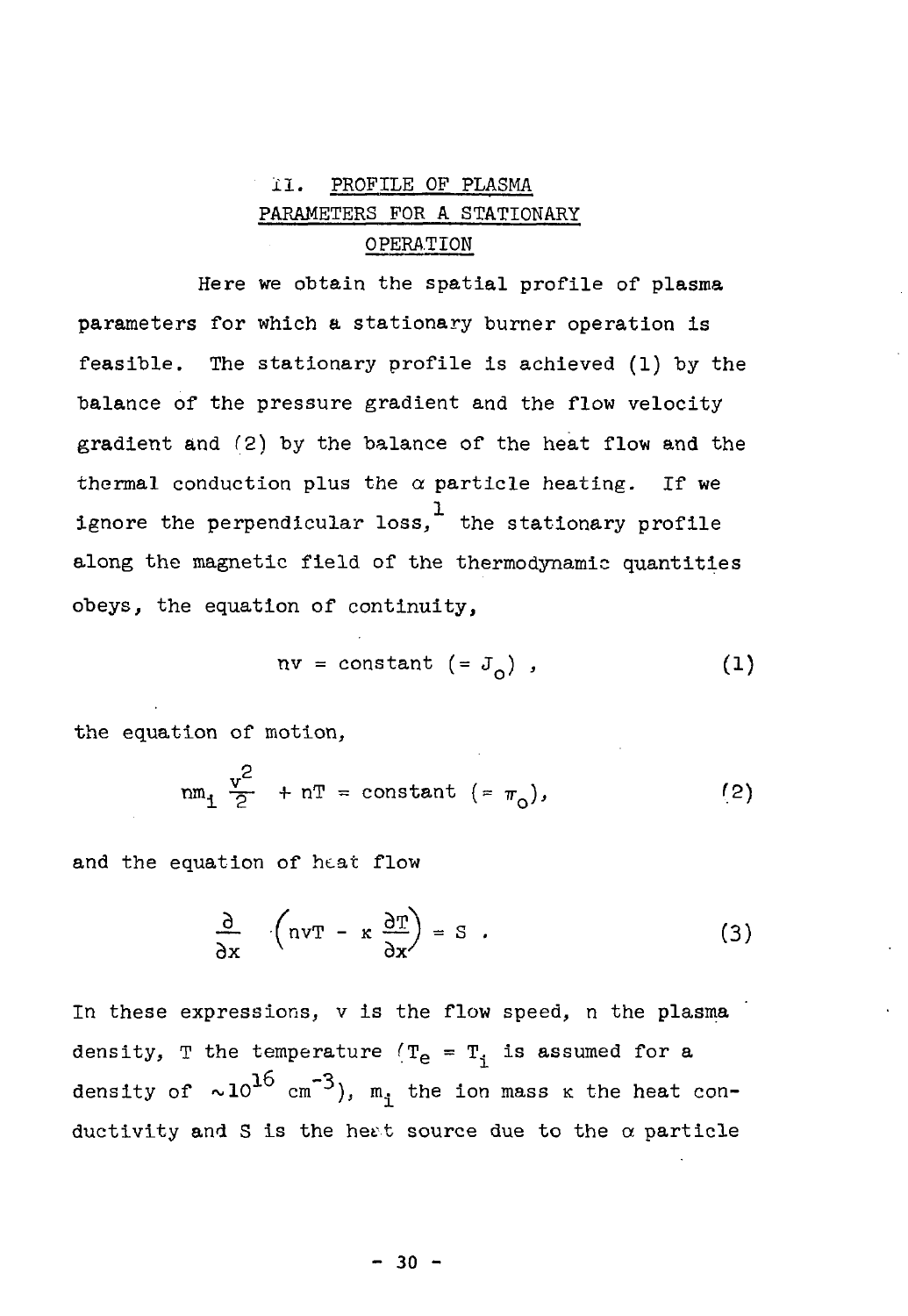heating, which is given by

$$
S = n_{\alpha} W_{\alpha} \frac{m_{e}}{m_{\alpha}} v_{e}
$$
 (4)

with

$$
v_{\rm e} = \frac{\omega_{\rm pe}}{n\lambda_{\rm D}^3} \frac{ln \Lambda}{3\pi \sqrt{\pi}} \qquad (5)
$$

In Eqs. (4) and (5)  $n_{\alpha}$ ,  $W_{\alpha}$ ,  $m_{\alpha}$  are the density, kinetic energy (3.5 MeV) and mass of the  $\alpha$  particle,  $\omega_{\rm ne}$ ,  $\lambda_{\rm D}$ , and  $ln A$  are the electron plasma frequency, the Debye wavelength and the Coulomb logarithm. For the heat conductivity  $\kappa$ , we should use the electron heat conductivity  $\kappa_{\rho}$  for a linear machine,

$$
\kappa_e(\text{ms})^{-1} = 2.6 \times 10^{22} \text{ T}^{5/2} \quad (\text{eV}), \tag{6}
$$

while for a multi-mirror, because the electrons move only 2 with the ions, the fourness conductivity  $K_i$  may be used,

$$
\kappa_{\mathbf{i}}(\text{ms})^{-1} = 5.2 \times 10^{20} \text{ T}^{5/2} \text{ (eV)}.
$$
 (7)

Equations (1) to (3) are valid of course, only in the region after the incident gas is ionized. For simplicity we do not consider the ionization stage. We also assume D-T fusion here.

From Eqs. (1) and (2) we can immediately obtain the relation between n, v and T. If we assume  $T$   $>$   $\frac{1}{2}$  mv<sup>2</sup>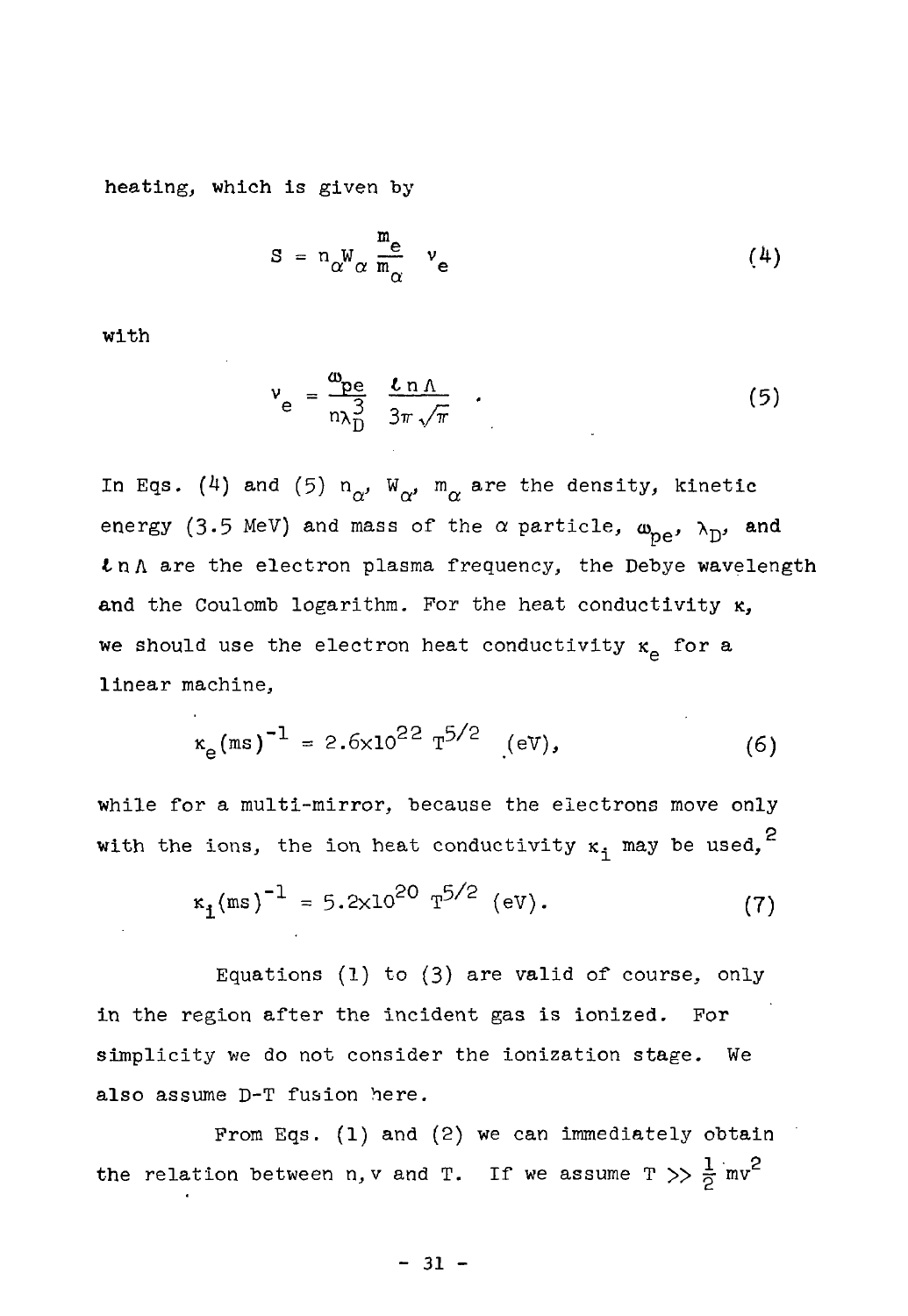and use subscript I and II to denote quantities at the input (after ionization) and output. Then

$$
v(x) = \frac{T_{T} - \sqrt{T_{T}^{2} - 2m_{1}v_{T}^{2}T(x)}}{m_{1}v_{T}^{2}} \qquad (8)
$$

A stationary condition is obtained only when

$$
T_{II} < \frac{T_{I}^{2}}{2m_{i}v_{I}^{2}} \t\t(9)
$$

which will be found to be satisfied for our choice of parameters later. If we assume  $\texttt T_{\tau\tau} \ll \texttt T_{\tau}^2/(2\texttt m_{\star}\texttt v_{\tau}^2)$ , we have

$$
\frac{v(x)}{v} = \frac{T(x)}{T} \t{1}
$$
 (10)

and

$$
\frac{n(x)}{n_{\mathcal{I}}} = \frac{\mathcal{T}_{\mathcal{I}}}{\mathcal{T}(x)} \tag{11}
$$

To obtain the explicit profile of these quantities as a function of distance x, we must integrate Eq.  $(3)$ . However because of the T dependency of **k** and S, the explicit form cannot be obtained by a simple function. Hence we solve Eq.  $(3)$  piecewise. First, close to the output side where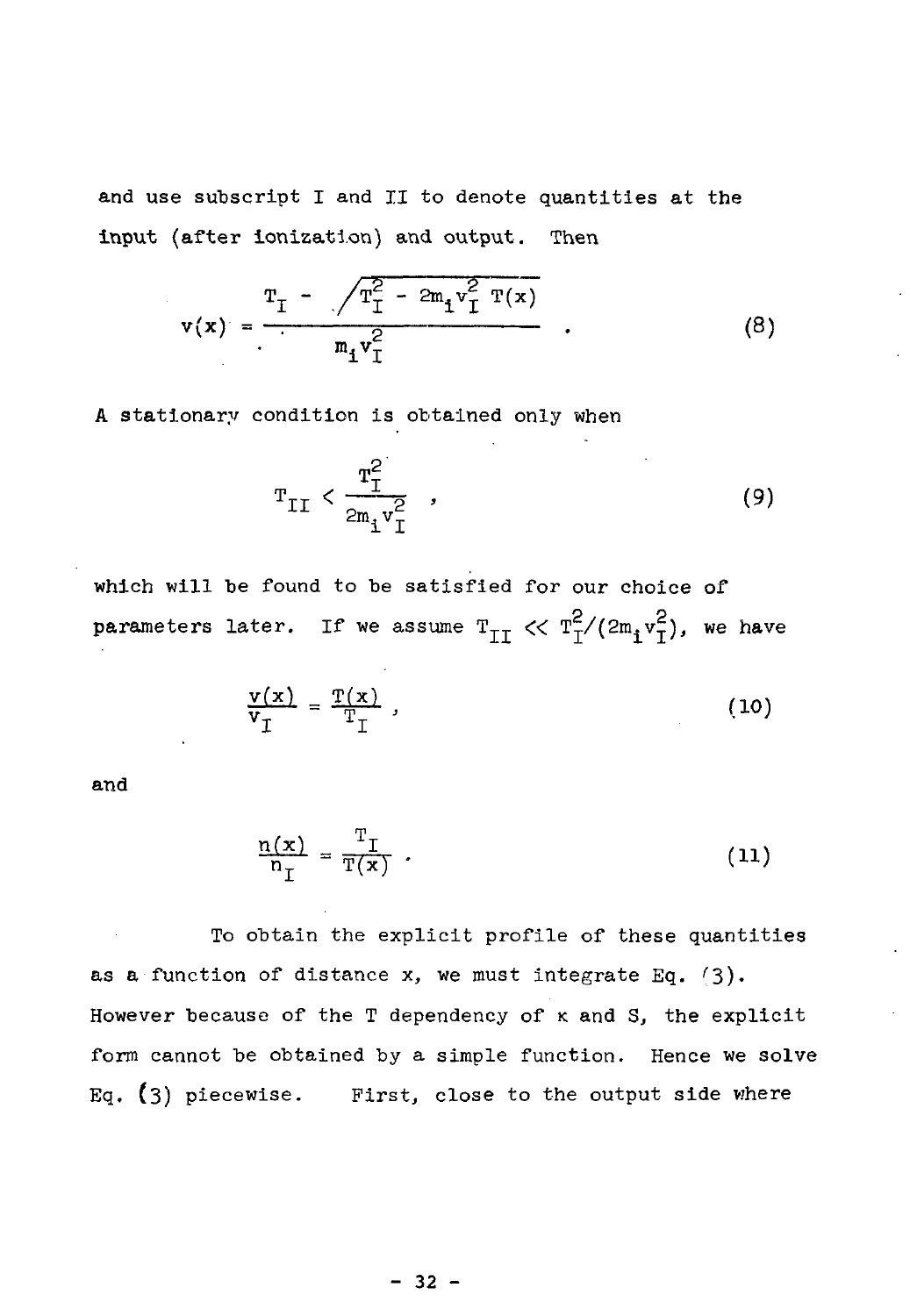the  $\alpha$  particle heating may be less effective due to the smaller collision frequency, we ignore S and obtain

$$
T = T_{II} \left(\frac{5x}{2L_c}\right)^{2/5}, \qquad (12)
$$

where  $L_c$  is the characteristic distance decided by the normalized thermal conductivity  $\bar{x}$  given by

$$
L_c = \frac{\overline{k}}{J_o} \quad , \tag{13}
$$

and

$$
\overline{\kappa} = \kappa \left(\frac{T_{II}}{T}\right)^{5/2}.
$$
 (14)

Second, in the intermediate region where the  $\alpha$  particle heating dominates over the thermal conduction due to the higher density and lower temperature, the temperature profile becomes

$$
T = T_{\text{III}} \left( \frac{7x}{2L_{\alpha}} \right)^{2/7}, \qquad (15)
$$

where  $T_{TT}$  is the appropriate temperature which connects to the region given by Eq. (12), and  $L_{\alpha}$  is the characteristic distance decided by the  $\alpha$  particle heating

$$
L_{\alpha} = \frac{J_o T_{\text{III}}}{S_{\text{III}}} \tag{16}
$$

 $-33 -$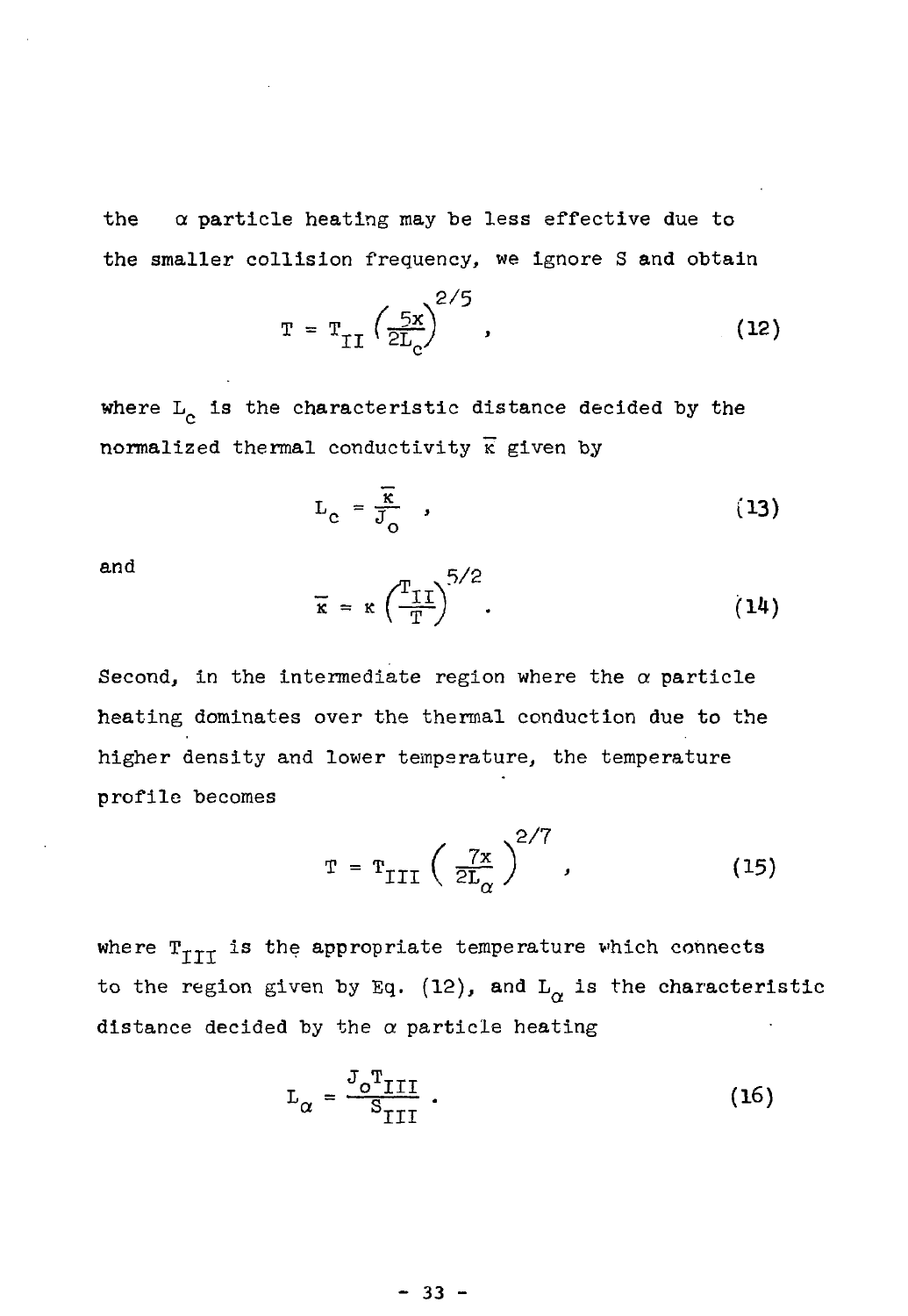$S<sub>TTT</sub>$  is the normalized heat source given by

$$
S_{\text{III}} = S \left(\frac{T_{\text{III}}}{T}\right)^{-5/2} \tag{17}
$$

In the derivation of Eq. (15), a constant density for  $\alpha$ particles is assumed.

These solutions give a relatively weak dependency on x.

## III. SOME DESIGN PARAMETERS

In this section, we present conditions that the stationary burning are achieved (Lawson criterion for the burner) and show some concrete examples for the choice of the design parameters.

As the fundamental relation for the design parameters, we use the scale size  $L_c$  as the measure of the machine length,

$$
L \equiv L_c = \frac{K}{J_0} \,, \tag{13}
$$

with  $k$  given by the output temperature. If we assume the use of a multi-mirror system, we may use the ion thermal conductivity. Then Eq. (13) can be written

$$
L(m)n(m^{-3})v(m/s) = 1.34 \times 10^{28} \text{ T}^{5/2} (keV), \qquad (13')
$$

where all the quantities are those at the output end and are expressed in terms of MKS units, except for T which has a unit of keV.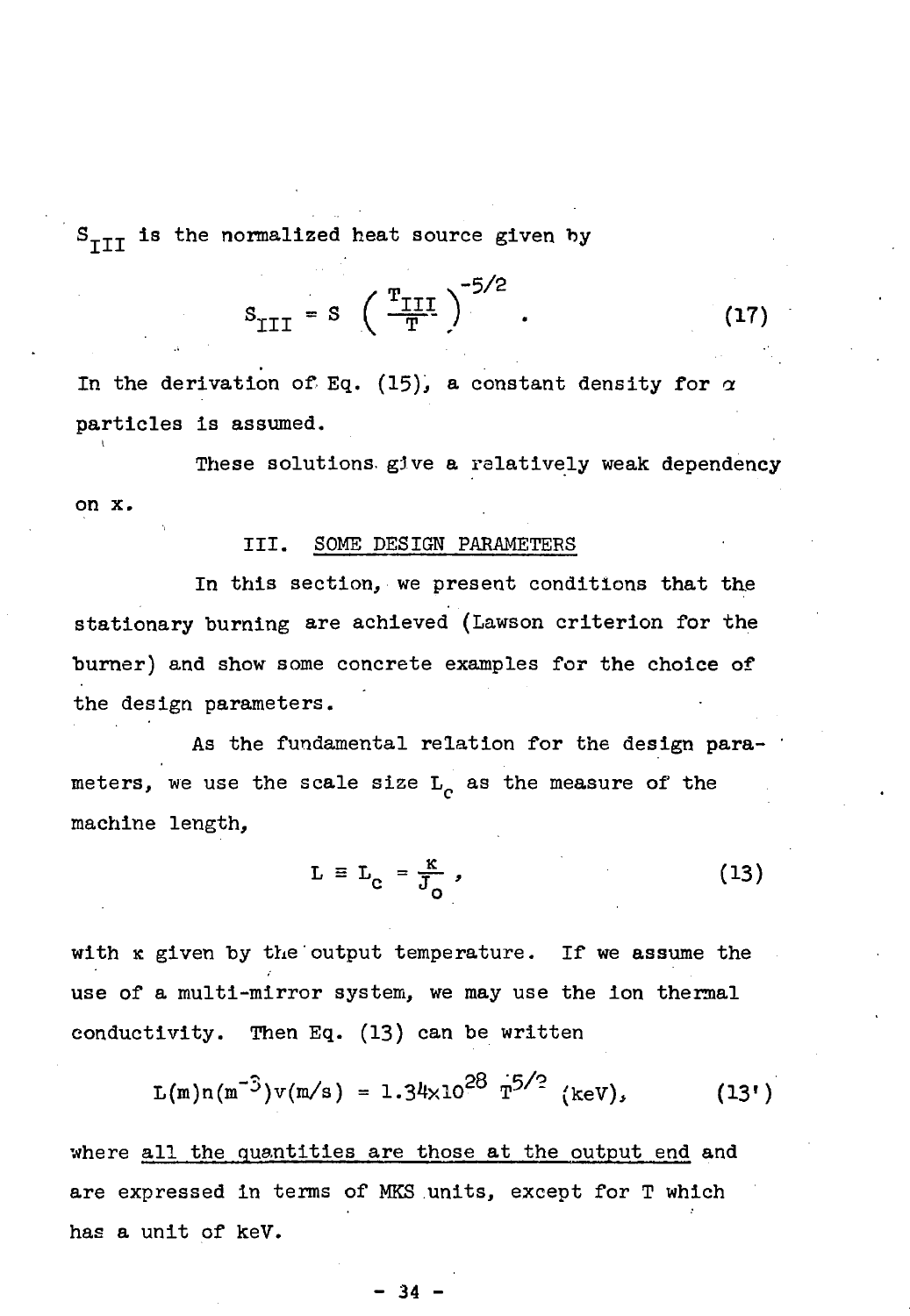The Lawson criterion in this case is given by the condition that the power loss from the output side nTvS is smaller than the power generation by the  $\alpha$  particle of the fusion product. Here S is the cross sectional area of the machine. A minimum size of the cross section may be decided by the Larmor radius of the  $\alpha$  particle. For a 100 kG magnetic field, this Larmor radius is 4 cm. Hence a radius of  $8$  cm may be a good minimum choice for the cross section of the machine. For this choice  $S = 2 \times 10^{-2} \text{ m}^2$ .

The Lawson criterion is given by

$$
n(m^{-3})v(m/s)T(keV)S(m^{2})
$$
  
< 3.22×10<sup>-15</sup> L (m) n<sup>2</sup> (m<sup>-3</sup>)S(m<sup>2</sup>) T<sup>-2/3</sup> (keV) exp[-20 T<sup>-1/3</sup>(keV)  
(18)

We use Eq.  $(9)$  as a subsidiary condition that the choice of the parameter should satisfy. We choose  $T_{\overline{1}} \sim 3$  eV for this purpose.

If we eliminate v from Eq. (13<sup>1</sup>) and (18), **we have** the condition for Lr

$$
\text{Ln} > 2.04 \times 10^{21} \, \text{T}^{25/12} \, \exp(10 \, \text{T}^{-1/3}). \qquad (19)
$$

The flow speed  $v(m/s)$  at the output end is

$$
v = 6.57 \times 10^6 \text{ T}^{5/12} \exp(-10 \text{ T}^{-1/3}) \quad . \tag{20}
$$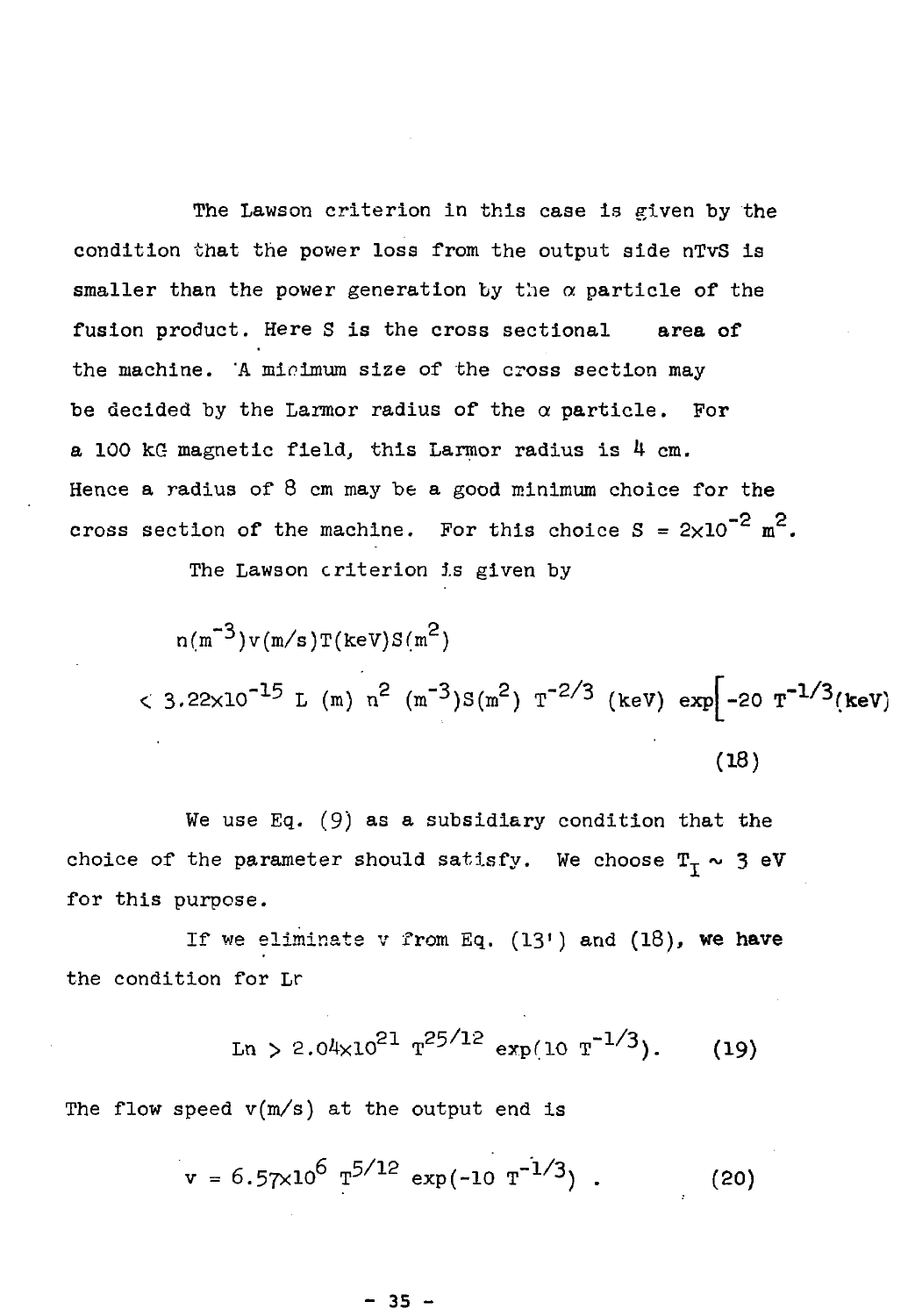The output power  $P(w)$  is given by

P = 5.15xlO"<sup>31</sup> S(m<sup>2</sup> )L(m)n<sup>2</sup> (m~<sup>3</sup> )T~2/3 (keV) exp|-20 T" l / <sup>3</sup> (keV)J = 2.l4xlO<sup>12</sup> T 7 / <sup>2</sup> (keV)S(m<sup>2</sup>)/L(m).

21)

Note here that because  $L<sup>n</sup>$  is proportional  $\rightarrow$  $x^{1/2}$ . even if a straight machine is assumed in which the electron thermal conductivity operates, the length is increased only by a factor of  $(m_s/m_e)^{1/4} \sim 7$ . Equations  $(19)$ ,  $(20)$ , and  $(21)$ , show the relations among the flow speed v, output temperature and density, T and n, length and the cross sectional area L and S and the output power of  $\alpha$  $t_{\rm{eff}}$  section are a L and S and S and S and S and S and S and S and S and S and S and  $T_{\rm{eff}}$ 

particles P. o \_p 2 other quantities are given only by one parameter, the output temperature T. If we take  $T = 5$  keV, we ha.

$$
n = 2 \times 10^{22} \text{ m}^{-3}
$$
  
\n
$$
v = 3.7 \times 10^{4} \text{ m/s}
$$
  
\n
$$
P_{\alpha} = 1.2 \times 10^{10} \text{ W},
$$

while for the choice of  $4$  keV for  $4$  keV for  $4$  keV for  $\mathcal{A}$ 

$$
n = 2 \times 10^{22} \text{ m}^{-3}
$$
  

$$
v = 2.14 \times 10^{4} \text{ m/s}
$$
  

$$
P_{\alpha} = 5.5 \times 10^{9} \text{ W}.
$$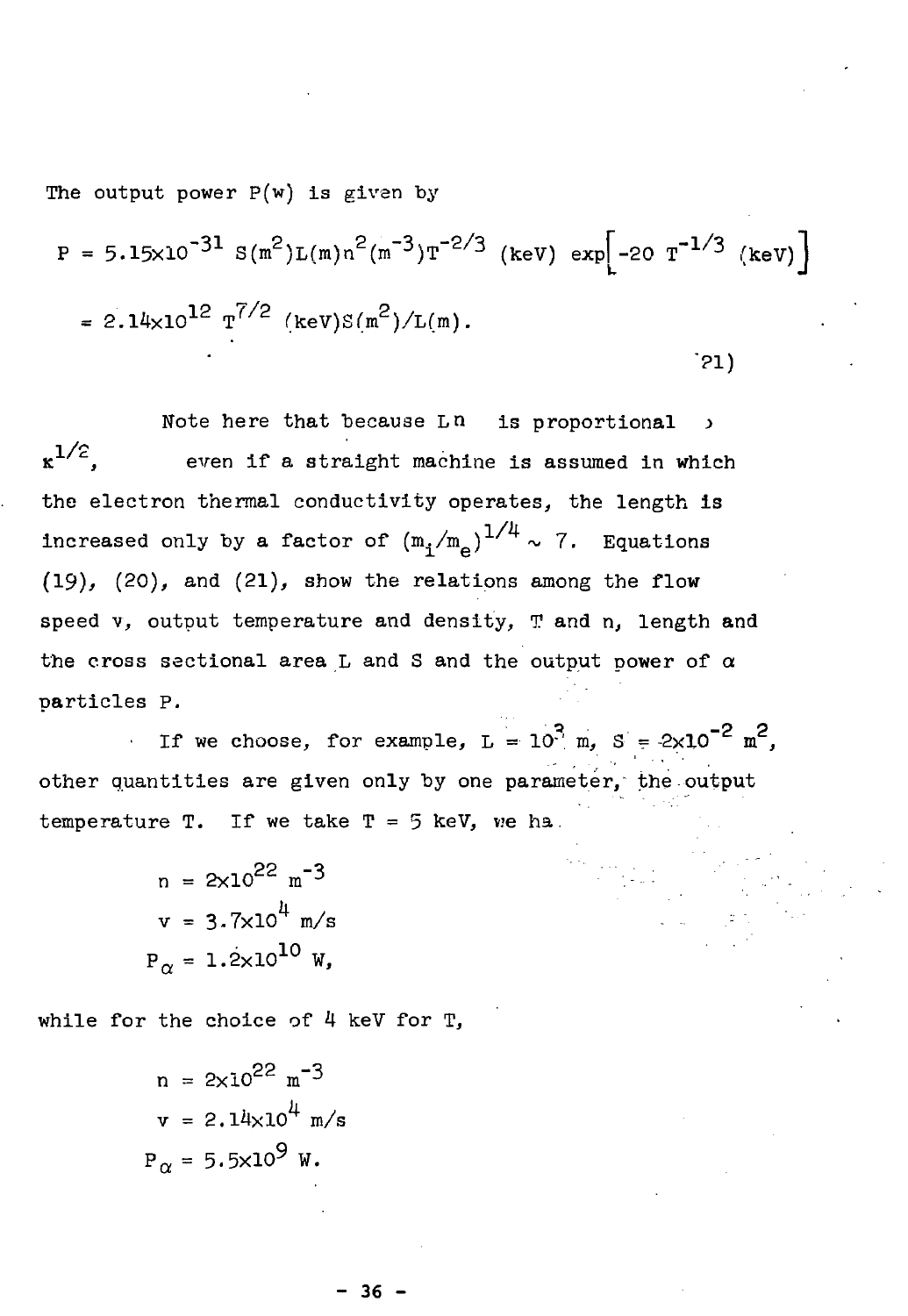$T = 4$  keV is just about the temperature at which the Bremsstrahlung loss becomes larger than the fusion power gene $ration.$ <sup>3</sup> Thus to consider a lower temperature is meaningless. On the other hand if the temperature is increased by a factor of two the output power becomes unrealistically large, unless the length is increased to, say, 10 km.

If a straight machine is used, by replacing the ion If a straight mass is used; by replacing the ion  $\mathcal{S}$  and in the ion ion  $\mathcal{S}$ in Eq. (13)  $\mu$  we have the following set of design equations set of design equations  $\mu$ 

$$
\text{Ln} > 1.6 \times 10^{22} \text{ } \text{T}^{25/12} \text{ } \text{exp} \text{ } (10 \text{ } \text{T}^{-1/3}) \text{ } \tag{19'}
$$

$$
v = 5.14 \times 10^7 \text{ T}^{5/12} \text{ exp } (-10 \text{ T}^{-1/3}) \tag{20'}
$$

and the corresponding output power becomes

$$
P_{\alpha}(W) = 1.32 \times 10^{14} \text{ T}^{7/2} \text{ (keV)} \text{S} \text{ (m}^2 \text{)}/L \text{ (m)} \tag{21'}
$$

The nominal values for the parameters for a choice of  $L = 10$  km and  $T = 5$  keV are:

$$
n = 1.6 \times 10^{22} \text{ m}^{-3}
$$
  

$$
v = 2.9 \times 10^{5} \text{ m/s}
$$
  

$$
P_{\alpha} = 7.4 \times 10^{10} \text{ W}.
$$

Unfortunately the output power becomes too large in this case

$$
-37-
$$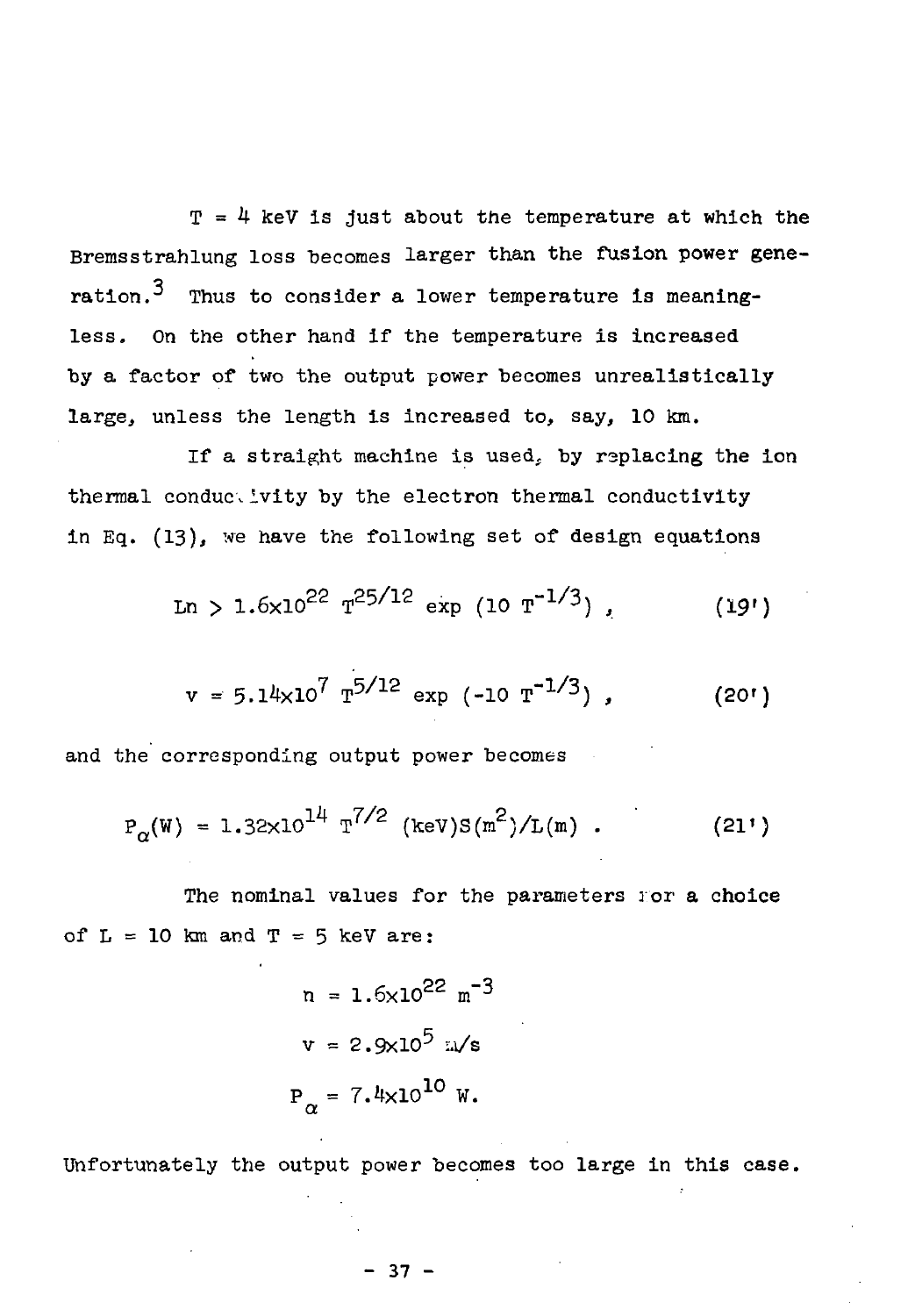It should, however, be noticed that these values are the pessimistic side of the estimate, because we have used parameters at the output end. If the realistic temperature profile is used by solving Eq.  $(13)$ exactly, it is expected that the length is shortened by a factor of probably five and the output power is reduced by more than a factor of ten.

## IV. CONCLUDING REMARKS

We have presented a very brief yet fundamental design parameters for a linear fusion burner. In principle the machine can generate continuous power output of the order of 1 GW. However several unsolved problems still remain. One significant problem is the stability of the plasma as well as that of the plasma flow. Because the loss across the magnetic field is assumed negligible, a plasma instability such as the drift wave mode should be suppressed to the level that the perpendicular diffusion time be smaller than  $L/v \sim 0.1$  sec. Also to achieve the stationary burning, temperature and flow speed should be controlled as to meet the stationary solution obtained here. We did not check the stability of our solution and it could very well be unstable under certain circumstances.

The other significant problem is the way to ignite the fuel. We propose to use lasers and DT pellet. For the ignition, one must provide with approximately  $10^8$  Joule of energy within a tenth of a second. This may be achieved

- 38 -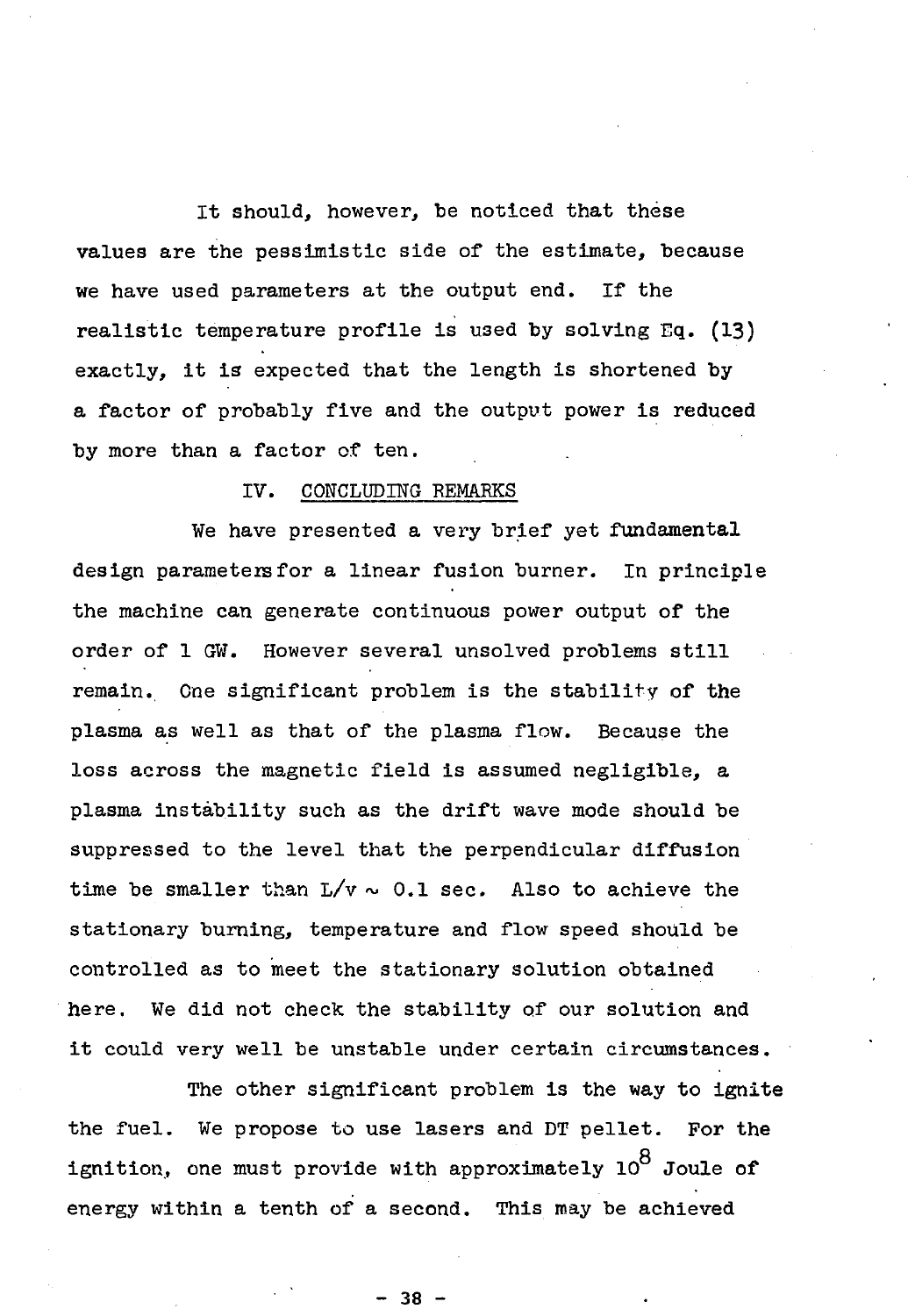by a hundred 10 KJ lasers and burning about  $10\%$  of the pellet fuel (energy multiplication factor of 100). Because once the ignition takes place, it burns continuously, this scheme gives a greater advantage over the ordinary laser fusion.

It is also worth pointing out that the output side should be covered by a gas blanket for a linear machine to provide enough pressure toward the plasma so that the end loss is not enhanced. The plasma pressure is on the order of 10 to 100 atmospheric pressure.

The overall stable operation of this type of machine may be very delicate. One merit however is that the flow speed is rather low and way be dynamically controlled.

Finally we compare the present proposal with the more well known linear machine concepts.<sup>4</sup> First the present machine aims a complete steady state operation while others are either pulsed or semi-steady state. Second, the energy containment time of the present concept depends on a steady state pressure balance while others on a free flow of ions along the magnetic field which makes the diffeisnce in the energy containment time by a factor of  $v_{m}$ ,  $/v$  favorable to our scheme, where  $v_{m_i}$  is the ion thermal speed and v is the steady flow speed of our plasma.

Because of the latter reason, the present machine has in general a shorter length than the other

- 39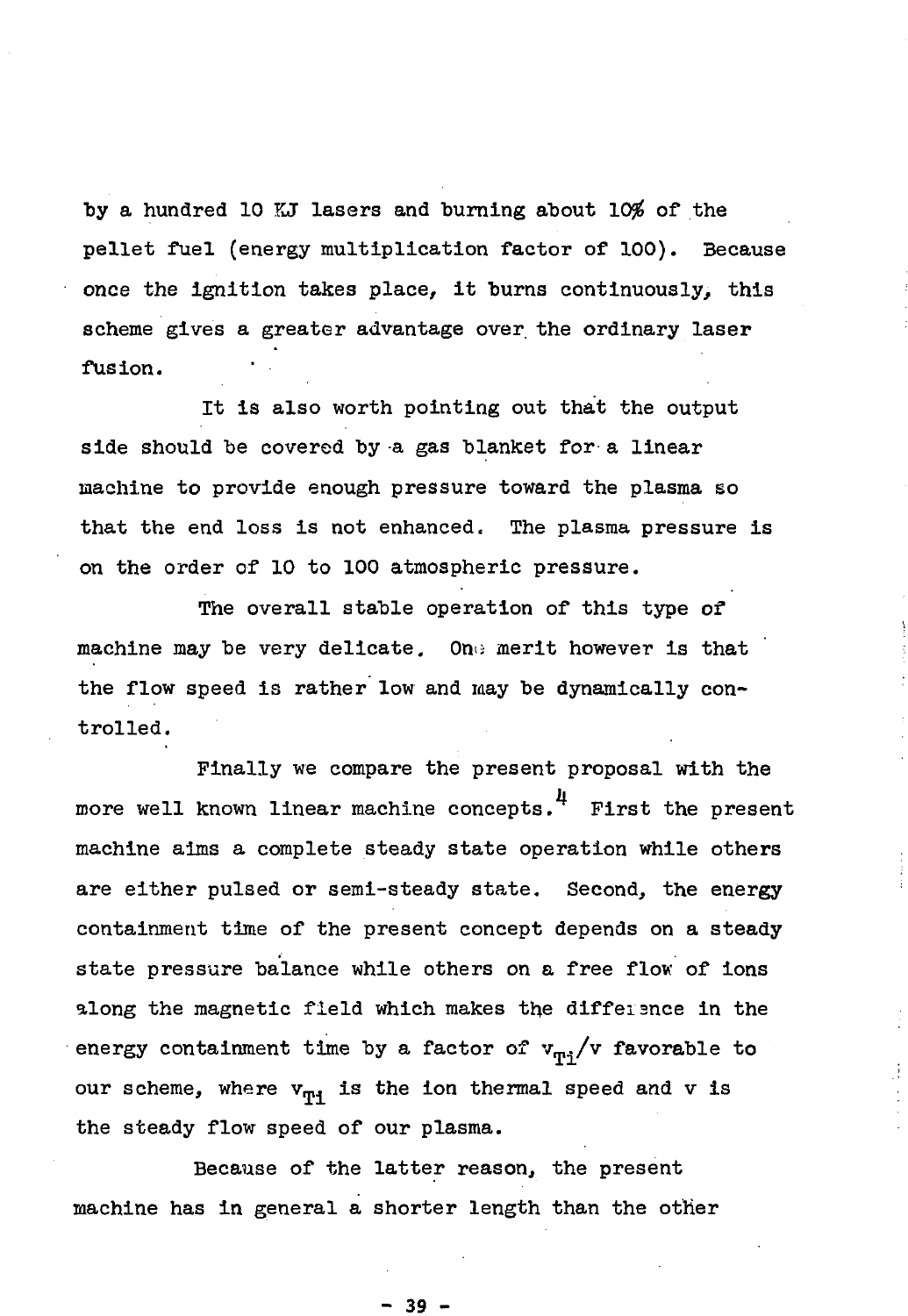linear machine for the same nT product. On the other hand •because the entire machine should be pressurized, the present concept depends its maximum density on the high pressure technology available in future.

For example if a hundred atmospheric pressure is assumed, the density is limited to  $10^{16}$  cm<sup>-3</sup> for  $T \sim 10$  keV. Another interesting contrast is, because the containment time is limited by the heat conductivity, the present scheme has a power output inversely proportional to the machine length as seen in Eq. (21), which can either be favorable or unfavorable depending on a specific situation.

This work was done during the laser fusion workshop held at Mt. Daisen in Tottori prefecture, Japan. The authors appreciate financial support by Prof. Chiyoe Yamanaka for the workshop. We would also like to thank Prof. Tosiya Taniuti for valuable discussions. Conversations with Dr. Solomon, J. Buchsbaum, Prof. John Dawson, Prof.. Allen J. Lichtenberg and Dr. Fred Ribe are greatly helpful.

One of the authors (A.H.) is supported partially by NSF grant #I0P74-12932 during his stay at the Institute of Plasma Physics, Nagoya University.

- 40 -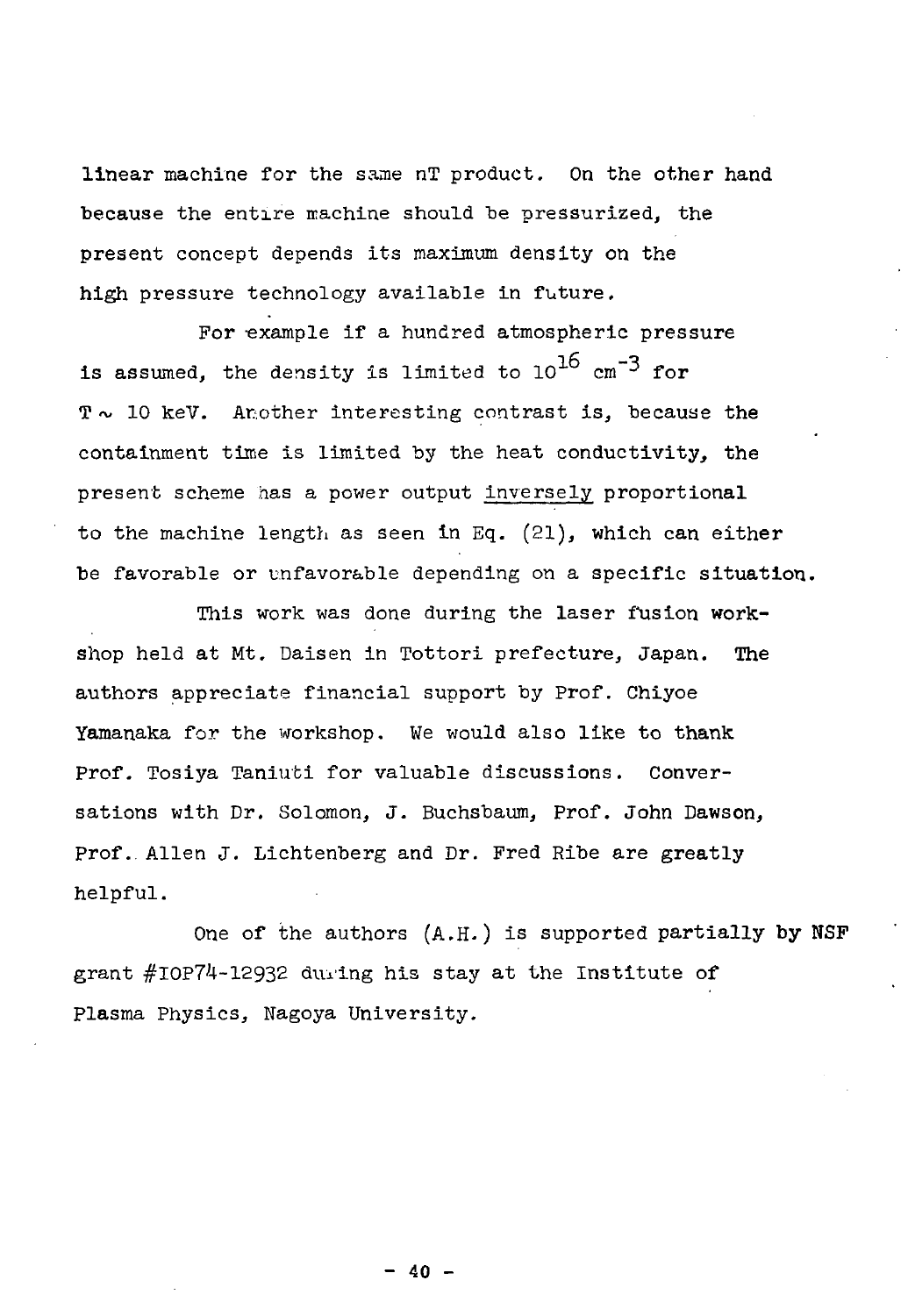## REFERENCES

- 1. We assume a magnetic field of about 100 kG and the maximum temperature of the plasma of 5 keV with plasma radius of 10 cm or larger. Then the ratios of the ion Larmor radius to the plasma radius becomes  ${10}^{-2}$ .
- 2. See for example, A. Makhijani, A J. Lichtenberg, M. A. Lieberman and B. G. Logan, Physics of Fluids 17, 1291 (1974).
- 3. S. Glasstone and R. H. Lovberg, Controlled Thermonuclear Reactors, D. Van Nostrant Co., Princeton, N.J., (1960) p. 35.
- 4. W. R. Ellis, Nuclear Fusion  $15$ , 255 (1975).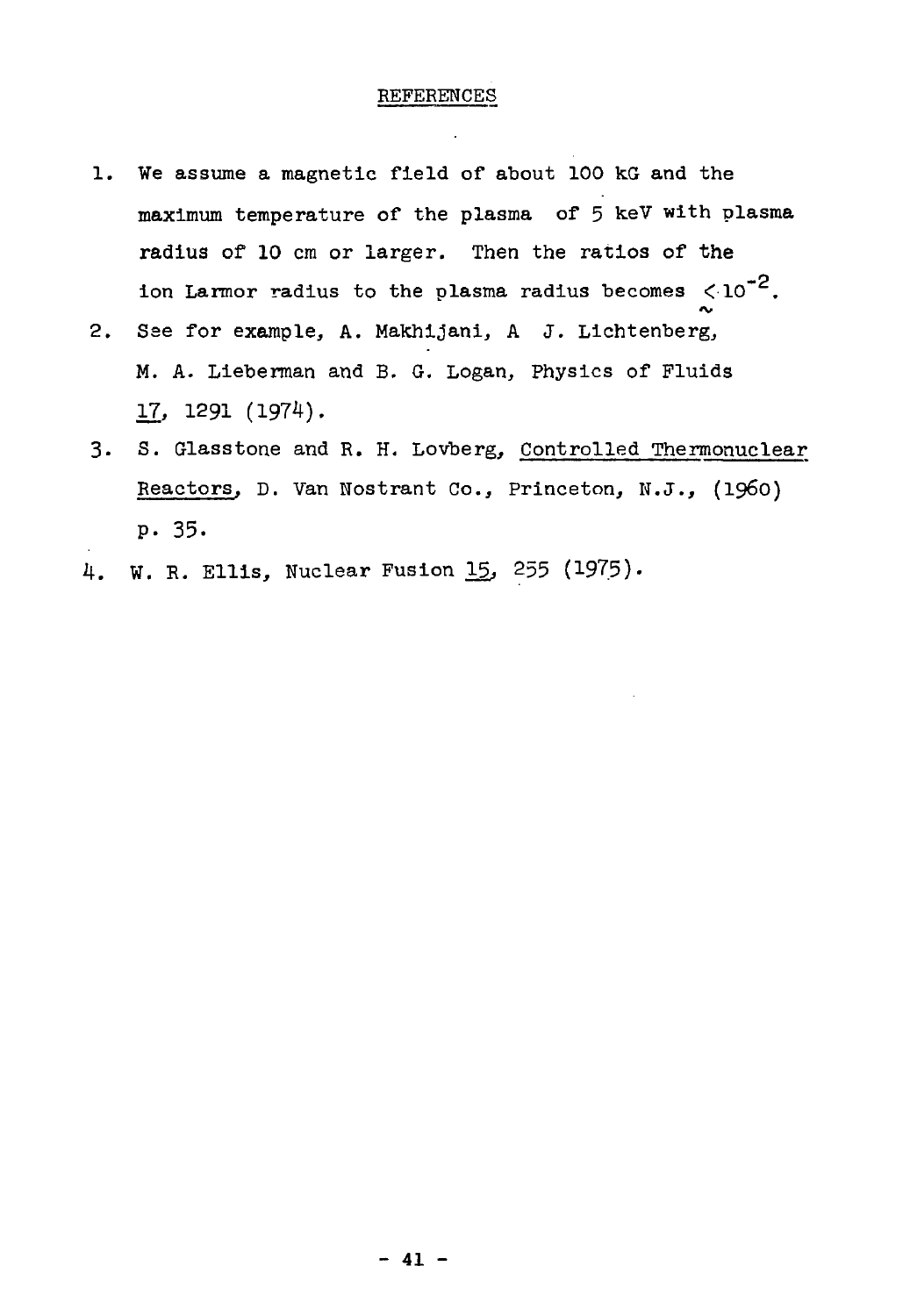## FIGURE CAPTION

Figure 1. Schematical diagram of the proposed fusion burner with a multi-mirror. A continuous operation with output power of 1 GW is feasible with a carefully adjusted flow speed of the plasma, density and temperature profiles. If a straight magnetic field is used, the length and the output power, for a Similar set of parameters, becomes approximately ten times.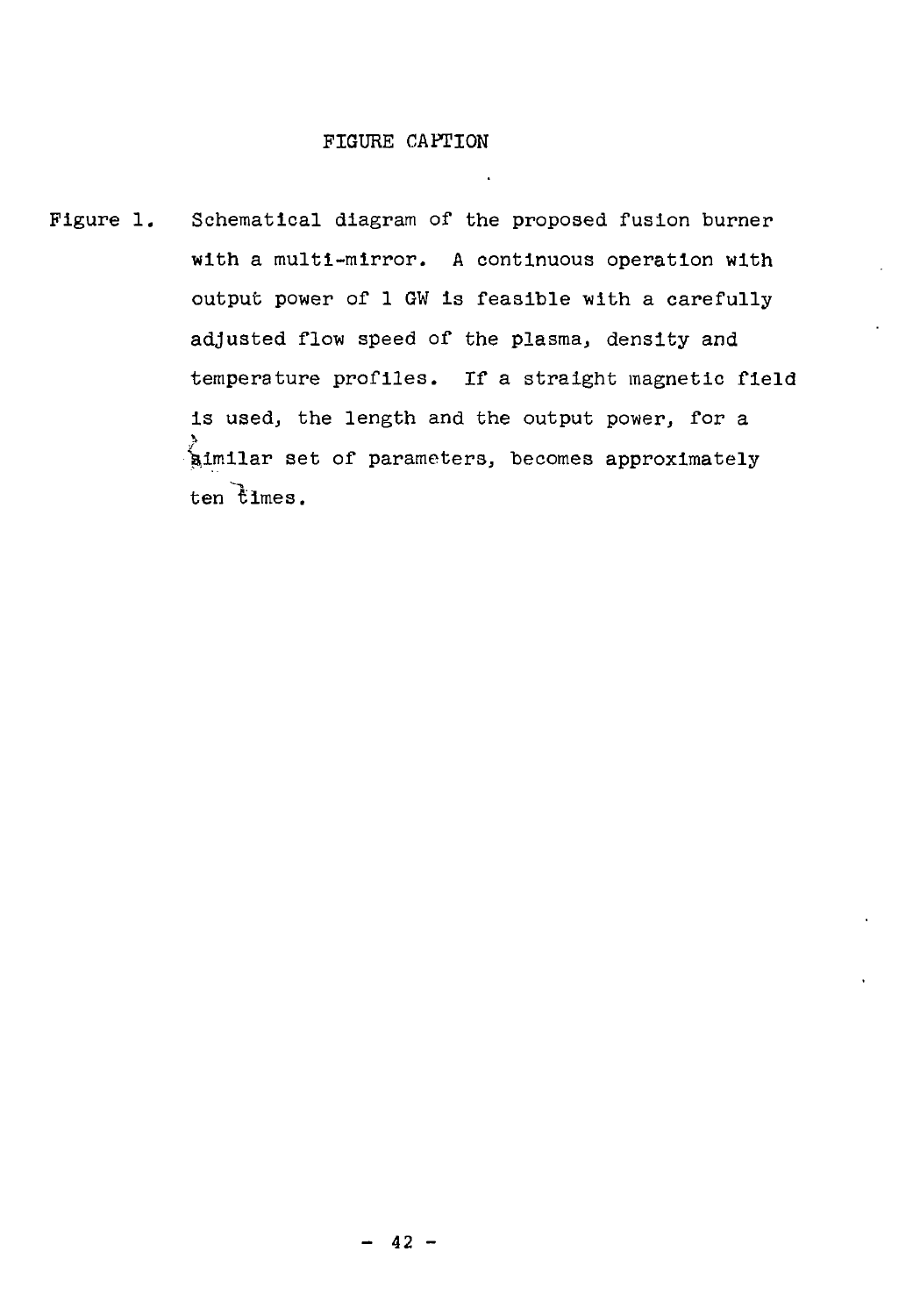

 $\bullet$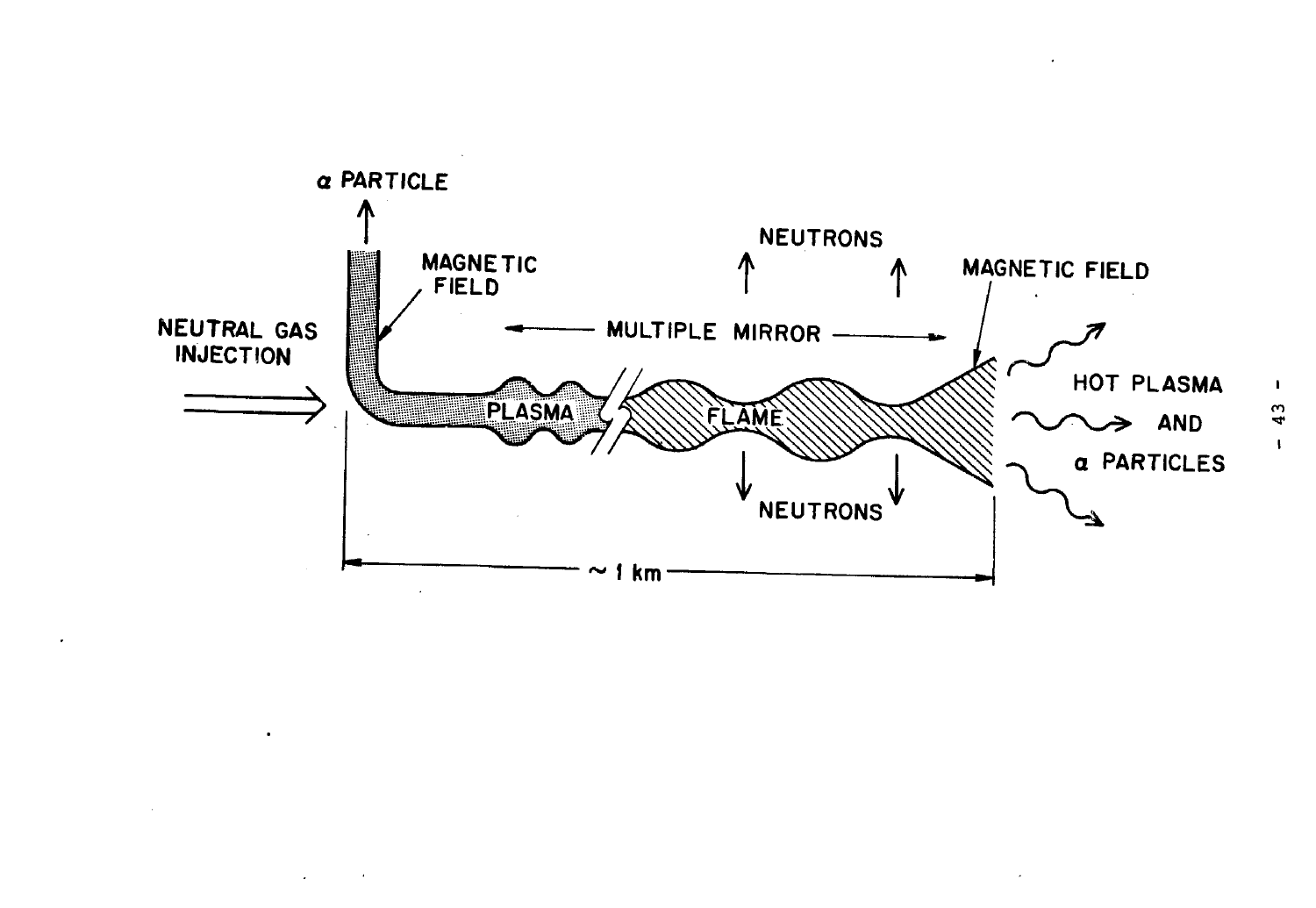# **MAGNETICALLY FOCUSED FAST ION IN LASER TARGET PLASMA**

Kimitaka ITOH and Sanae INOOE

Department of Physics, Faculty of Science, University of Tokyo, Tokyo, Japan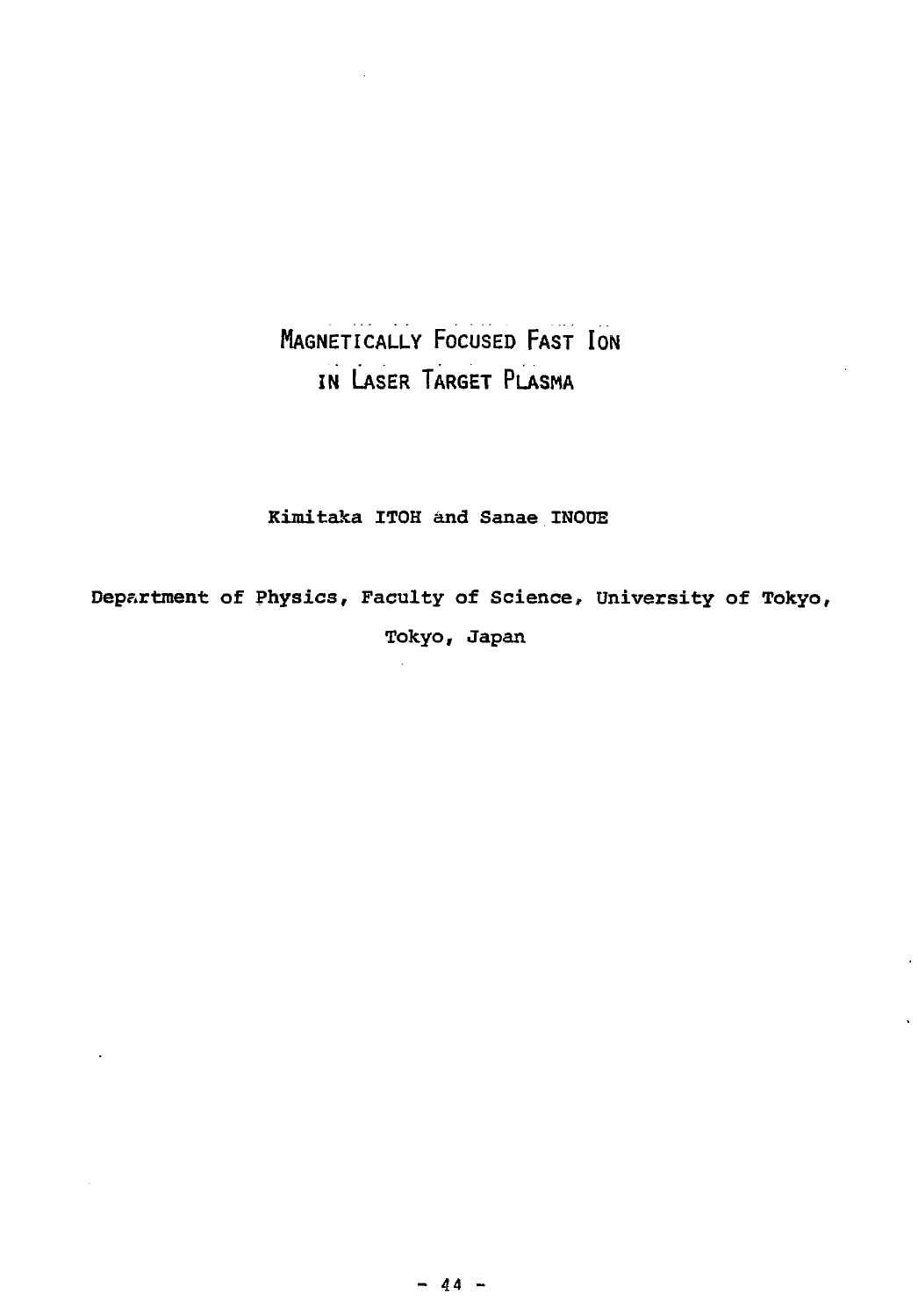### **ABSTRACT**

Fast ion generation in the laser target plasma is investigated including the effect of strong magnetic field. Hot electron generates electric field parallel to the laser light and azimuthal magnetic field. A meandering duct, in which ions are accelerated along the magnetic null line,appears in this configuration. Outside the duct  $\mathbf{\hat{E}} \times \mathbf{\hat{B}}$  and  $B \times \overrightarrow{y}$  drifts play main roles. It is shown that the ion focusing process depends on the direction of the magnetic ' field.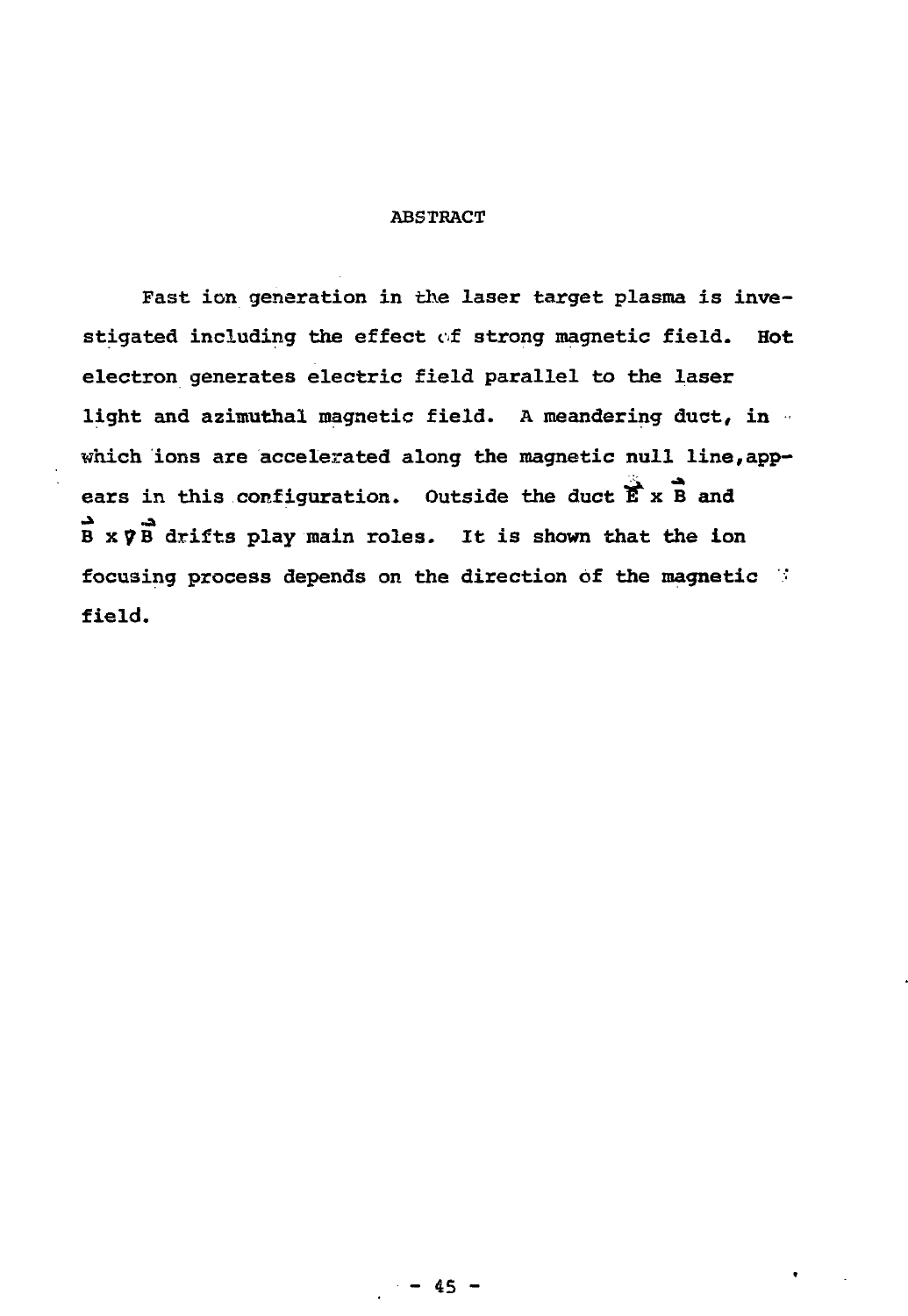It is well known that fast ions are emitted from a laser target plasma. The energy of the ions exceeds several lOkeV and the beam is broadly focused to the laser. This high energy ion production is not only a phonomenon of physical  $\cdot$ interest but also a very important probrem from the view point of the Thermo-Nuclear-Fusion-Research, since almost a half of the absorbed energy is carried out by the fast ion from the target. It has been suggested that the fast ion are accelerated by the electric field generated by a hot electron tail [1]. On the other hand, several MG magnetic field is obserbed and is considered to be generated by the hot electron tail too. So it is necessary to include the effect of the magnetic field for a selfconsistent analysis. We present here a model of focused ion acceleration along the magnetic null line in the absence of a *curbulence*.

When the surface of the target is heated by the laser light, there appears a hot spot of coronal plasma. In the spot, the electron distribution becomes two components. By virture of the reduced thermal conductivity, the diffusion of the hot electron tail is suppressed and its spatial distri tribution may be taken to be static in the first approxima-' tion. Since we intend to show the physical picture of the phenomena, here we use the fluid equations for hot electron and the equation of motion for ion.

In the absence of instabilities the system naturally has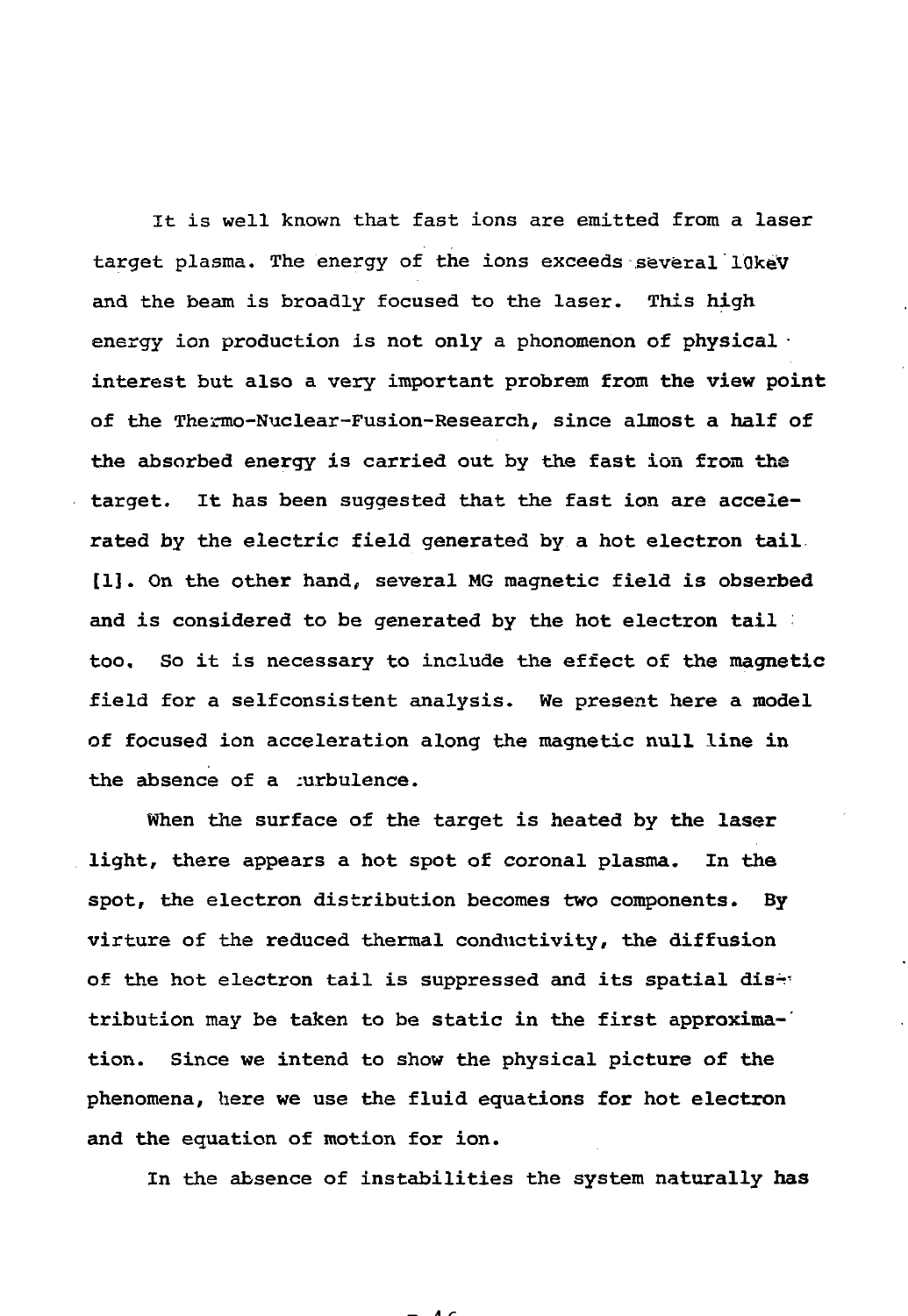a cylindrical symmetry. We use cylindrical coordinates taking the z axis along the laser beam out of the plasma (Fig.1). We assume that the hot electron is in the stationary state and its pressure gradient is sustained by tha ambipolar electric field,

$$
en_{h} \vec{E} + \nabla P_{h} = 0.
$$
 (1)

The subscript h denotes hot electron. The equation of motion for the ion is

$$
M\ddot{\vec{V}} = Ze(\vec{E} + \vec{V} \times \vec{B})
$$
 (2)

( H and Z are mass and charge of an ion respectively). From the cylindrical symmetry, angular momentum LaMrv<sub>a</sub> is conserved. The equation of state for the hot electron is p »n.T,. Let us consider the case that the density **and** temperature profiles of the hot electron are bell-shaped as,

$$
n_h(r, z) = n_{ho} e^{-\kappa_n z - \gamma_n^2 r^2},
$$
  
\n
$$
T_h(r, z) = T_{ho} e^{-\kappa_r z - \gamma_r^2 r^2},
$$
\n(3)

. Equations  $(1)$ ,  $(3)$  and  $(4)$  give the fields. Since  $\eta_{\epsilon,\tau}^2 \propto \chi_{n,\tau}^2$  electric field is taken to be parawhere  $\eta_{n,T}^2 \ll \mathcal{H}_{n,T}^2$ **llel to the z axis.**

$$
-47 -
$$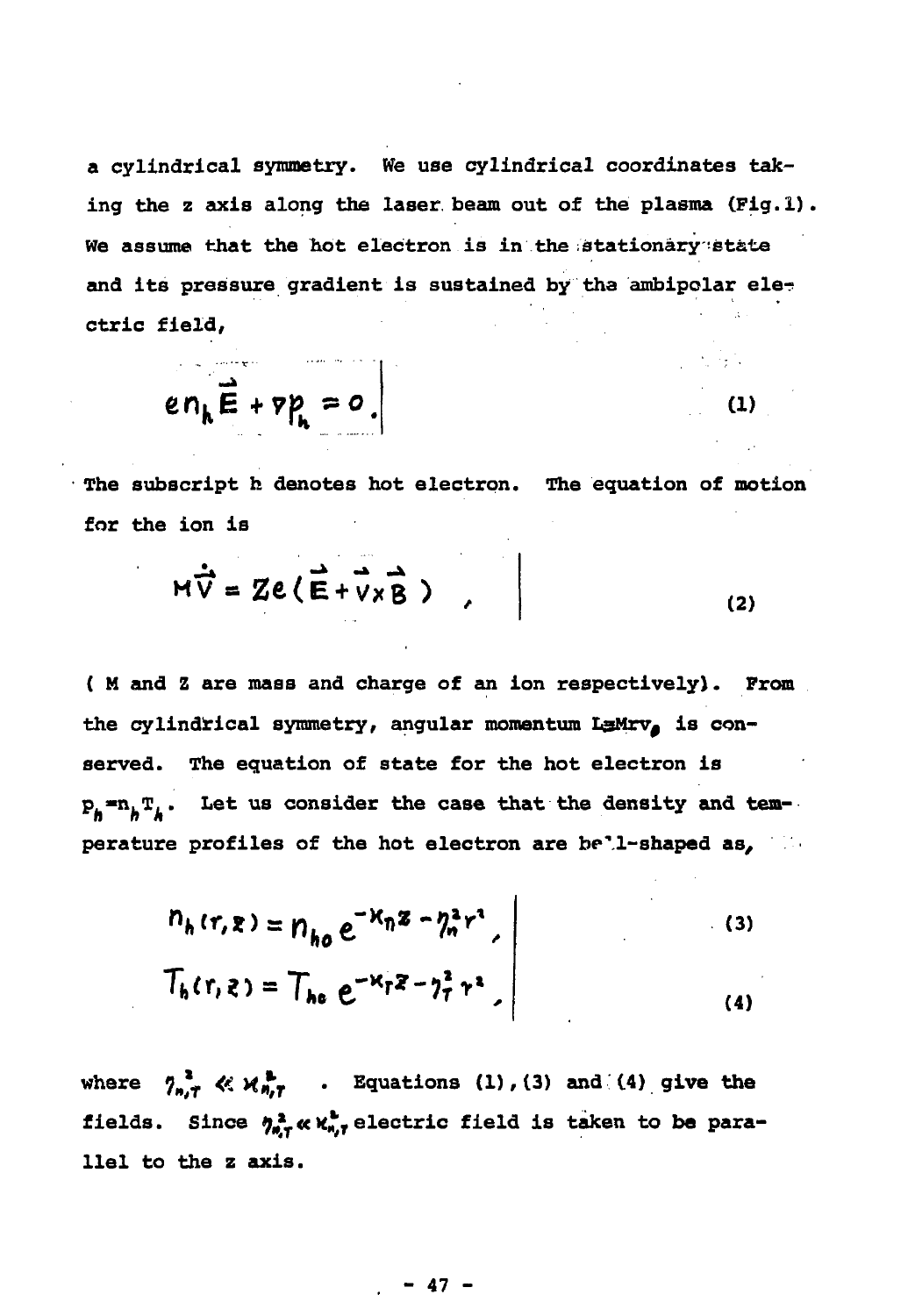$$
E_{\mathbf{z}} = \frac{1}{e} (\kappa_{\mathbf{r}} + \kappa_{\mathbf{n}}) T_{h}
$$
  

$$
\dot{B}_{\theta} = \frac{z}{e} (\kappa_{\mathbf{r}} \eta_{\mathbf{n}}^{2} - \kappa_{\mathbf{n}} \eta_{\mathbf{r}}^{2}) \gamma T_{h}
$$
 (5)

Electromagnetic field is shown in Fig.l schematically. Note that the direction of B field is determined by the anisotropy of the spatial hot electron distribution. From Eqs.(2) and(5) we obtain the energy of the ion accelerated along the z axis

$$
\frac{1}{2}MV^{2} = ZT_{ho}(1+\frac{\kappa_{n}}{\kappa_{T}})(1-e^{-\kappa_{T}Z}) + T_{c}, \qquad (6)
$$

where  $T_c$  is the temperature of an unaccelerated ion. The kinetic energy of the ion reaches  $T_c+Z(1+ \frac{K_H}{K_H})T_{h0} = T_c+ZT_f$ which is about  $Z(1+\frac{M_1}{N_1})$  times greater than the energy of hot electron.

Then we show that ions are accelerated mainly along the magnetic null line in the case of  $B_{\rho} > 0$ .

Near the z axis jE^I ^JiTr&j | , Eq. [2) becomes

$$
\dot{V}_z = \frac{Z}{H} (x_T + x_n) T_{he} e^{-N_T Z}
$$
\n
$$
\dot{V}_Y = -\frac{eZ}{H} V_{\overline{z}} \left( \dot{B}_0 dt + r \dot{\theta}^2 \right)
$$
\n(7)

From Eq. $(7)$ ,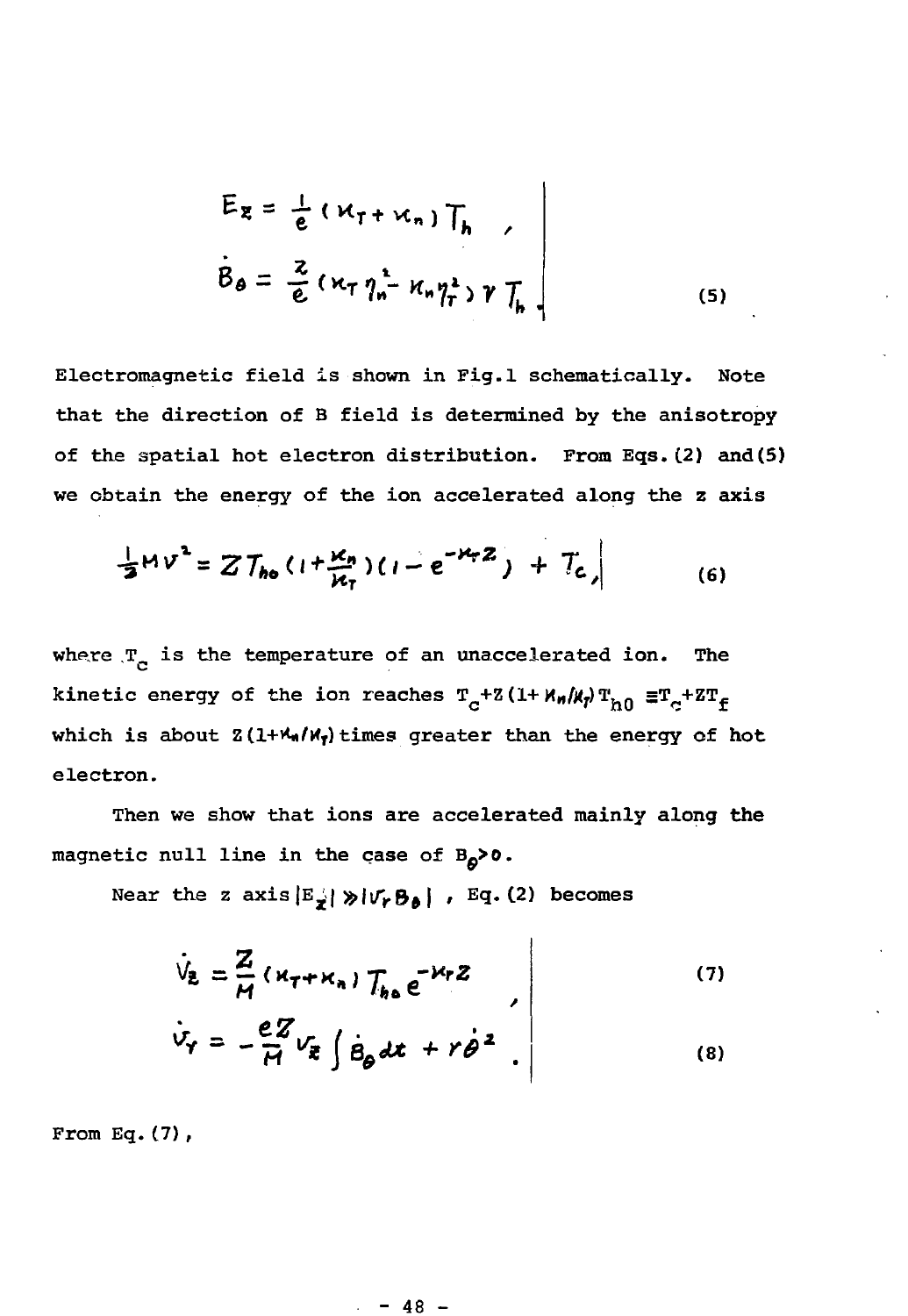$$
V_{Z} = \sqrt{\frac{2Z}{M}(\frac{L}{Z} + T_f - T_f e^{-M_f Z})}
$$
 (7')

Equation of ion trajectry is obtained from Eqs.  $(7')$  and  $(8)$ 

$$
2(1+\frac{T_c}{2T_f}-e^{-M_f z})\frac{d^3r}{dz^2}+X_T e^{-K_T z}\frac{dY}{dz}
$$
  
\n
$$
=-2\beta\gamma\frac{T_{ho}}{T_f}\frac{F}{T_f}(1+\frac{T_c}{2T_f},X_T z)\gamma+\frac{L^2}{2M_f^2}\gamma^3,
$$
  
\n
$$
\beta=\frac{\eta_0^3}{\eta_1^2}-\frac{X_p}{n_f},\quad \gamma\equiv\frac{\eta_0^2}{\chi_1^2},
$$
  
\n
$$
f(\alpha,z)=e^{-X}\sqrt{\alpha-\bar{e}^{-X}}\int_0^x\frac{ds}{\sqrt{\alpha-\bar{e}^{-S}}},
$$
  
\n(9)

where  $\gamma$  is a prameter which denotes an anisotropy of tempe-. rature profile and  $\beta$  denotes the difference between the anisotropies of density and temperature profiles and determines the sign of  $B_{\beta}$ . Equation (9) is solved with following initial conditions and parameters:  $T_c = 0.5$ keV,  $T_{h0} = 20$ keV, Z=1-3,  $\gamma = 0.1$ ,  $\beta = -5-10$ , r(z=0)=0 $\sim r_0$ , v<sub>r</sub>=v<sub>z</sub>tan  $\varphi$  ( $\varphi$ =0  $\sim \frac{\pi}{3}$ ), and L=0. The typical trajectries of ion are shown in Fig.2 for  $B_{\rho} > 0$  (solid line) and for  $B_{\mathbf{a}} < 0$  (dashed line). Figure 2 shows the strong dependency of ion motion on the sign of  $B_{\rho}$ . If  $B_{\rho}$  > 0 ions are converged and meandering [2] in the accelerating duct, if  $B_{\rho}$  < 0 ions diverge. High Z has a slight focusing effect.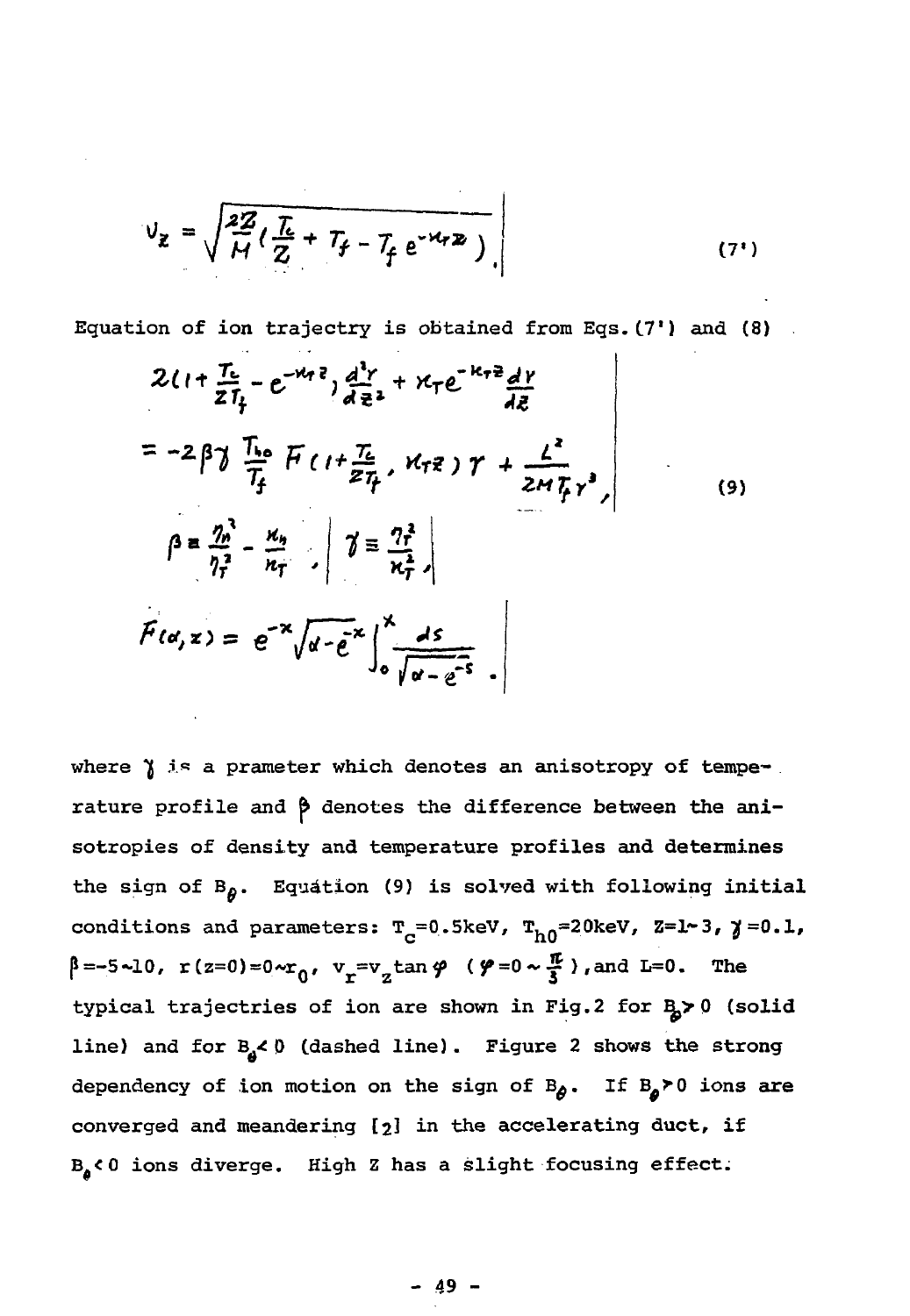Figure 3 shows the trajectries for ions accelerated a) from t=0 and b) t=  $\gamma_0 \equiv V_{\gamma} \chi_{\gamma}^{\prime}$  (characteristic acceleration time in the meandering duct).

Far outside the meandering duct, ion feels :the small electric field and time dependent strong magnetic field. Taking  $B_{\theta}=\dot{B}_{\theta}T_{0}$  at the original point t=0, B =  $\dot{B}_{\theta}(t+\tau_{s})$  . Strictry speaking,  $T_0$  must be given for each ion. The gross property of the ion motion is investigated by giving an averaged value  $\tau_{\bullet} = V_{V_L, M_T}$  which is a characteristic acceleration time. In this situation, the field variation is small during its Larmor gyration. Though the trajectry of an ion is complicated, the averaged motion is given  $\vec{E} \times \vec{B}$  and  $\vec{B} \times \vec{v}$  drifts as

$$
V_{DT} = -\frac{E_{R}}{B_{\theta}} + \frac{M\langle v_{L}^{2}\rangle}{2ZeB} \frac{(\vec{B} \times \vec{v}\vec{B})_{\gamma}}{B^{2}}
$$
  

$$
= \frac{1}{(\tau_{0}+t)\gamma_{T}^{2}\gamma} \frac{(1+K_{H}/M_{T})T_{h}+T_{L}/Z}{2(K_{H}/M_{T}-\gamma_{0}^{2}/\gamma_{T}^{2})T_{h}}
$$
  

$$
\frac{d(\gamma_{T}\gamma)}{dt} \sim O\left(-\frac{1}{\beta \tau_{0}(\gamma_{T}\gamma)}\right).
$$
 (11)

Drift direction depends on the sign of  $B_{\rho}$ . With positive  $B_{\rho}$ field ion drifts inward to the duct, and negative B makes an opposite drift motion. Once ion comes into the duct, the preceeding analysis is applied and ions become focused. [3]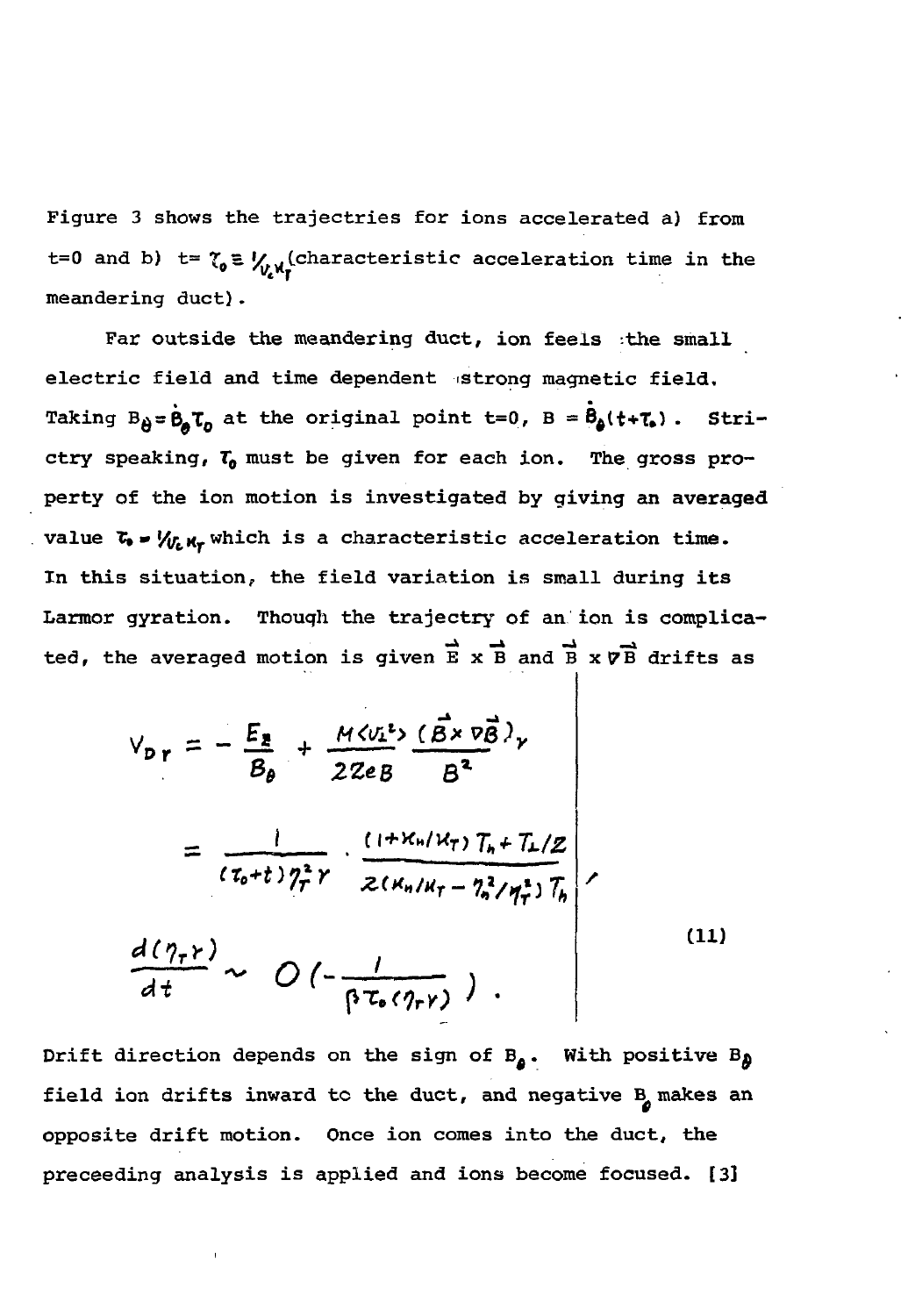## Summary and Discussions

Summary of our investigation is ; 1 Ion is accelerated and is focused by the electromagnetic field generated by the hot electrons. 2 And its final energy is greater than the . hot electron temperature by the factor  $2(1+k_n/\mu_r)$ . 3 These acceleration process strongly depends on the sign of the magnetic field, when  $B_{\rho}>0$ , ion converges into the duct and is accelerated along the magnetic null line, on the other hand, when  $B_n \in \mathbb{O}$ , ion may diverge and few ions are accelerated along the z axis. Our analysis is not selfconsistent: the electric field indeed is modified by the ion motion. But it does not change the essential physical picture of the process. More detailed numelical simulation and elaborate observations are desirable for a precise argument.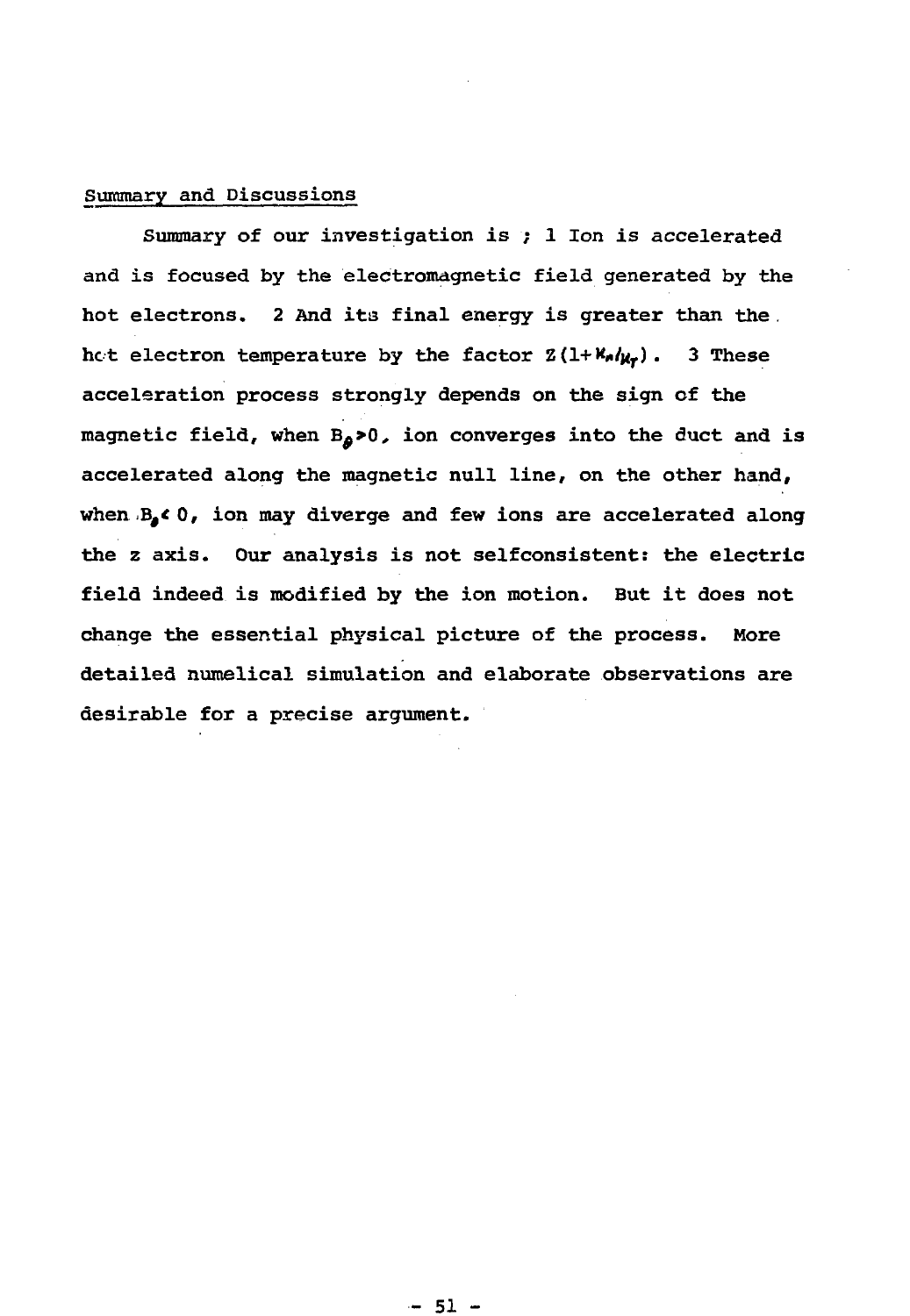## **ACKNOWLEDGEMENTS**

We wish to thank Professors T.Sato and A.Hasegawa for helpful discussions and all the members of Daisen Summer Seminor.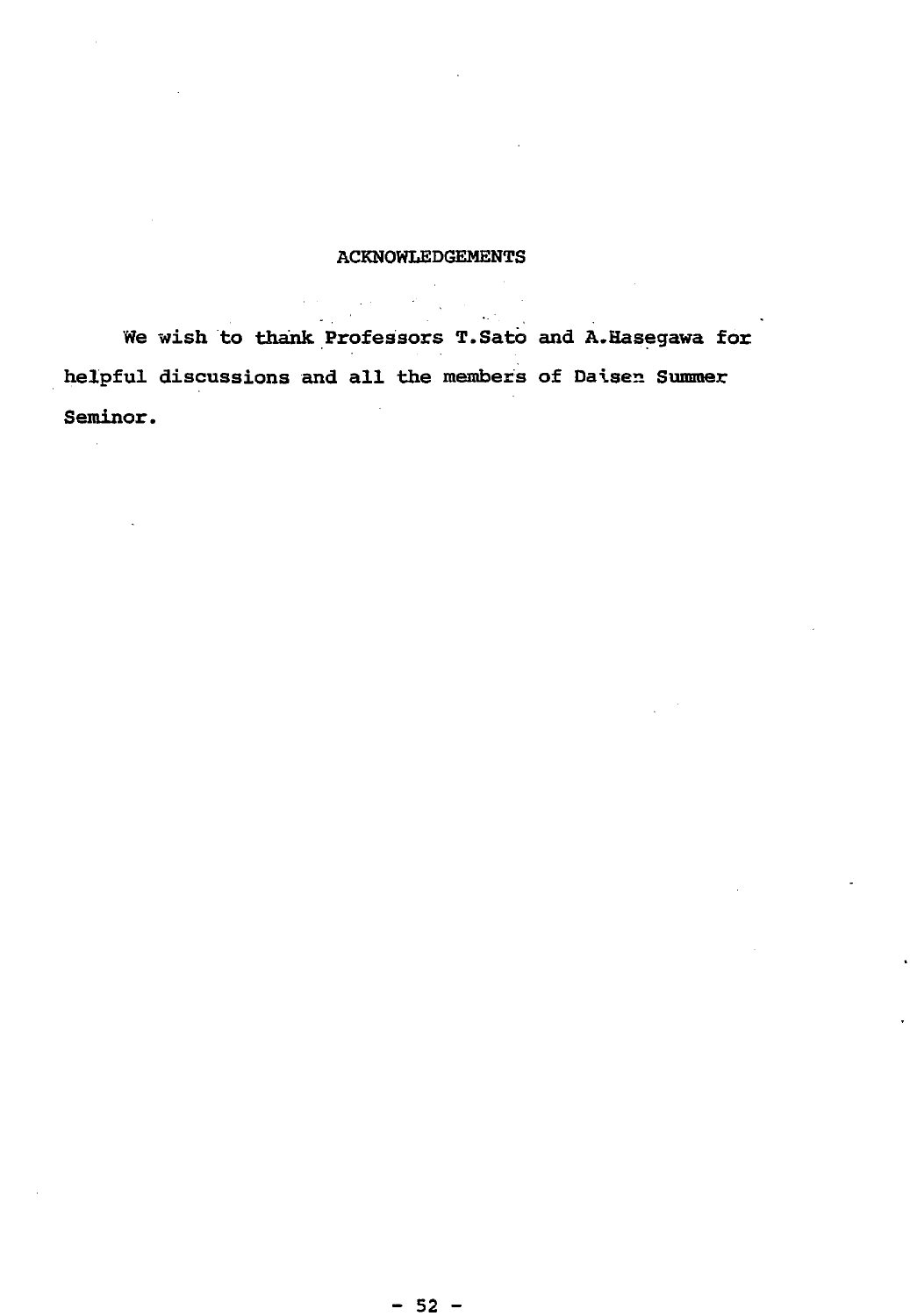## **REFERENCES**

- **fll Valeo,.IE. J. and I. B. Bernsteinr Preprint.**
- **[2] Sonnerup, B. U . 6, J. Geophys. Res. 7£ 8211 (1971).**
- **[31 This focusing effect of B field may explain the experi-> mental discrepancy about the existence of the fast ion.**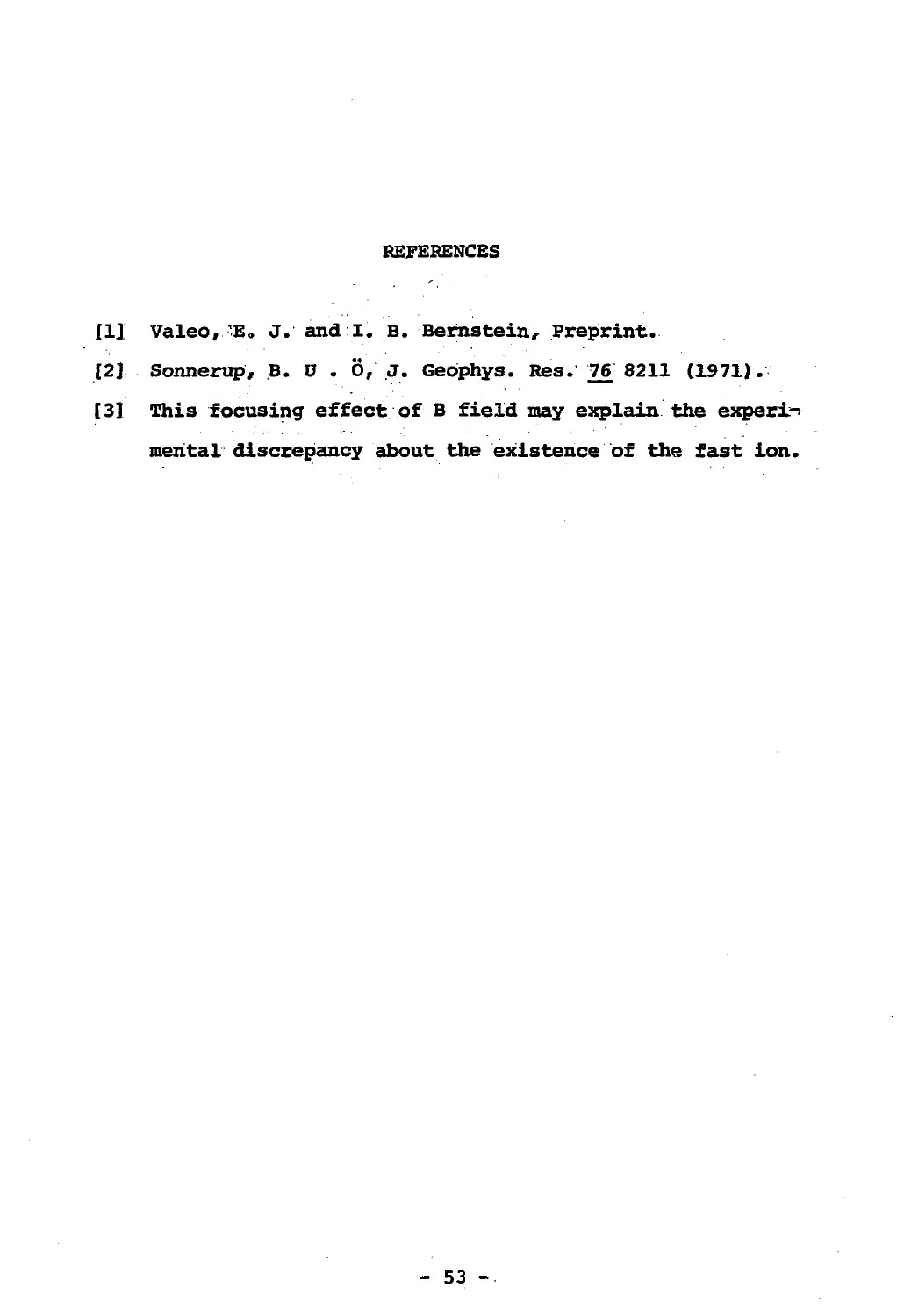## FIGURE CAPTIONS

- Fig. 1 The situation between the laser beam and plasma target and the direction of electromagnetic field are shown schematically. a) For  $B_{\rho}>0$ , drift motions ( both  $\vec{E}$  xB and  $\vec{B}$  x  $\vec{v}$  B ) of ions are inward  $\vec{v}$ . to the axis. b) For  $B_{\theta} < 0$ , ions drift outward from the meandering duct and may diverge.
- Fig.2 Ion trajectries for various initial conditions and parameters ; Z=1,  $\tilde{\theta}$  =0.1,  $r(z=0)=0$ ,  $r_{0}r_{0}=0$ , 0.2,  $v_{\tilde{\theta}}=$  $v_{\overline{z}}\tan\varphi$  ( $\varphi=0$ ,  $\frac{\pi}{6}$ ,  $\frac{\pi}{3}$ ) and the original point of the time is  $\tau_o = 1/v_c x_T$ . Dashed lines indicate the case for  $B_0$ <0 ( $\beta$  =-3) ( Fig. 1 (b)) and solid lines show the case for  $B_{\rho} > 0$  ( $\beta = 5$ ) (Fig. 1 (a)).
- Fig. 3 Ion trajectries with  $z=1$ ,  $\vec{q}=0.1$ ,  $r_{\vec{q}}=0.2$ ,  $\varphi=0$ ,  $\frac{\pi}{6}$ ,  $\frac{\pi}{7}$ ,  $\beta$  =-3 (dashed line) and  $\beta$  =5 ( solid line) a) accelerated from  $t=0$  and b)  $t=\tau_a$ .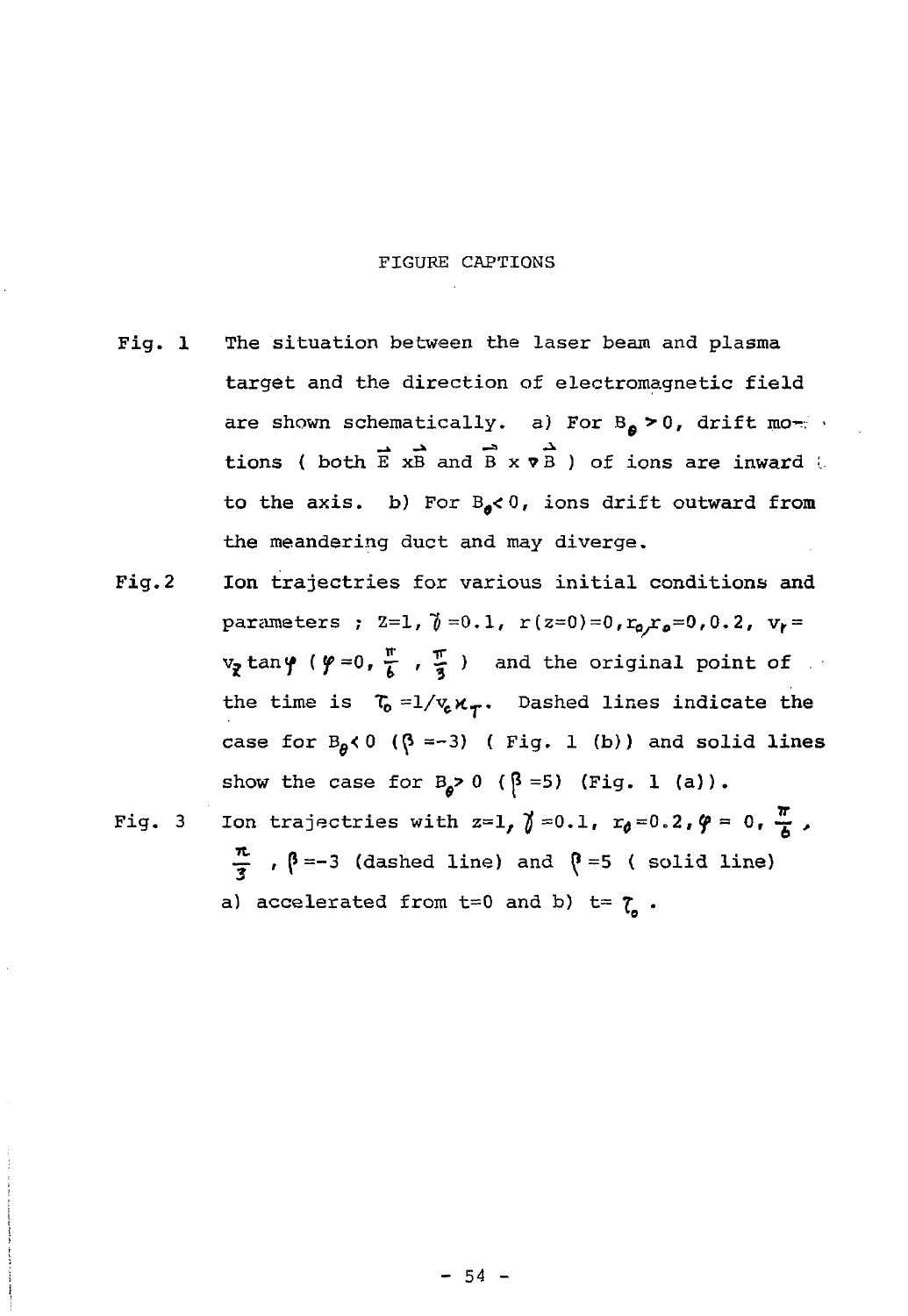**•H. fa**



 $\alpha$ )

 $b)$ 

and a strategic control of the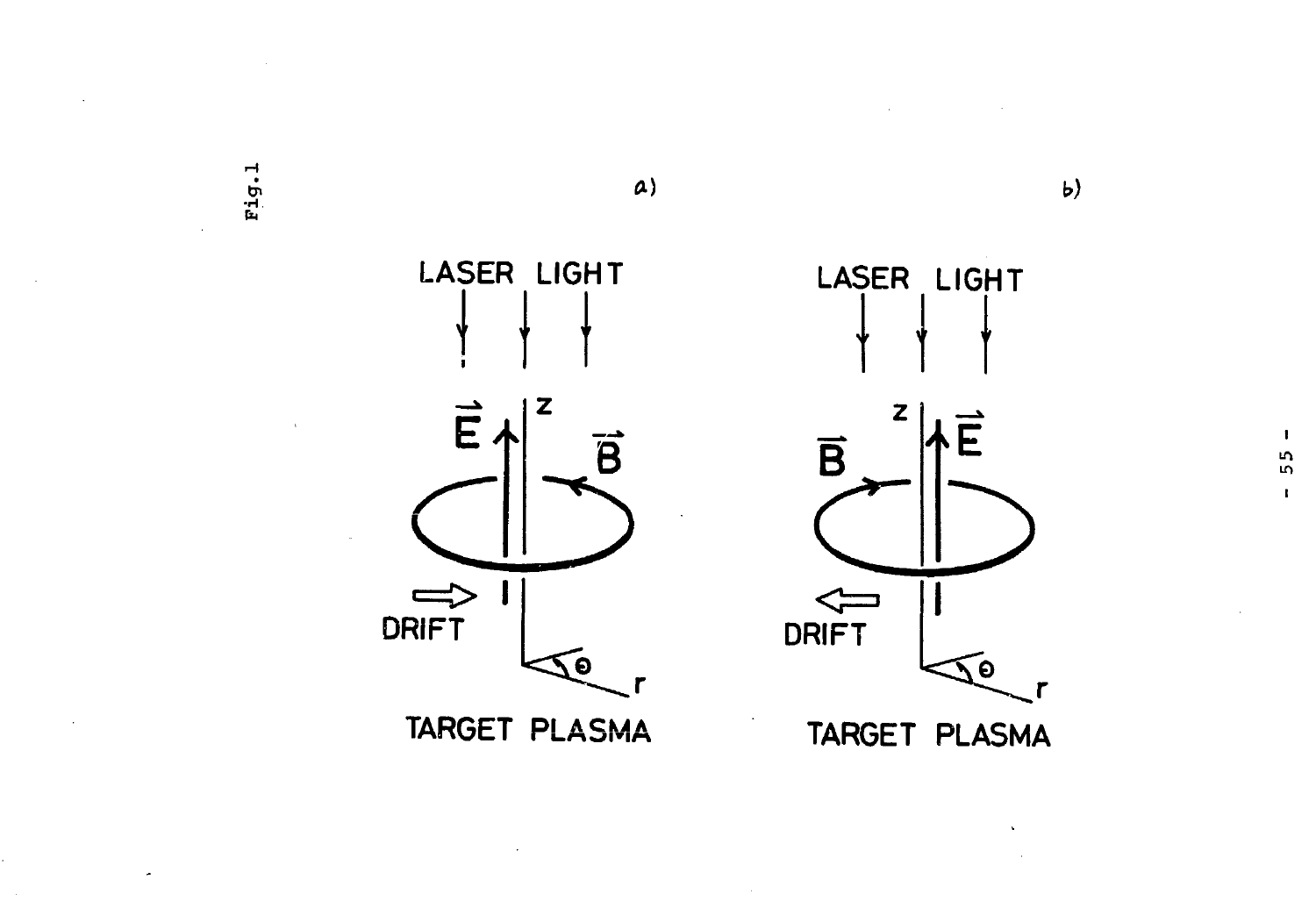Pig. 2